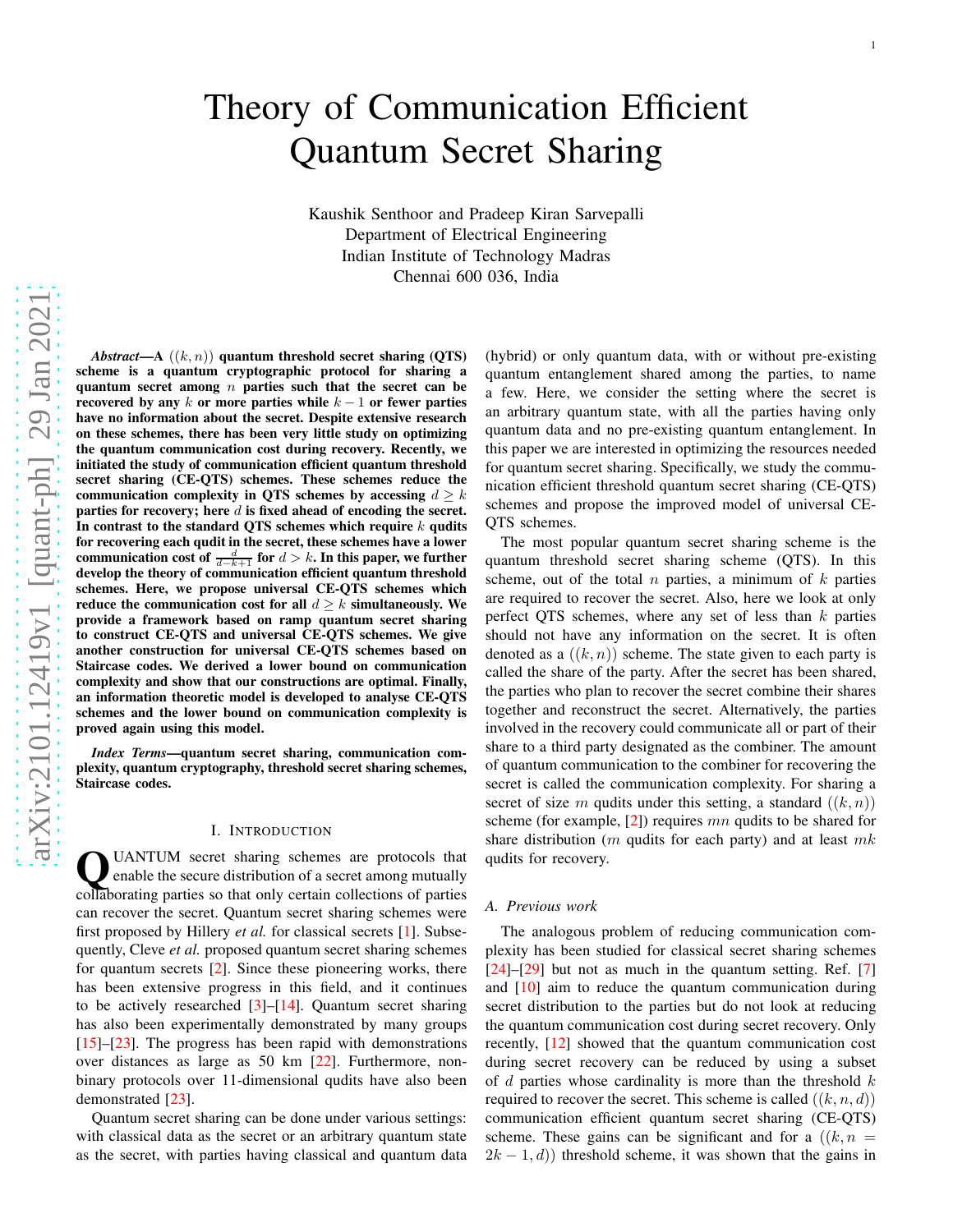communication complexity of recovery per secret qudit can be as large as  $O(k)$ . For sharing a secret of m qudits, this scheme requires mn qudits to be shared for secret distribution,  $mk$  qudits for secret recovery when accessing  $k$  parties and  $dm/(d-k+1)$  qudits when accessing d parties. However, the improvement in communication cost only works for a fixed value of d in the range of  $k < d \leq n$ . The value of d is decided prior to encoding of the secret and cannot be changed.

### *B. Contributions*

In this paper, we develop the theory of communication efficient quantum secret sharing schemes. Specifically, we address the problem of designing quantum threshold schemes that are universal in the sense that any subset of parties of an arbitrary size greater than  $k$  would provide further gains in communication cost during recovery. This is the first such class of universal communication efficient quantum threshold secret sharing schemes where the number of parties contacted for secret recovery can be varied from  $k$  to  $n$ .

First, we give a framework for constructing CE-QTS schemes from a combination of ramp QSS schemes and threshold schemes. We also propose a construction of CE-QTS schemes for both fixed  $d$  and universal  $d$  with this framework using the ramp secret sharing schemes proposed in [\[30\]](#page-22-3). This framework can also be used to derive other constructions for CE-QTS schemes by using different ramp QSS schemes.

Second, we propose a class of universal CE-QTS schemes based on the Staircase codes. These schemes are inspired by the classical communication efficient secret sharing schemes of [\[25\]](#page-22-4), [\[26\]](#page-22-5). The constructions for these classical schemes are also related to codes for distributed storage aimed at reducing communication cost [\[31\]](#page-22-6).

The constructions for universal CE-QTS schemes proposed in this paper, when an arbitrary  $d \geq k$  number of parties are contacted, achieve the same communication complexity as that of fixed  $d$ . So there is no penalty in communication complexity with the increased flexibility to change d. The universal CE-QTS constructions provide the same storage cost and communication cost (normalized to secret size) as the CE-QTS constructions. But the universal CE-QTS constructions need to have larger secret sizes to provide communication efficiency for various values of  $d$ . For a short summary of our constructions, refer Table [I.](#page-2-0)

Third, we devive lower bounds on the communication complexity of CE-QTS schemes (both fixed  $d$  and universal). We also propose an information-theoretic model of CE-QTS schemes and prove that our constructions are optimal with respect to both share size and communication cost. The information theoretic model is used to give an alternative proof for the bound on communication cost.

Some preliminary results of this paper are discussed in the upcoming conference publication [\[32\]](#page-22-7).

#### *C. Organization*

We begin with a brief review of quantum secret sharing schemes in Section [II.](#page-1-0) Then we give a concrete illustration of the universal communication efficient quantum secret shar-ing schemes in Section [III.](#page-5-0) In Section [IV,](#page-7-0) we propose the Concatenation framework for constructing CE-QTS schemes from ramp and threshold QSS schemes. We also extend this framework to construct universal CE-QTS schemes. In Section [V,](#page-11-0) we give a construction of universal CE-QTS schemes based on Staircase codes. We derive lower bounds on the communication complexity of CE-QTS schemes in Section [VI.](#page-14-0) In Section [VII,](#page-16-0) we propose an information theoretic model for studying CE-QTS schemes. Finally, we conclude with a brief sketch of further directions of research.

#### II. BACKGROUND

### <span id="page-1-0"></span>*A. Notation*

Let q be a prime and  $\mathbb{F}_q$  denote a finite field with q elements. We take the standard basis of  $\mathbb{C}^q$  to be  $\{|x\rangle | x \in \mathbb{F}_q\}$ . We denote  $|x_1x_2 \cdots x_\ell\rangle$  by  $|x\rangle$  where x is the vector with the entries  $(x_1, x_2, \ldots, x_\ell)$ . The standard basis for  $\mathbb{C}^{q^n}$  is taken to be  $\{|\underline{x}\rangle \mid \underline{x} \in \mathbb{F}_q^n\}$ . For any invertible matrix  $K \in \mathbb{F}_q^{\ell \times \ell}$ , we define the unitary operation  $U_K$ 

$$
U_K \left| \underline{x} \right\rangle = \left| K \underline{x} \right\rangle = \left| \underline{y} \right\rangle,
$$

where  $\underline{y} = (y_1, \dots, y_n)$  and  $y_i = \sum_j K_{ij} x_j$ . We define the two qudit unitary operator  $L_{\alpha}$  as

$$
L_{\alpha} |i\rangle_c |j\rangle_t = |i\rangle_c |j + \alpha i\rangle_t ,
$$

where  $i, j \in \mathbb{F}_q$  and  $\alpha \in \mathbb{F}_q$  is a constant. The subscript c and t indicate that they are control and target qudits respectively. This operator generalizes the CNOT gate.

We use the notation  $[n] := \{1, 2, ..., n\}$  and  $[i, j] :=$  $\{i, i+1, \ldots, j\}$ . Let V be a  $m \times n$  matrix and  $A \subseteq [m]$ ,  $B \subseteq [n]$ . We denote by  $V_A$ , the submatrix of V formed by taking the rows indexed by entries in A. Similarly, we can form a submatrix of  $V$  by taking the columns of  $V$ . This is indicated as  $V^B$ . We can also form a submatrix  $V^B_A$  of V which takes rows indexed by  $A$  and columns indexed by  $B$ . For a matrix  $V \in \mathbb{F}_q^{m \times n}$ , the notation  $|V\rangle$  indicates the state  $|v_{11}v_{21} \dots v_{m1} \rangle |v_{12}v_{22} \dots v_{m2} \rangle \dots |v_{1n}v_{2n} \dots v_{mn} \rangle$  where  $v_{ij}$ is the element of V in *i*th row and *j*th column. Let  $A \in \mathbb{F}_q^{m \times n}$ matrix and K is an invertible  $m \times m$  matrix, then we can transform the state  $|A\rangle$  to  $|KA\rangle$  by the unitary operation  $U_K^{\otimes n}$ . We refer to this operation as applying K on  $|A\rangle$  to obtain  $|KA\rangle.$ 

#### *B. Quantum secret sharing (QSS)*

A quantum secret sharing scheme is a protocol to encode the secret in arbitrary quantum state and share it among  $n$  parties such that certain subsets of parties, called authorized sets, can recover the secret (recoverability) and certain subsets of parties, called unauthorized sets, do not have any information about the secret (secrecy). The access structure  $\Gamma$  of a QSS scheme is defined as

 $\Gamma = \{X \subseteq [n] : X \text{ is an authorized set}\}.$ 

A QSS scheme is called perfect quantum secret sharing scheme if any subset of the  $n$  parties is either an authorized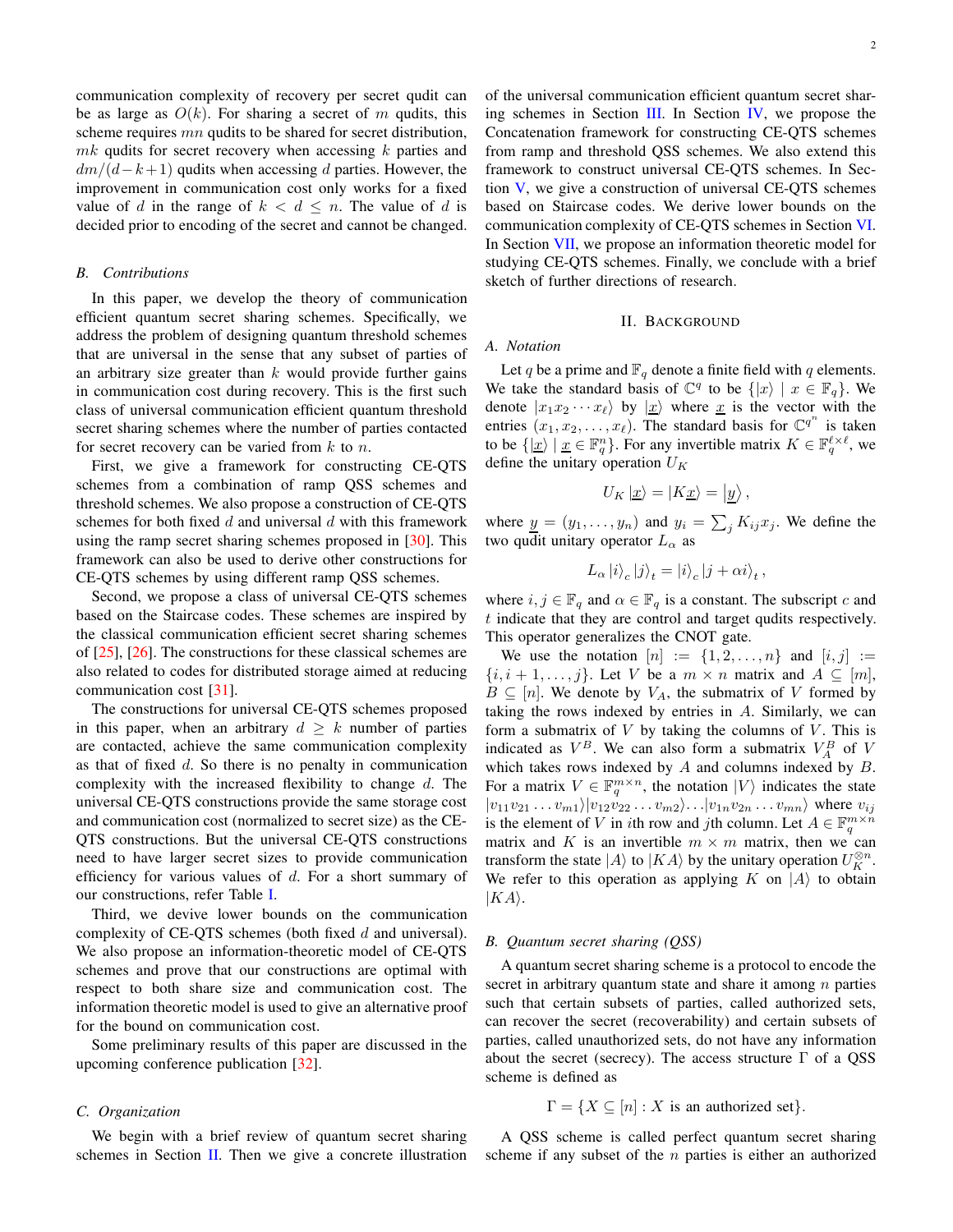|  | ۰. |
|--|----|
|  |    |

<span id="page-2-0"></span>

|                                    | Number of parties            | Secret size, m             | Communication      | Dimension of        |
|------------------------------------|------------------------------|----------------------------|--------------------|---------------------|
|                                    | accessed by combiner, d      |                            | cost, $CC_n(d)/m$  | qudits, $q$ (prime) |
| QTS [5]                            | $d = k$ , fixed              |                            |                    | $> 2k - 1$          |
| CE-QTS (Staircase codes) [12]      | $k \leq d \leq n$ , fixed    | $d-k+1$                    | $d-k+1$            | $> 2k - 1$          |
| CE-QTS (Concatenation)             | $k \leq d \leq n$ , fixed    | $d-k+1$                    | $\overline{d-k+1}$ | $> d + k - 1$       |
| Universal CE-QTS (Staircase codes) | $k \leq d \leq n$ , variable | $lcm\{1, 2, , k\}$         | $rac{d}{d-k+1}$    | $> 2k - 1$          |
| Universal CE-QTS (Concatenation)   | $k \leq d \leq n$ , variable | $lcm\{1, 2, , n - k + 1\}$ | $rac{d}{d-k+1}$    | $>n+k-1$            |

TABLE I: Parameters of various  $((k, n))$  QTS constructions. Here  $2 \le k \le n \le 2k - 1$ . For all these constructions, the individual share size is m and  $CC_n(k)/m = k$ .

set or an unauthorized set and non-perfect otherwise. For nonperfect schemes, some subsets of the  $n$  parties are allowed to have partial information about the secret. These sets are called intermediate sets.

A concrete realization of a quantum secret sharing scheme is specified by giving an encoding for the basis states of the secret. An encoding has to satisfy the properties of recoverability and secrecy to realize a QSS scheme.

Definition 1. *A quantum secret sharing scheme for an access structure* Γ *is the encoding and distribution of the secret in an arbitrary quantum state among* n *parties such that*

- *(Recoverability) any authorized set* A ∈ Γ *can recover the secret i.e. there exists some recovery operation which can decode the secret from the shares in* A*,*
- *(Secrecy) any unauthorized set* B /∈ Γ *has no information about the secret.*

In a pure state QSS scheme, the encoding is such that the combined state of all shares is a pure state whenever the secret is in pure state. Otherwise, the scheme is called mixed state scheme.

<span id="page-2-3"></span>Lemma 1 (Mixed state schemes from pure state schemes). *[\[5,](#page-21-9) Theorem 3] Any mixed state QSS scheme can be described as a pure state QSS scheme with one share discarded.*

The no-cloning theorem implies that the complement of an authorized set is unauthorized set. In pure state schemes the converse also holds as given in the following result.

<span id="page-2-4"></span>Lemma 2 (Authorized sets in pure state schemes). *[\[5,](#page-21-9) Corollary 2] In a pure state quantum secret sharing scheme, complement of any unauthorized set is an authorized set.*

We use the following notation for parameters of QSS schemes:  $q$  is the fixed dimension of all the qudits in the scheme,  $m$  gives the size of the secret in qudits and  $w_i$  gives the size of the *i*th share in qudits.

#### *C. Quantum threshold secret sharing (QTS)*

An important class of perfect quantum secret sharing schemes are the quantum threshold secret sharing schemes. In threshold schemes, a set of parties is either authorized or unauthorized based on the number of parties in the set.

Definition 2 (Quantum threshold scheme). *A* ((k, n)) *quantum threshold secret sharing scheme for*  $1 < k \le n \le 2k - 1$  *is a QSS scheme with* n *parties where any* k *or more parties* *can recover the secret, but*  $k - 1$  *or fewer parties have no information on the secret.*

If  $n > 2k$ , then there exist two non-overlapping authorized sets which can give two copies of the secret thus violating no-cloning theorem.

Cleve *et al.* [\[2\]](#page-21-1) have given a construction for  $((k, n))$  QTS schemes as follows. Consider the case of  $n = 2k - 1$ . Take  $m = 1$  and a prime  $q \ge 2k - 1$ . The encoding for a basis state of the secret  $s \in \mathbb{F}_q$  is given by the following superposition.

<span id="page-2-1"></span>
$$
|s\rangle \mapsto \sum_{\underline{r}\in\mathbb{F}_q^{k-1}} |v_1(\underline{r},s)\rangle |v_2(\underline{r},s)\rangle \dots |v_n(\underline{r},s)\rangle \qquad (1)
$$

Here  $\underline{r} = (r_1, r_2, \dots, r_{k-1}) \in \mathbb{F}_q^{k-1}$  and  $v_i(\underline{r}, s) \in \mathbb{F}_q$  is the evaluation of the polynomial

$$
v_i(\underline{r}, s) = r_1 + r_2 x_i + \ldots + r_{k-1} x_i^{k-2} + s x_i^{k-1}.
$$

where  $x_1, x_2, \ldots, x_n$  are distinct constants from  $\mathbb{F}_q$ . Each of the  $n$  parties is given one qudit from the encoded state.

For example, the encoding for a  $((k = 2, n = 3))$  QTS scheme will be as follows where each qudit has dimension three.

$$
|s\rangle \ \mapsto \sum_{r \in \mathbb{F}_3} |r\rangle \, |r+s\rangle \, |r+2s\rangle
$$

To obtain a  $((k, n))$  QTS scheme for  $n < 2k - 1$ , simply discard  $2k - 1 - n$  shares after encoding the secret in the above scheme.

<span id="page-2-2"></span>**Lemma 3.** [\[2\]](#page-21-1) The encoding in [\(1\)](#page-2-1) provides a q-ary  $((k, n))$ *quantum threshold secret sharing scheme for*  $n \leq 2k - 1$  *with the following parameters.*

$$
q \ge 2k - 1 \text{ (prime)}
$$

$$
m = 1
$$

$$
w_1 = w_2 = \dots = w_n = 1
$$

This scheme can be used to encode a secret of  $m > 1$  qudits by individually encoding each qudit in the secret.

#### *D. Storage and communication complexity*

The storage cost of a secret sharing scheme is directly related to the sizes of the shares. In this context the following result has been shown about the size of a share.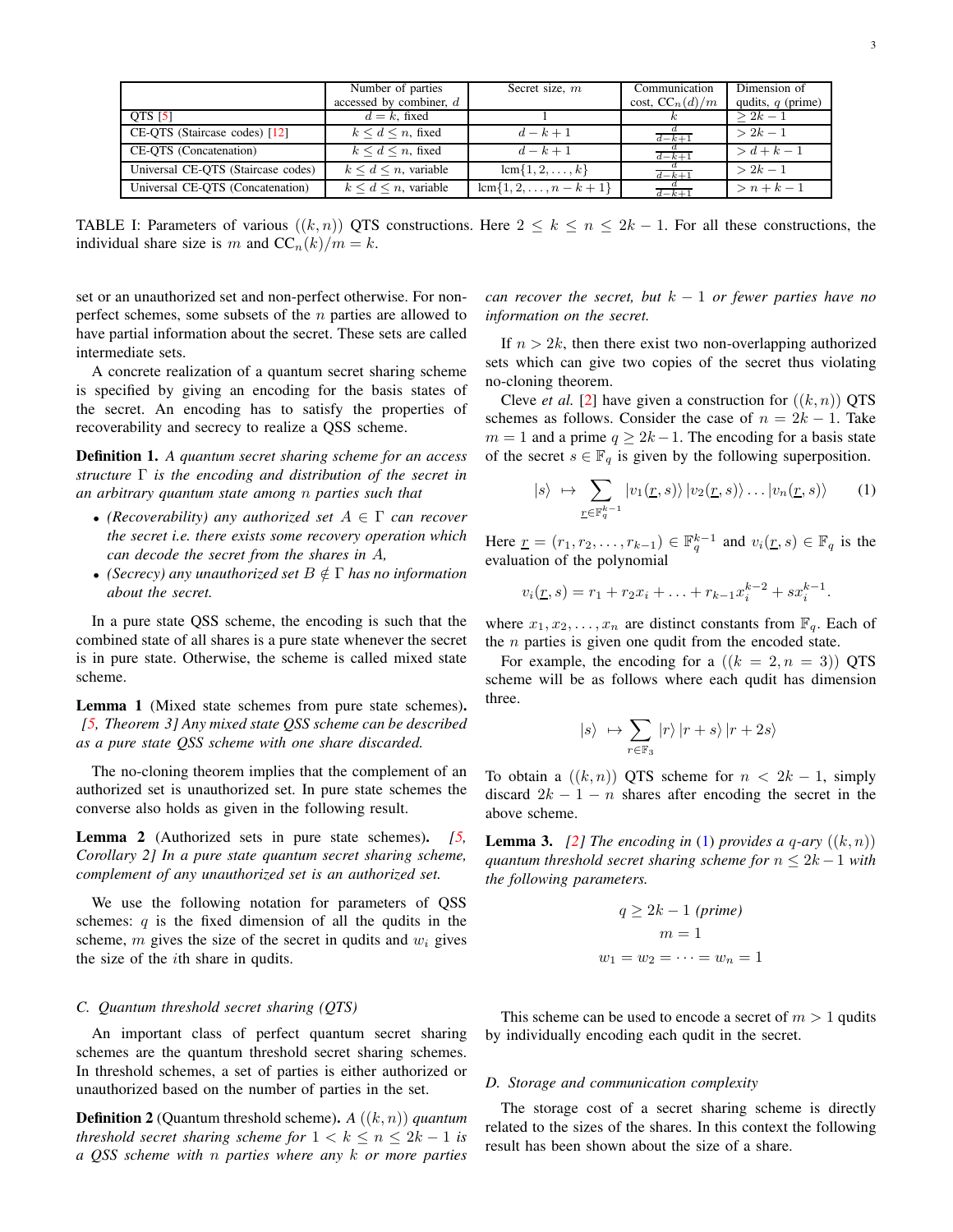<span id="page-3-2"></span>Lemma 4 (Share size, [\[5\]](#page-21-9)). *The size of each share in a threshold QSS scheme should be at least as large as the size of the secret.*

Clearly, the QTS scheme in Lemma [3](#page-2-2) has optimal storage cost. Apart from storage cost which depends on how the secret is encoded and distributed among the parties, it is also important to see how much quantum communication is needed during the secret recovery. There are two prominent approaches to reconstructing the secret. In the first approach, the parties from an authorized set could collaborate among themselves by means of nonlocal operations to recover the secret. In the second approach, they can communicate all or part of their shares to a third party called the combiner. In this paper, we focus on the latter method of secret reconstruction.

Definition 3 (Communication cost for an authorized set). *The communication cost for an authorized set in a QSS scheme is the number of qudits sent to the combiner by the parties in that set for recovering the secret.*

For the same encoding of the secret, it is possible to have different recovery operations for a given authorized set, thus giving multiple values for the communication cost. However the above definition for communication cost is defined for a particular recovery operation defined by the QSS scheme for an authorized set.

Definition 4 (Communication cost for d in QTS). *The communication cost for threshold*  $d \geq k$  *in a*  $((k, n))$  *quantum threshold secret sharing scheme is the maximum communication cost over all the authorized sets of size* d*. This will be denoted as*  $CC_n(d)$ *.* 

Thus, for the QTS scheme defined in Lemma [3,](#page-2-2) the communication cost for secret recovery is  $CC_n(k) = k$ .

#### *E. Fixed* d *communication efficient QTS (CE-QTS)*

Assume that the combiner in a QTS scheme has access to more than k parties in the scheme. Then, the  $((k, n))$  QTS scheme will still have the same communication cost of  $k$ qudits. However, by allowing each party in a  $((k, n))$  QTS scheme to send only a part of its share to the combiner, it is possible to reduce this communication cost further.

Definition 5 (CE-QTS). *A* ((k, n)) *threshold secret sharing scheme is said to be communication efficient, if for some* d *such that*  $k < d \leq n$ *,* 

$$
CC_n(d) < CC_n(k) \tag{2}
$$

*Such schemes are denoted as* ((k, n, d)) *CE-QTS schemes.*

Here, d is a fixed integer satisfying  $k < d \leq n$ . The strict inequality [\(2\)](#page-3-0) in this definition is necessary because any  $((k, n))$  scheme can allow recovery from d parties by communicating some  $k$  shares from these  $d$  parties thus achieving  $CC_n(d) = CC_n(k)$ .

A construction for  $((k, n, d))$  CE-QTS schemes based on Staircase codes is given in [\[12\]](#page-21-8). For  $n = 2k-1$ , this CE-QTS scheme is constructed as follows. The encoding for a basis state of the secret  $\underline{s} = (s_1, s_2, \dots, s_m) \in \mathbb{F}_q$  is given by the following superposition

<span id="page-3-0"></span>
$$
|s_1 s_2 \dots s_m\rangle \mapsto \sum_{\underline{r} \in \mathbb{F}_q^{m(k-1)}} \bigotimes_{i=1}^{2k-1} |c_{i1} c_{i2} \dots c_{im}\rangle \qquad (3)
$$

where  $\underline{r} = (r_1, r_2, \dots, r_{m(k-1)}) \in \mathbb{F}_q^{m(k-1)}$  and  $c_{ij}$  is the  $(i, j)$ th entry of the matrix

$$
C=VY.
$$

Here, V is a Vandermonde matrix defined as

$$
V = \begin{bmatrix} 1 & x_1 & \dots & x_1^{d-1} \\ 1 & x_2 & \dots & x_2^{d-1} \\ \vdots & \vdots & \ddots & \vdots \\ 1 & x_n & \dots & x_n^{d-1} \end{bmatrix}.
$$

where  $x_1, x_2, ..., x_n$  are distinct non-zero constants from  $\mathbb{F}_q$ . The matrix  $Y$  is given by

<span id="page-3-1"></span>Y = s1 s2 . . . 0(m−1)×(m−1) s<sup>m</sup> r<sup>k</sup>−m+1 r<sup>k</sup>−m+2 . . . r<sup>k</sup>−<sup>1</sup> r1 r2 . . . r<sup>k</sup>−<sup>1</sup> r<sup>k</sup> r2(k−1)+1 . . . r(m−1)(k−1)+1 r<sup>k</sup>+1 r2(k−1)+2 . . . r(m−1)(k−1)+2 . . . . . . . . . . . . r2(k−1) r3(k−1) . . . r<sup>m</sup>(k−1) .

After encoding, the first set of  $m$  qudits are given to the first party, the second set of  $m$  qudits given to the second party and so on till the *n*th party. When the combiner accesses  $k$ parties, each of these k parties sends all its  $m = d - k + 1$ qudits. When the combiner accesses  $d$  parties, each of these d parties sends only its first qudit.

Lemma 5. *[\[12\]](#page-21-8) The encoding in* [\(3\)](#page-3-1) *provides a* q*-ary*  $((k, n, d))$  *communication efficient quantum threshold secret sharing scheme with the following parameters*

$$
q > 2k - 1 \text{ (prime)}
$$
  
\n
$$
m = d - k + 1
$$
  
\n
$$
w_1 = w_2 = \dots = w_n = d - k + 1
$$
  
\n
$$
CC_n(k) = k(d - k + 1)
$$
  
\n
$$
CC_n(d) = d.
$$

To obtain a  $((k, n, d))$  CE-QTS scheme for  $n < 2k - 1$ , simply discard  $2k - 1 - n$  shares after encoding the secret in the above scheme. By Lemma [4,](#page-3-2) this scheme has an optimal storage cost. It is also proved in [\[12\]](#page-21-8) that this scheme gives an optimal communication cost when the combiner accesses d parties, for the specific case of  $n = 2k - 1$ . In this paper, we prove that optimality of this scheme holds for  $n < 2k - 1$ as well.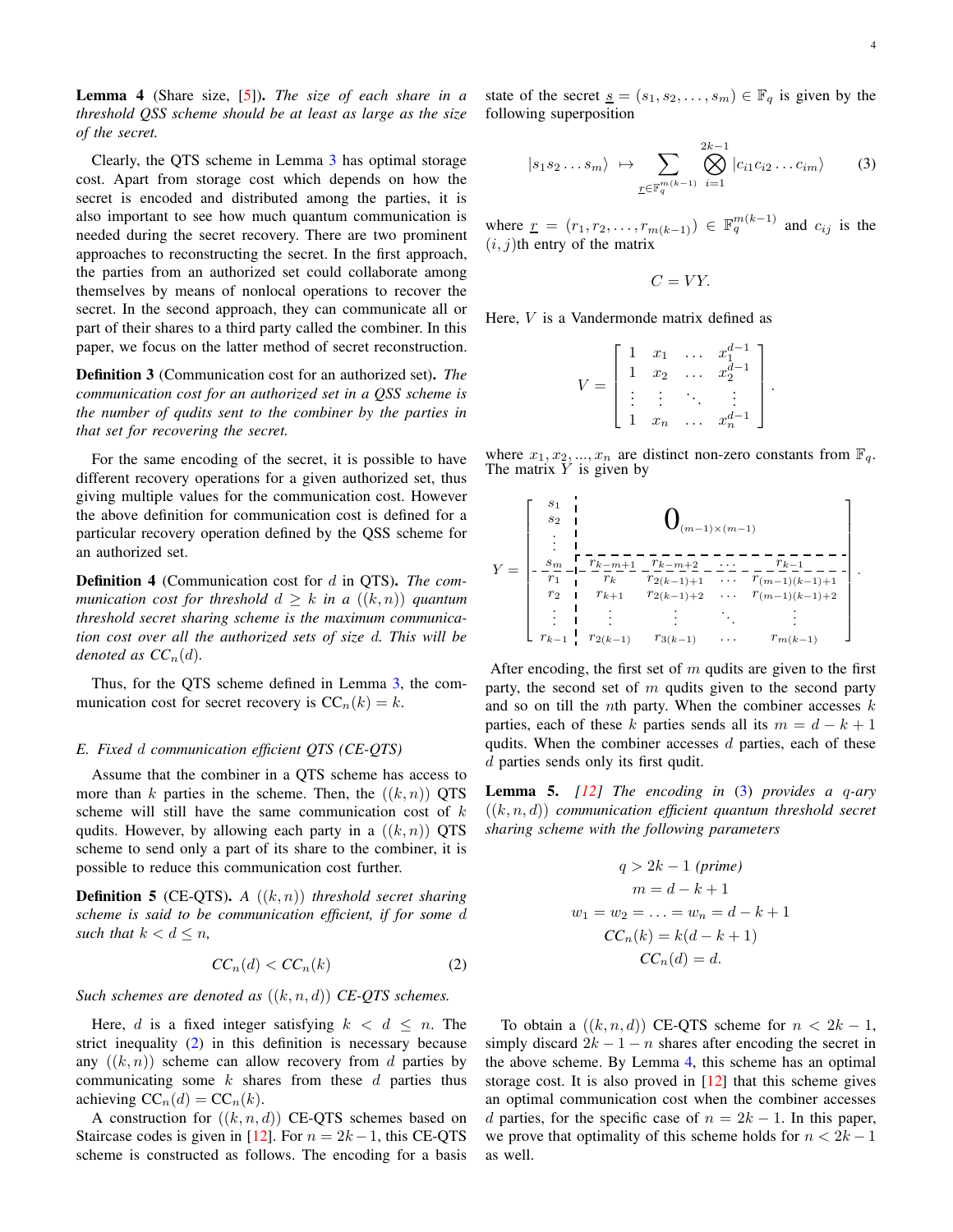For example, for  $k = 3, d = 5$ , this construction gives a  $((3, 5, 5))$  CE-QTS scheme with the parameters

$$
q = 7 \tag{4a}
$$

$$
m = 3 \tag{4b}
$$

$$
w_1 = w_2 = \ldots = w_5 = 3 \tag{4c}
$$

$$
CC_n(3) = 9, CC_n(5) = 5.
$$
 (4d)

The matrices  $V$  and  $Y$  in this scheme are given by

$$
V = \begin{bmatrix} 1 & 1 & 1 & 1 & 1 \\ 1 & 2 & 4 & 1 & 2 \\ 1 & 3 & 2 & 6 & 4 \\ 1 & 4 & 2 & 1 & 4 \\ 1 & 5 & 4 & 6 & 2 \end{bmatrix} \text{ and } Y = \begin{bmatrix} s_1 & 0 & 0 \\ s_2 & 0 & 0 \\ s_3 & r_1 & r_2 \\ r_1 & r_3 & r_5 \\ r_2 & r_4 & r_6 \end{bmatrix}.
$$

The encoding for the scheme is given by the following mapping

<span id="page-4-3"></span>
$$
|g \rangle \mapsto \sum_{\underline{r} \in \mathbb{F}_7^6} |c_{11}c_{12}c_{13}\rangle |c_{21}c_{22}c_{23}\rangle |c_{31}c_{32}c_{33}\rangle
$$
 (5) 
$$
|c_{41}c_{42}c_{43}\rangle |c_{51}c_{52}c_{53}\rangle
$$

where  $s = (s_1, s_2, s_3)$  indicates a basis state of the quantum secret,  $r = (r_1, r_2, \dots, r_6)$  and  $c_{ij}$  is the  $(i, j)$ th entry of the matrix

 $C = VY$ .

The encoded state in  $(5)$  can also be written as,

$$
\sum_{r \in \mathbb{F}_7^6} \frac{|v_1(\underline{s}, r_1, r_2)\rangle |v_1(0, 0, r_1, r_3, r_4)\rangle |v_1(0, 0, r_2, r_5, r_6)\rangle}{|v_2(\underline{s}, r_1, r_2)\rangle |v_2(0, 0, r_1, r_3, r_4)\rangle |v_2(0, 0, r_2, r_5, r_6)\rangle}
$$
\n
$$
\sum_{r \in \mathbb{F}_7^6} \frac{|v_3(\underline{s}, r_1, r_2)\rangle |v_3(0, 0, r_1, r_3, r_4)\rangle |v_3(0, 0, r_2, r_5, r_6)\rangle}{|v_4(\underline{s}, r_1, r_2)\rangle |v_4(0, 0, r_1, r_3, r_4)\rangle |v_4(0, 0, r_2, r_5, r_6)\rangle}
$$
\n
$$
|v_5(\underline{s}, r_1, r_2)\rangle |v_5(0, 0, r_1, r_3, r_4)\rangle |v_5(0, 0, r_2, r_5, r_6)\rangle.
$$

 $v_i$ () indicates the polynomial evaluation given by

$$
v_i(f_1, f_2, f_3, f_4, f_5) = f_1 + f_2 \cdot x_i + f_3 \cdot x_i^2 + f_4 \cdot x_i^3 + f_5 \cdot x_i^4
$$

where the expression  $v_i(\underline{s}, r_1, r_2)$  denotes  $v_i(s_1, s_2, s_3, r_1, r_2)$ . Here we have taken  $x_i = i$  for  $1 \le i \le 5$ .

When combiner requests  $k = 3$  parties, each party sends its complete share. When  $d = 5$ , the combiner downloads the first qudit of each share from all the five parties. The secret recovery for this scheme is explained in detail in Appendix [A.](#page-18-0)

#### *F. Ramp quantum secret sharing (RQSS)*

The QTS scheme defined earlier is a perfect QSS scheme i.e. any set of parties is either authorized or unauthorized. But it is also possible to design a non-perfect threshold scheme such that a set of parties may be neither authorized nor unauthorized. A generalization of the threshold schemes leads to the ramp quantum secret sharing.

**Definition 6** (Ramp secret sharing schemes). *A*  $((t, n; z))$ *ramp quantum secret sharing scheme for*  $1 \leq z < t \leq n \leq$ t + z *is a QSS scheme with* n *parties where any* t *or more parties can recover the secret, but* z *or fewer parties have no information on the secret.*

Note that the notation for RQSS schemes should not be confused with that of CE-QTS schemes.

When  $z = t - 1$ , then the ramp scheme is identical to a  $((t, n))$  perfect threshold scheme. For  $z < t-1$ , there are sets which may not be able to reconstruct the secret but can have partial information about the secret.

Ogawa *et al.* [\[30\]](#page-22-3) provided a construction for  $((t, n; z))$ ramp QSS schemes for  $n \leq t + z$  as follows. Consider the case of  $n = t + z$ . Take  $m = t - z$  and a prime  $q > t + z$ . The encoding for the basis state of the secret  $\underline{s} = (s_1, s_2, \dots, s_m) \in \mathbb{F}_q^m$  is given by the superposition

<span id="page-4-0"></span>
$$
|s_1s_2...s_m\rangle \mapsto \sum_{\underline{r}} |u_1(\underline{s},\underline{r}), u_2(\underline{s},\underline{r}),..., u_n(\underline{s},\underline{r})\rangle. \quad (6)
$$

Here  $\underline{r} = (r_1, r_2, \dots, r_z) \in \mathbb{F}_q^z$  and  $u_i(\underline{s}, \underline{r})$  is the polynomial evaluation

$$
u_i(\underline{s}, \underline{r}) = s_1 + s_2 x_i + \dots + s_m x_i^{m-1}
$$
  
+
$$
r_1 x_i^m + r_2 x_i^{m+1} + \dots + r_z x_i^{t-1}
$$

where  $x_1, x_2, \ldots, x_n$  are distinct non-zero constants from  $\mathbb{F}_q$ .

<span id="page-4-4"></span>Remark 1. *A* ((t, n; z)) *ramp QSS scheme can be obtained from a*  $((t, n+\ell; z))$  *scheme by simply dropping some*  $\ell$  *shares.* 

Thus, this construction gives  $((t, n; z))$  ramp schemes for any  $n \le t + z$ . For example, an encoding for a  $((t = 3, n =$  $(4; z = 1)$  ramp QSS scheme will be as follows where each qudit has dimension 5.

<span id="page-4-1"></span>
$$
|s_1 s_2\rangle \rightarrow \sum_{r_1 \in \mathbb{F}_5} |s_1 + s_2 + r_1\rangle |s_1 + 2s_2 + 4r_1\rangle
$$
  
 $|s_1 + 3s_2 + 4r_1\rangle |s_1 + 4s_2 + r_1\rangle$ 

Each party is given one of the qudits from the encoded state.

<span id="page-4-2"></span>Lemma 6. *[\[30\]](#page-22-3) The encoding in* [\(6\)](#page-4-1) *provides a* q*-ary*  $((t, n; z))$  *ramp quantum secret sharing scheme for*  $z < t, n \leq z$ t + z *with the following parameters*

$$
q > t + z (prime)
$$

$$
m = t - z
$$

$$
w_1 = w_2 = \dots = w_n = 1.
$$

This scheme can be used to encode a secret of  $m = \ell(t-z)$ qudits by individually encoding every set of  $t - z$  qudits in the secret. For  $t = k, z = k - 1$ , this scheme is very similar to the  $((k, n))$  QTS scheme in Lemma [3.](#page-2-2)

<span id="page-4-5"></span>Lemma 7. *[\[30,](#page-22-3) Corollary 2] The share size averaged over all parties in a* ((t, n; z)) *ramp QSS scheme should be at least* as large as  $\frac{1}{t-z}$  times the size of the secret.

Note that the bound on storage cost in ramp QSS is in terms of average share size rather than individual share size. Clearly, the RQSS scheme from Lemma [6](#page-4-2) achieves this bound.

#### *G. Quantum information theory*

We briefly recall some of the terms of quantum information theory and introduce the notation used in the paper. For further reading, we refer the reader to [\[33\]](#page-22-8).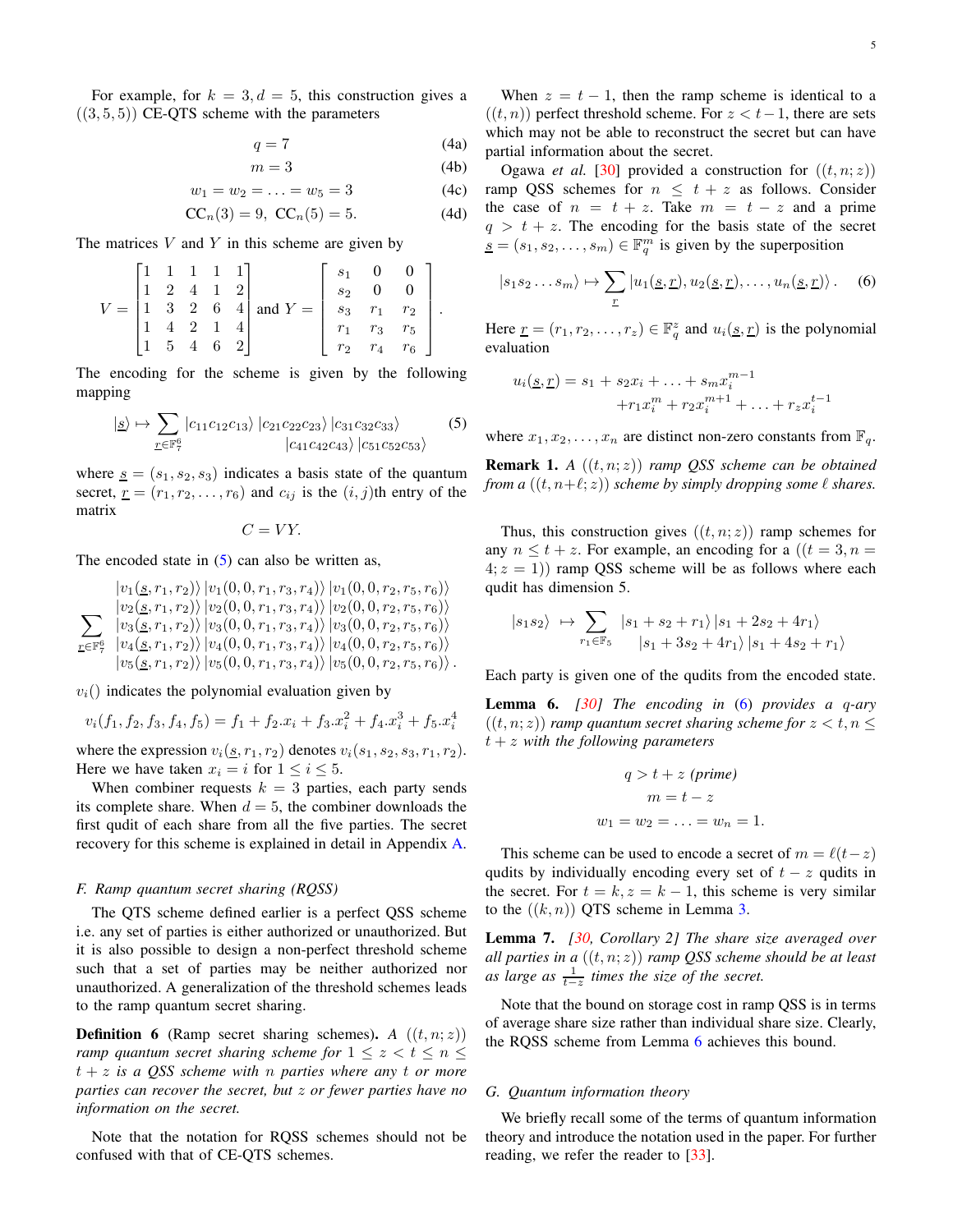The von Neumann entropy of a quantum system A with *A. An example for universal CE-QTS* density matrix  $\rho_A$  is given by

$$
\mathsf{S}(A) = -\operatorname{tr}(\rho_A \log \rho_A) = -\sum_{i=1}^{M_A} \lambda_i \log \lambda_i.
$$

Here  $\{\lambda_i\}$  are the eigenvalues of  $\rho_A$  acting on a Hilbert space  $\mathcal{H}_A$  of dimension  $M_A$ . The maximum value for  $S(A)$  is given by

$$
\mathsf{S}(A) \le \log M_A. \tag{7}
$$

Consider the bipartite quantum system  $AB$  whose density matrix  $\rho_{AB}$  over the Hilbert space  $\mathcal{H}_A \otimes \mathcal{H}_B$ . Joint quantum entropy of AB is defined as

$$
S(AB) = -\operatorname{tr}(\rho_{AB} \log \rho_{AB}).
$$

It satisfies two important properties.

<span id="page-5-3"></span>
$$
\mathsf{S}(AB) \le \mathsf{S}(A) + \mathsf{S}(B) \tag{8}
$$

$$
\mathsf{S}(AB) \ge |\mathsf{S}(A) - \mathsf{S}(B)|\tag{9}
$$

The property  $(8)$  is called subadditivity and  $(9)$  is called the Araki-Lieb inequality.

Mutual information between two quantum systems A and B is defined as

$$
I(A:B) = S(A) + S(B) - S(AB).
$$

Consider an operator  $W$  acting on the system  $B$  and the obtained state be represented by the system  $B'$  *i.e.*  $\rho_{B'} =$  $W(\rho_B)$ . Then the data processing inequality states that

$$
I(A:B') \le I(A:B) \tag{10}
$$

where  $A$  is another quantum system.

Lemma 8 (Quantum data processing inequality [\[34\]](#page-22-9)). *Consider an arbitrary quantum state* Q *with a reference system* R *such that* QR *is in pure state. If* W *is a quantum operation which takes state* Q *to* Q′ *, then*

$$
\mathsf{S}(Q) \geq \mathsf{S}(Q') - \mathsf{S}(\mathcal{R}Q')
$$

<span id="page-5-0"></span>*with equality achieved if and only if the original state* Q *can be completely recovered from* Q′ *.*

#### III. UNIVERSAL CE-QTS: A FIRST LOOK

In this section, we take the first steps for a formal treatment of universal communication efficient quantum threshold schemes. After defining them, we illustrate the gains in communication complexity for a suitably designed quantum threshold scheme. Later sections in this paper provide constructions for such universal communication efficient quantum secret sharing schemes.

Definition 7 (Universal CE-QTS). *A* ((k, n)) *threshold secret sharing scheme is said to be universal communication efficient, if for any*  $d_i$  *and*  $d_j$  *such that*  $k \leq d_i < d_\ell \leq n$ ,  $CC(d_\ell)$  $CC(d_i)$ *. Such schemes are denoted as*  $((k, n, *)$ *) universal CE-QTS schemes*

In other words, in universal CE-QTS schemes,  $CC_n(n)$  <  $CC_n(n-1) < \ldots < CC_n(k+1) < CC_n(k)$ . Similar to Definition [5,](#page-3-0) this definition also requires strict reduction in communication cost  $CC_n(d)$  for increasing values of d.

Consider the example of  $((k = 3, n = 5, *)$  universal CE-QTS scheme with the following parameters.

$$
q = 7 \tag{11a}
$$

$$
m = 3 \tag{11b}
$$

$$
w_1 = w_2 = \ldots = w_5 = 3 \tag{11c}
$$

$$
CC_5(3) = 9, CC_5(4) = 8, CC_5(5) = 5.
$$
 (11d)

The encoding for the scheme is given by the following mapping

$$
|s\rangle \mapsto \sum_{\underline{r} \in \mathbb{F}_7^6} |c_{11}c_{12}c_{13}\rangle |c_{21}c_{22}c_{23}\rangle |c_{31}c_{32}c_{33}\rangle \qquad (12)
$$
  

$$
|c_{41}c_{42}c_{43}\rangle |c_{51}c_{52}c_{53}\rangle
$$

<span id="page-5-1"></span>where  $s = (s_1, s_2, s_3) \in \mathbb{F}_7^3$  indicates a basis state of the quantum secret,  $\underline{r} = (r_1, r_2, \dots, r_6) \in \mathbb{F}_7^6$  and  $c_{ij}$  is the  $(i, j)$ th entry of the matrix

$$
C=VY.
$$

<span id="page-5-2"></span>Here the matrices  $V$  and  $Y$  are defined as follows.

|           | 1 1            |                | $\begin{bmatrix} 1 & 1 \end{bmatrix}$ |                |     |       | $s_1$ 0        |             | $\overline{0}$ |  |
|-----------|----------------|----------------|---------------------------------------|----------------|-----|-------|----------------|-------------|----------------|--|
|           | $\overline{2}$ | $\overline{A}$ | $\overline{1}$                        | $-21$          |     |       |                | $s_2$ $r_1$ | $\bf{0}$       |  |
| $V =  1 $ | -3             | $\overline{2}$ | $\,6\,$                               | 4 <sup>1</sup> | and | $Y =$ |                | $s_3$ $r_2$ | $r_3$  .       |  |
|           |                | ാ              |                                       |                |     |       | $r_1$          | $r_3$       | $r_5$          |  |
|           | - 5            |                | - 6                                   | 2              |     |       | r <sub>2</sub> | $r_4$       | $r_6$          |  |

The encoded state in  $(12)$  can also be written as,

$$
\sum_{r \in \mathbb{F}_7^6} \frac{|v_1(s, r_1, r_2)\rangle |v_1(0, r_1, r_2, r_3, r_4)\rangle |v_1(0, 0, r_3, r_5, r_6)\rangle}{|v_2(s, r_1, r_2)\rangle |v_2(0, r_1, r_2, r_3, r_4)\rangle |v_2(0, 0, r_3, r_5, r_6)\rangle}
$$
  

$$
\sum_{r \in \mathbb{F}_7^6} \frac{|v_3(s, r_1, r_2)\rangle |v_3(0, r_1, r_2, r_3, r_4)\rangle |v_3(0, 0, r_3, r_5, r_6)\rangle}{|v_4(s, r_1, r_2)\rangle |v_4(0, r_1, r_2, r_3, r_4)\rangle |v_4(0, 0, r_3, r_5, r_6)\rangle}
$$
  

$$
|v_5(s, r_1, r_2)\rangle |v_5(0, r_1, r_2, r_3, r_4)\rangle |v_5(0, 0, r_3, r_5, r_6)\rangle.
$$

Here  $v_i$ () indicates the polynomial evaluation given by

$$
v_i(f_1, f_2, f_3, f_4, f_5) = f_1 + f_2 \cdot x_i + f_3 \cdot x_i^2 + f_4 \cdot x_i^3 + f_5 \cdot x_i^4
$$

and the expression  $v_i(\underline{s}, r_1, r_2)$  denotes  $v_i(s_1, s_2, s_3, r_1, r_2)$ . Here, we have taken  $x_i = i$  for  $1 \le i \le 5$ .

When combiner requests  $d = 5$  parties, they send the first qudit from each of their shares. When  $d = 4$ , the combiner downloads the first two qudits of each share of the four parties contacted. When  $d = 3$ , the combiner downloads all three qudits of the share of the three parties contacted. (For clarity, the qudits accessible to the combiner have been highlighted in blue in the description below.)

Consider the case when  $d = 5$  *i.e.* the first qudits from all five parties are accessed.

$$
\sum_{r \in \mathbb{F}_7^6} \frac{\left| v_1(s, r_1, r_2) \right\rangle \left| v_1(0, r_1, r_2, r_3, r_4) \right\rangle \left| v_1(0, 0, r_3, r_5, r_6) \right\rangle}{\left| v_2(s, r_1, r_2) \right\rangle \left| v_2(0, r_1, r_2, r_3, r_4) \right\rangle \left| v_2(0, 0, r_3, r_5, r_6) \right\rangle} \n\sum_{r \in \mathbb{F}_7^6} \frac{\left| v_3(s, r_1, r_2) \right\rangle \left| v_3(0, r_1, r_2, r_3, r_4) \right\rangle \left| v_3(0, 0, r_3, r_5, r_6) \right\rangle}{\left| v_4(s, r_1, r_2) \right\rangle \left| v_4(0, r_1, r_2, r_3, r_4) \right\rangle \left| v_4(0, 0, r_3, r_5, r_6) \right\rangle} \n\left| v_5(s, r_1, r_2) \right\rangle \left| v_5(0, r_1, r_2, r_3, r_4) \right\rangle \left| v_5(0, 0, r_3, r_5, r_6) \right\rangle
$$

Applying the operation  $U_{V^{-1}}$  on these five qudits, we obtain

$$
\frac{|v_1(0, r_1, r_2, r_3, r_4)\rangle |v_1(0, 0, r_3, r_5, r_6)\rangle}{|v_2(0, r_1, r_2, r_3, r_4)\rangle |v_2(0, 0, r_3, r_5, r_6)\rangle}
$$
  

$$
\frac{|\mathbf{S}\rangle}{\mathbf{S}} \sum_{\mathbf{r} \in \mathbb{F}_7^6} \frac{|v_3(0, r_1, r_2, r_3, r_4)\rangle |v_3(0, 0, r_3, r_5, r_6)\rangle}{|r_1\rangle |v_4(0, r_1, r_2, r_3, r_4)\rangle |v_4(0, 0, r_3, r_5, r_6)\rangle}
$$
  

$$
\frac{|r_2\rangle |v_5(0, r_1, r_2, r_3, r_4)\rangle |v_5(0, 0, r_3, r_5, r_6)\rangle}{|v_5(0, 0, r_3, r_5, r_6)\rangle}
$$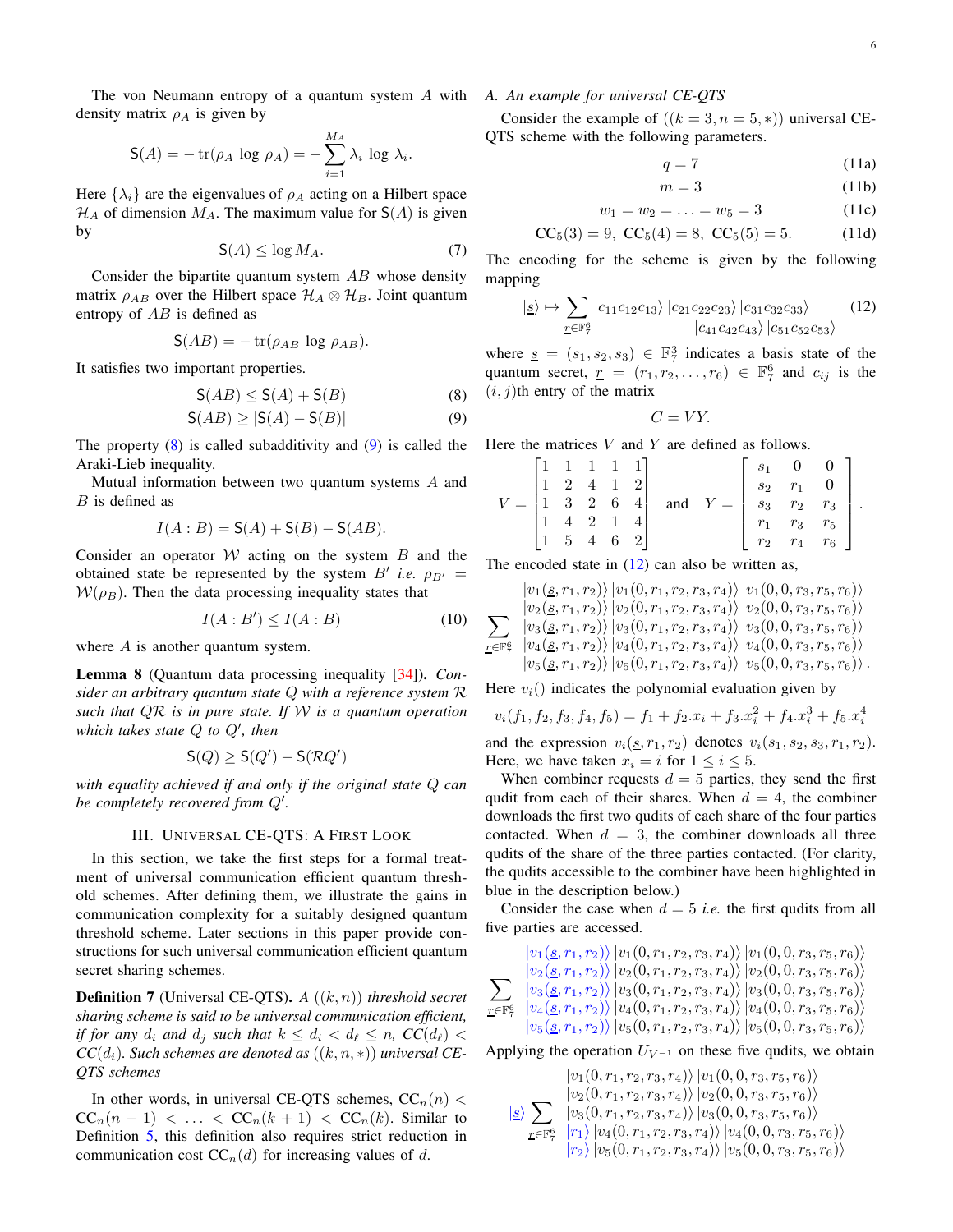Here, the three qudits containing the basis state of the secret are not entangled with any of the other qudits. Thus, any arbitrary superposition of the basis states can be recovered with the above step.

Consider the case when  $d = 4$ . Assume that the first four parties are accessed. The first two qudits from the four parties are sent to the combiner.

 $\sum$  $r$ ∈F $\frac{6}{7}$  $|v_1(\underline{s}, r_1, r_2)\rangle |v_1(0, r_1, r_2, r_3, r_4)\rangle |v_1(0, 0, r_3, r_5, r_6)\rangle$  $|v_2(\underline{s}, r_1, r_2)\rangle\, |v_2(0, r_1, r_2, r_3, r_4)\rangle\, |v_2(0, 0, r_3, r_5, r_6)\rangle$  $|v_3(\underline{s}, r_1, r_2)\rangle |v_3(0, r_1, r_2, r_3, r_4)\rangle |v_3(0, 0, r_3, r_5, r_6)\rangle$  $|v_4(\underline{s}, r_1, r_2)\rangle |v_4(0, r_1, r_2, r_3, r_4)\rangle |v_4(0, 0, r_3, r_5, r_6)\rangle$  $|v_5(\underline{s}, r_1, r_2)\rangle |v_5(0, r_1, r_2, r_3, r_4)\rangle |v_5(0, 0, r_3, r_5, r_6)\rangle$ 

Applying the operation  $U_{K_1}$  on the set of four second qudits, where  $K_1$  is the inverse of  $V_{[4]}^{[2,5]}$ , we obtain

<span id="page-6-0"></span>
$$
\sum_{r \in \mathbb{F}_7^6} \frac{|v_1(s, r_1, r_2)\rangle |r_1\rangle |v_1(0, 0, r_3, r_5, r_6)\rangle}{|v_2(s, r_1, r_2)\rangle |r_2\rangle |v_2(0, 0, r_3, r_5, r_6)\rangle}
$$
  

$$
\sum_{r \in \mathbb{F}_7^6} \frac{|v_3(s, r_1, r_2)\rangle |r_3\rangle |v_3(0, 0, r_3, r_5, r_6)\rangle}{|v_4(s, r_1, r_2)\rangle |r_4\rangle |v_4(0, 0, r_3, r_5, r_6)\rangle}
$$
  

$$
|v_5(s, r_1, r_2)\rangle |v_5(0, r_1, r_2, r_3, r_4)\rangle |v_5(0, 0, r_3, r_5, r_6)\rangle.
$$

Then, on applying the operators  $L_6 |r_2\rangle |v_1(\underline{s}, r_1, r_2)\rangle$ ,  $L_5 |r_2\rangle |v_2(\underline{s}, r_1, r_2)\rangle$ ,  $L_3 |r_2\rangle |v_3(\underline{s}, r_1, r_2)\rangle$  and  $L_3 |r_2\rangle$  $|v_4(\underline{s}, r_1, r_2)\rangle$ , we obtain

$$
\frac{\left|v_{1}(\underline{s},r_{1},0)\right\rangle\left|r_{1}\right\rangle\left|v_{1}(0,0,r_{3},r_{5},r_{6})\right\rangle}{\sum_{\underline{r}\in\mathbb{F}_{p}^{6}}\left|\frac{v_{2}(\underline{s},r_{1},0)\right\rangle\left|r_{2}\right\rangle\left|v_{2}(0,0,r_{3},r_{5},r_{6})\right\rangle}{\left|v_{3}(\underline{s},r_{1},0)\right\rangle\left|r_{3}\right\rangle\left|v_{3}(0,0,r_{3},r_{5},r_{6})\right\rangle}
$$
\n
$$
\frac{v_{\pm}(\underline{s},r_{1},0)\right\rangle\left|r_{4}\right\rangle\left|v_{4}(0,0,r_{3},r_{5},r_{6})\right\rangle}{\left|v_{5}(\underline{s},r_{1},r_{2})\right\rangle\left|v_{5}(0,r_{1},r_{2},r_{3},r_{4})\right\rangle\left|v_{5}(0,0,r_{3},r_{5},r_{6})\right\rangle}.
$$

Applying the operation  $U_{K_2}$  on the set of four first qudits, where  $K_2$  is the inverse of  $V_{[4]}^{[4]}$ , we obtain the following state.

$$
\frac{|r_1\rangle|v_1(0,0,r_3,r_5,r_6)\rangle}{\frac{|r_2\rangle|v_2(0,0,r_3,r_5,r_6)\rangle}{\frac{|r_3\rangle|v_3(0,0,r_3,r_5,r_6)\rangle}{\frac{|r_1\rangle|r_4\rangle|v_4(0,0,r_3,r_5,r_6)\rangle}}}
$$
  

$$
\frac{|v_5(s,r_1,r_2)|v_5(0,r_1,r_2,r_3,r_4)\rangle|v_5(0,0,r_3,r_5,r_6)\rangle}
$$

(13)

We disentangle the basis state  $|s\rangle$  from the rest of qudits by applying the operator  $U_{K_3}$  on  $|r_1\rangle |r_2\rangle |r_3\rangle |r_4\rangle$  to get  $|r_1\rangle |r_2\rangle |r_3\rangle |v_5(0, r_1, r_2, r_3, r_4\rangle)$  and then applying  $U_{K_4}$  on  $|s_1\rangle |s_2\rangle |s_3\rangle |r_1\rangle |r_2\rangle$  to get  $|s_1\rangle |s_2\rangle |s_3\rangle |r_1\rangle |v_5(\underline{s}, r_1, r_2)\rangle.$ 

$$
K_3 = \begin{bmatrix} 1 & 0 & 0 & 0 \\ 0 & 1 & 0 & 0 \\ 0 & 0 & 1 & 0 \\ \hline V_{\{5\}}^{[2,5]} \end{bmatrix} \text{ and } K_4 = \begin{bmatrix} 1 & 0 & 0 & 0 & 0 \\ 0 & 1 & 0 & 0 & 0 \\ 0 & 0 & 1 & 0 & 0 \\ \hline 0 & 0 & 0 & 1 & 0 \\ \hline V_{\{5\}} \end{bmatrix}
$$

Now, we obtain

$$
\frac{|r_1\rangle|v_1(0, 0, r_3, r_5, r_6)\rangle}{\frac{|v_5(\underline{s}, r_1, r_2)\rangle|v_2(0, 0, r_3, r_5, r_6)\rangle}{\frac{|r_3\rangle|v_3(0, 0, r_3, r_5, r_6)\rangle}}}
$$
  
\n
$$
\frac{|\underline{s}\rangle}{\frac{r_5|\mathbb{F}_7^6|r_1\rangle|v_5(0, r_1, r_2, r_3, r_4)\rangle|v_4(0, 0, r_3, r_5, r_6)\rangle}{|v_5(\underline{s}, r_1, r_2)\rangle|v_5(0, r_1, r_2, r_3, r_4)\rangle|v_5(0, 0, r_3, r_5, r_6)\rangle}
$$

<span id="page-6-3"></span><span id="page-6-1"></span>(14)

<span id="page-6-2"></span>
$$
= |\underline{s}\rangle \sum_{(r_1, r_2, r_3, r'_4, \atop r_1, r'_2 \leq r_3, r'_4, \atop r_2, r'_3, r'_4, \atop r_3, r'_4, \atop r_4, r'_2 \leq r_4, r'_3 \leq r_5, r_6)})
$$
(15)  

$$
= |\underline{s}\rangle \sum_{(r_1, r_2, r_3, r'_4, \atop r_5, r_6) \in \mathbb{F}_7^6} \frac{|r_3\rangle |v_3(0, 0, r_3, r_5, r_6)\rangle}{|v_4\rangle |v_4(0, 0, r_3, r_5, r_6)\rangle}
$$
  

$$
= |\underline{s}\rangle \sum_{(r_1, r'_2, r_3, r'_4, \atop r_1, r'_1 \leq r'_1 \leq r'_2 \leq r_5, r_6) \times r_5, r_6 \leq r_5, r_6 \leq r_5, r_6 \leq r_5, r_6 \leq r_5, r_6 \leq r_5, r_6 \leq r_5, r_6 \leq r_5, r_6 \leq r_5, r_6 \leq r_5, r_6 \leq r_5, r_6 \leq r_5, r_6 \leq r_5, r_6 \leq r_5, r_6 \leq r_5, r_6 \leq r_5, r_6 \leq r_5, r_6 \leq r_5, r_6 \leq r_5, r_6 \leq r_5, r_6 \leq r_5, r_6 \leq r_5, r_6 \leq r_5, r_6 \leq r_5, r_6 \leq r_5, r_6 \leq r_5, r_6 \leq r_5, r_6 \leq r_5, r_6 \leq r_5, r_6 \leq r_5, r_6 \leq r_5, r_6 \leq r_5, r_6 \leq r_5, r_6 \leq r_5, r_6 \leq r_5, r_6 \leq r_5, r_6 \leq r_5, r_6 \leq r_5, r_6 \leq r_5, r_6 \leq r_5, r_6 \leq r_5, r_6 \leq r_5, r_6 \leq r_5, r_6 \leq r_5, r_6 \leq r_5, r_6 \leq r_5, r_6 \leq r
$$

The variable change in  $(15)$  is possible because the qudits  $\sum_{r_4 \in \mathbb{F}_7} |v_5(0, r_1, r_2, r_3, r_4)\rangle |v_5(0, r_1, r_2, r_3, r_4)\rangle$  give the uniform superposition  $\sum_{r'_4 \in \mathbb{F}_7} |r'_4\rangle |r'_4\rangle$  independent of  $r_1, r_2, r_3, r_5, r_6$ . The variable change from  $r_2$  to  $r'_2$  can also be obtained similarly.

Now, the secret is disentangled with the rest of the qudits. Thus, any arbitrary superposition of the basis states can be recovered with above steps for  $d = 4$ .

In the case when  $d = 3$ , each of the three contacted parties sends all three qudits in its share.

 $\sum$  $r$ ∈F $^{6}$ 7  $|v_1(\underline{s}, r_1, r_2)\rangle |v_1(0, r_1, r_2, r_3, r_4)\rangle |v_1(0, 0, r_3, r_5, r_6)\rangle$  $|v_2(\underline{s}, r_1, r_2)\rangle |v_2(0, r_1, r_2, r_3, r_4)\rangle |v_2(0, 0, r_3, r_5, r_6)\rangle$  $|v_3(\underline{s}, r_1, r_2)\rangle \, |v_3(0, r_1, r_2, r_3, r_4)\rangle \, |v_3(0, 0, r_3, r_5, r_6)\rangle$  $|v_4(\underline{s}, r_1, r_2)\rangle |v_4(0, r_1, r_2, r_3, r_4)\rangle |v_4(0, 0, r_3, r_5, r_6)\rangle$  $|v_5(\underline{s}, r_1, r_2)\rangle\, |v_5(0, r_1, r_2, r_3, r_4)\rangle\, |v_5(0, 0, r_3, r_5, r_6)\rangle$ 

The secret recovery for  $d = 3$  also uses operations similar to those in the case of  $d = 4$ . For sake of completeness, the secret recovery for  $d = 3$  in this scheme has been explained in Appendix [B.](#page-20-0)

In all the three cases, the first step was to recover the basis state  $|s\rangle = |s_1 s_2 s_3\rangle$ . The recovery is complete at this point if the secret is any one of the basis states (identical to a classical secret). But the quantum secret can be in an arbitrary superposition of basis states. To recover this quantum secret, the three qudits containing information on the secret needs to be disentangled from the rest of the qudits. For example, the first three qudits in  $(13)$ , though they have information on the basis states, are still entangled with the other qudits while these qudits are disentangled form the other qudits in  $(16)$ .

# *B. Comparison with fixed* d *CE-QTS*

In contrast with the above scheme, for the standard  $((3,5))$ QSS scheme due to Cleve *et al.* 3 qudits need to be communicated for recovery of 1 qudit of secret whenever the combiner accesses three or more parties. The  $((3, 5, 5))$  CE-QTS scheme from [\[12\]](#page-21-8) described in [\(4\)](#page-4-3) gives a better communication cost of 5/3 qudits per 1 qudit of secret when the combiner accesses 5 parties. But this scheme does not provide the flexibility of also contacting four parties communication efficiently. The scheme provided above can solve that problem. It provides communication efficiency at both  $d = 5$  and  $d = 4$ .

At  $d = 4$ , the above scheme gives communication cost of 8 qudits to recover secret of 3 qudits *i.e.* 8/3 qudits per one qudit of secret. However this is not the optimal communication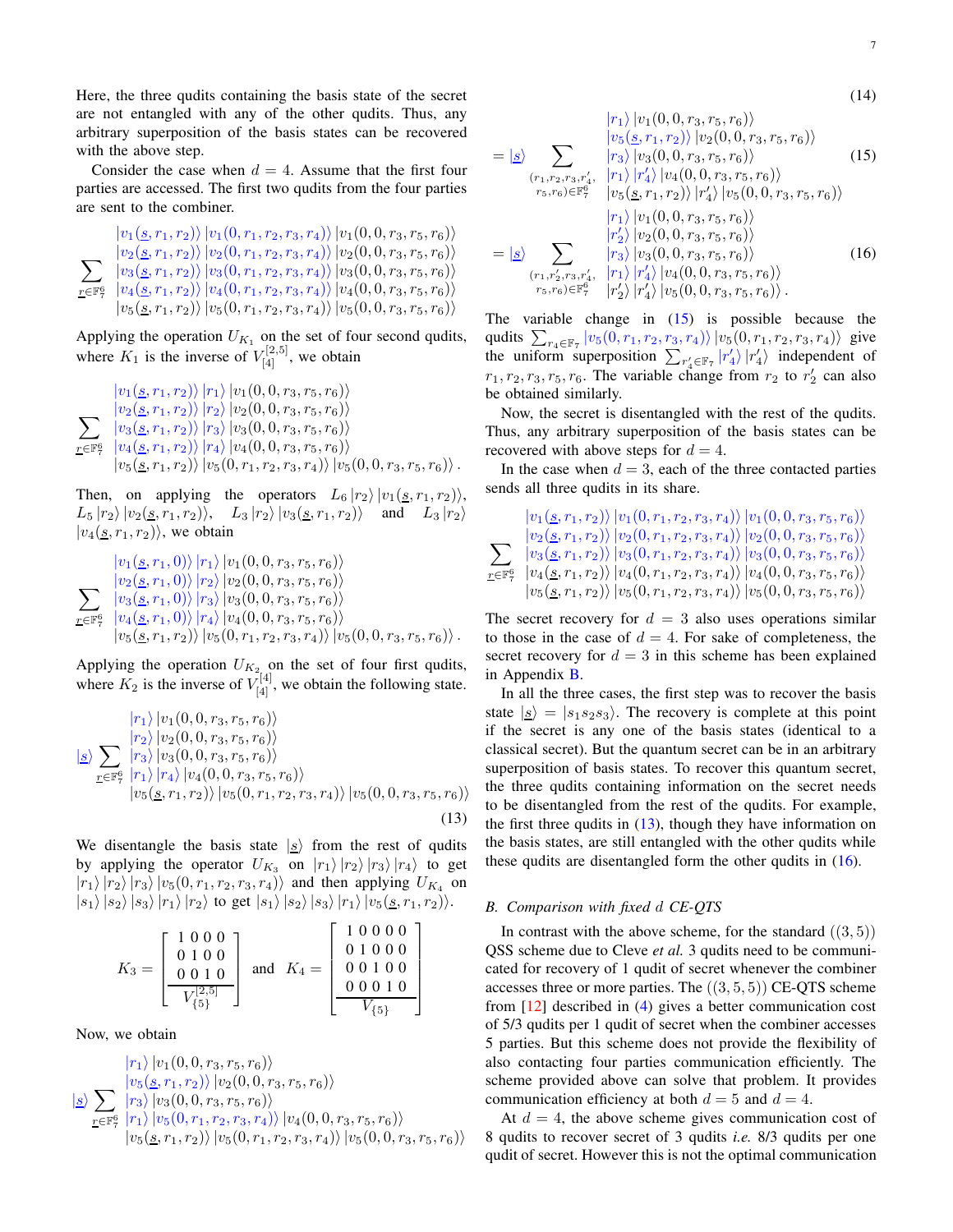cost for  $d = 4$ . Because, for  $d = 4$ , the communication cost in a  $((3,5,4))$  fixed d CE-QTS scheme from [\[12\]](#page-21-8) gives 2 qudits per one qudit of secret. The constructions proposed in the coming sections can give a  $((3, 5, *)$  universal CE-QTS scheme with the same communication efficiency as the fixed d CE-QTS schemes of [\[12\]](#page-21-8) at both  $d = 4$  and  $d = 5$ .

# <span id="page-7-0"></span>IV. CONCATENATION FRAMEWORK FOR CONSTRUCTING COMMUNICATION EFFICIENT QTS SCHEMES

In this section, we develop a framework for constructing communication efficient quantum secret sharing schemes. We propose a general framework which can be used to derive many classes of CE-QTS schemes. Ramp secret sharing schemes and threshold schemes are the central ingredients of the proposed constructions. First, we give a systematic method to construct CE-QTS schemes where the combiner can contact  $d$  parties, and reconstruct the secret. Here  $d$  is determined prior to secret distribution. Then, we provide a systematic method to construct CE-QTS schemes where the combiner can contact any  $d$  parties to reconstruct the secret. Here,  $d$ can be determined after secret distribution arbitrarily by the combiner.

#### *A. Fixed* d *CE-QTS from ramp QSS*

Suppose we have a  $((k, n, d))$  CE-QTS scheme. Consider any authorized set of  $d \geq k$  parties. Since this is an authorized set, we can reconstruct the secret. In a communication efficient scheme, these d parties do not communicate their entire shares to the combiner. They only communicate a portion of their share. For gaining the intuition, let us assume that the portion communicated by a party when a set of d parties are contacted by the combiner is independent of the choice of the remaining  $d-1$  parties. Since this is a  $((k, n, d))$  scheme, any  $k-1$  or fewer *portions i.e.* partial shares cannot reveal any information about the secret. However, k or more portions may reveal partial information about the secret, while  $d$  out of all the  $n$ portions can completely recover the secret. Therefore, the set of portions communicated by all the  $n$  parties to the combiner can be modelled as a  $((d, n; k - 1))$  ramp QSS scheme.

Now let us see if we can build a  $((k, n))$  QTS scheme out of this  $((d, n; k-1))$  ramp QSS scheme. If k of these n parties attempt to reconstruct the secret with just their shares from the ramp scheme, then their  $k$  shares may not be enough for the reconstruction of the secret. The combiner will need shares from  $d-k$  more parties of the ramp scheme for the additional information required to recover the secret for sure. So we extend the ramp scheme to a  $((d, n + d - k; k - 1))$  scheme by allowing for  $d - k$  more new shares in the previous ramp scheme. These additional  $d - k$  shares of the ramp scheme are distributed to the *n* parties after encoding by a  $((k, n))$ threshold scheme so that even if only  $k$  parties are contacted by the combiner these  $d - k$  extra shares necessary for secret recovery can be recovered. The full scheme is illustrated in Fig. [1](#page-7-1) and formally proved in Theorem [1.](#page-7-2)

<span id="page-7-2"></span>**Theorem 1** (Concatenation framework for fixed  $d$  CE-QTS). *A*  $((k, n, d))$  *CE-QTS scheme exists, if a*  $((d, n+d-k; k-1))$ 

<span id="page-7-1"></span>

Fig. 1: Concatenation framework for constructing  $((k, n, d))$ CE-QTS scheme with  $((d, n+d-k; k-1))$  ramp QSS scheme.

<span id="page-7-3"></span>

|                                                      |  | <b>Algorithm 1</b> Encoding for a $((k, n, d))$ CE-QTS scheme using |
|------------------------------------------------------|--|---------------------------------------------------------------------|
| a $((d, n+d-k; k-1))$ ramp QSS and a $((k, n))$ QTS. |  |                                                                     |

#### **Input:** Secret  $|\phi\rangle$

- **Output:** Shares of the *n* parties,  $S_j$  for  $1 \leq j \leq n$
- 1: Encode the secret  $|\phi\rangle$  using the  $((d, n + d k; k 1))$ ramp QSS scheme. Denote the *j*th share generated by the ramp scheme as  $A_j$  for  $1 \leq j \leq n+d-k$  such that the last  $d - k$  shares have the largest share sizes.
- 2: Encode the quantum state in  $(A_{n+1}, A_{n+2}, \ldots, A_{n+d-k})$ using a  $((k, n))$  quantum threshold scheme. Denote the *j*th share of this QTS scheme as  $B_j$  for  $1 \le j \le n$ .
- 3: Distribute  $S_j = (A_j, B_j)$  to the *j*th party for  $1 \le j \le n$ .

*ramp QSS scheme and a* ((k, n)) *QTS scheme exist. The encoding for this scheme is given in Algorithm [1](#page-7-3) and the recovery in Algorithm [2.](#page-8-0)*

*Proof.* The proof is by giving an explicit construction of a  $((k, n, d))$  CE-OTS scheme from the given ramp OSS and  $((k, n))$  threshold schemes. The encoding for the  $((k, n, d))$ CE-QTS scheme is as given in Algorithm [1.](#page-7-3) Each share  $S_i$ consists of two portions  $(A_j, B_j)$ . We say that  $A_j$  forms the first layer of the share  $S_j$  and  $B_j$  the second layer. Here, for any  $L \subseteq [n]$ ,  $S_L$  denotes  $\{S_j\}_{j \in L}$  and  $|S_j|$  gives the number of qudits in the share  $S_j$ . Similar notations are used for  $\{A_j\}$ and  ${B_i}$  as well.

- (i) *Recoverability*: The secret recovery for the  $((k, n, d))$ CE-QTS scheme is as given in Algorithm [2.](#page-8-0) While the combiner accesses any set of  $d$  parties, it just needs layer 1 of these parties to recover the secret from the underlying ramp scheme. But while accessing only  $k$ parties, the combiner needs  $d-k$  more shares of the ramp scheme to recover the secret. These  $d - k$  extra shares are recovered from the  $((k, n))$  scheme with qudits from second layer.
- (ii) *Secrecy*: Consider any set  $L \subseteq [n]$  such that  $|L| =$  $k - 1$ . By Lemma [1,](#page-2-3) let  $E_1$  be the purifying state for the ramp QSS scheme such that the shares  $A_1, A_2, \ldots, A_{n+d-k}, E_1$  give a pure state scheme encoding  $|\phi\rangle$ . Similarly, let  $E_2$  be the purifying state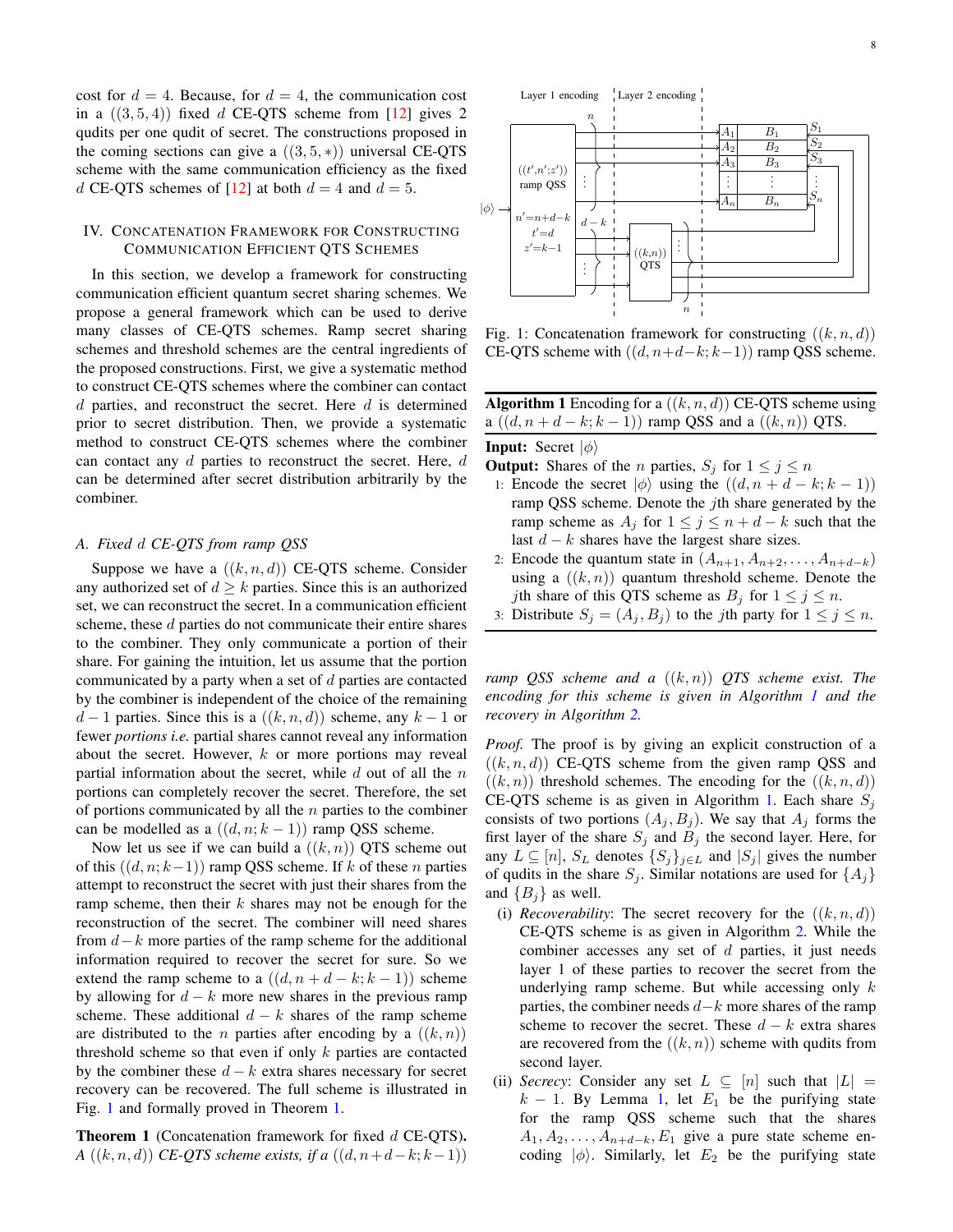<span id="page-8-0"></span>**Algorithm 2** Secret recovery for the  $((k, n, d))$  CE-QTS scheme from the encoding in Algorithm [1](#page-7-3)

**Input:** Shares of  $k$  parties or layer 1 from any  $d$  parties **Output:** Secret  $|\phi\rangle$ 

- 1: if combiner has access to only  $k$  shares then
- 2: Download full shares from the  $k$  parties.
- 3: Use layer 2 from the k parties to recover the input to the ((k, n)) QTS scheme *i.e.*  $(A_{n+1}, A_{n+2}, \ldots, A_{n+d-k}).$
- 4: Use  $(A_{n+1}, A_{n+2}, \ldots, A_{n+d-k})$  and layer 1 from the  $k$  parties to get  $d$  shares of the ramp QSS scheme and recover the secret  $|\phi\rangle$ .
- 5: else if combiner has access to  $d$  shares then
- 6: Download layer 1 from the  $d$  parties.
- 7: Use layer 1 from the  $d$  parties to get  $d$  shares of the ramp QSS scheme and recover the secret  $|\phi\rangle$ .
- 8: end if

for the perfect QSS scheme such that the shares  $B_1, B_2, \ldots, B_n, E_2$  give a pure state scheme encoding  $(A_{n+1}, A_{n+2}, \ldots, A_{n+d-k})$ . Overall,  $S_{[n]} \cup \{E_1, E_2\}$ gives a pure state scheme encoding  $|\phi\rangle$ . If it can be proved that  $S_{[n] \setminus L} \cup \{E_1, E_2\}$  can recover the secret, then by no-cloning theorem,  $S_L$  has no information on the secret which proves the secrecy property of the CE-QTS scheme of Algorithm [1.](#page-7-3)

Assume that Alice has the shares  $S_{[n] \setminus L} \cup \{E_1, E_2\}.$ Clearly,  $B_L$  is an unauthorized set in the QTS scheme. By Lemma [2,](#page-2-4)  $B_{[n] \setminus L} \cup \{E_2\}$  is an authorized set for recovering  $(A_{n+1}, A_{n+2}, \ldots, A_{n+d-k})$ . Thus, Alice recovers  $(A_{n+1}, A_{n+2}, \ldots, A_{n+d-k})$  from the QTS scheme. Now, Alice has the shares  $A_{[n+d-k]\setminus L} \cup \{E_2\}.$  $A_L$  is an unauthorized set in the ramp QSS scheme. By Lemma [2,](#page-2-4)  $A_{[n-d+k]\setminus L} \cup \{E_1\}$  is an authorized set in the ramp QSS scheme. Hence, Alice recovers the secret  $|\phi\rangle$ from the ramp QSS scheme.

(iii) *Communication efficiency*: Consider the set of d parties given by  $D \subseteq [n]$  which has maximum communication cost among all sets of  $d$  parties. By definition, the communication cost of this set of d parties equals  $CC_n(d)$ . Pick a  $K \subset D$  such that  $|K| = k$ .

$$
CC_n(k) = \sum_{j \in K} |S_j| = \sum_{j \in K} (|A_j| + |B_j|)
$$
  
\n
$$
\geq \sum_{j \in K} |A_j| + \sum_{j \in K} \sum_{\ell=n+1}^{n+d-k} |A_\ell| \qquad (17)
$$
  
\n
$$
= \sum |A_j| + k \sum_{j \in K} |A_\ell|
$$

$$
j \in K
$$
\n
$$
\ell = n+1
$$
\n
$$
n+d-k
$$

$$
> \sum_{j \in K} |A_j| + \sum_{\ell = n+1} |A_\ell| \tag{18}
$$

$$
\geq \sum_{j \in K} |A_j| + \sum_{j \in D \setminus K} |A_j| \tag{19}
$$

$$
=\sum_{j\in D}|A_j|=\mathrm{CC}_n(d)
$$

where  $J = D\backslash K$ . The bound on [\(17\)](#page-8-1) is due to Lemma [4](#page-3-2) which implies that each share  $B_i$  of the QTS scheme is at least as large as the input state given by  $(A_{n+1}, A_{n+2}, \ldots, A_{n+d-k})$ . The strict inequality in [\(18\)](#page-8-2) is because  $k > 1$ . The inequality [\(19\)](#page-10-0) is due to the fact that the shares  $A_{n+1}, A_{n+2}, \ldots, A_{n+d-k}$  have the largest sizes among all the  $n + d - k$  shares of the ramp scheme.

This concludes the proof of the theorem.

口

Theorem [1](#page-7-2) can be used with various ramp QSS and threshold schemes. Note that Theorem [1](#page-7-2) does not require the alphabet  $q$  to be a prime. The communication complexity of the resulting schemes clearly depends on the underlying ramp QSS scheme and QTS scheme. Here, we propose a construction for CE-QTS scheme using the ramp QSS scheme proposed by Ogawa *et al.* [\[30\]](#page-22-3) and the QTS scheme from Cleve *et al.* [\[2\]](#page-21-1).

<span id="page-8-3"></span>Corollary 1 (Concatenated construction for fixed d CE-QTS). *A* q*-ary* ((k, n, d)) *communication efficient QTS scheme can be constructed using the encoding in Algorithm [1](#page-7-3) with the following parameters.*

$$
q > d + k - 1 \text{ (prime)}
$$
  
\n
$$
m = d - k + 1
$$
  
\n
$$
w_1 = w_2 = \dots = w_n = d - k + 1
$$
  
\n
$$
CC_n(k) = k(d - k + 1)
$$
  
\n
$$
CC_n(d) = d.
$$

*Proof.* Consider the Concatenation framework from Theorem [1.](#page-7-2) Use the ramp scheme from [\[30\]](#page-22-3) given in Lemma [6](#page-4-2) and the QTS scheme from [\[2\]](#page-21-1) given in Lemma [3](#page-2-2) for the underlying schemes.

By Lemma [6,](#page-4-2) the dimension of the qudits has to be a prime q such that  $q > d-k+1$ . This also satisfies the constraint on the dimension for the QTS scheme from Lemma [3.](#page-2-2) The size of the secret in the ramp scheme is  $m = d - k + 1$  qudits.

Each share of the ramp QSS is of size one qudit. Thus the first layer of each share in the CE-QTS has one qudit. The input state for the  $((k, n))$  OTS will have  $d - k$  qudits. By Lemma [3,](#page-2-2) the size of each share of the QTS scheme is also  $d - k$ . Hence, the second layer of each share in CE-QTS has  $d - k$  qudits. In total, each share in the CE-QTS scheme has  $w_j = d - k + 1$  qudits for  $1 \le j \le n$ .

<span id="page-8-1"></span>When the combiner attempts to recover from just  $k$  parties, each of them transmits the entire share of  $d - k + 1$  qudits. Thus  $CC_n(k) = k(d - k + 1)$ . When the combiner contacts any  $d$  parties, each of them sends a qudit from the first layer, giving  $CC_n(d) = d$ . 口

<span id="page-8-2"></span>In the CE-QTS scheme as described in Corollary [1,](#page-8-3) note that the dimension of each of the  $d-k+1$  qudits in the secret has to be more than  $d + k - 1$ . Compare this with the CE-QTS scheme from [\[12\]](#page-21-8) which can give a smaller dimension of  $q > 2k - 1$ . (Refer Table [I.](#page-2-0)) However, using other ramp schemes in this framework could lead to CE-QTS schemes with qudits of dimension less than or equal to  $d - k + 1$ .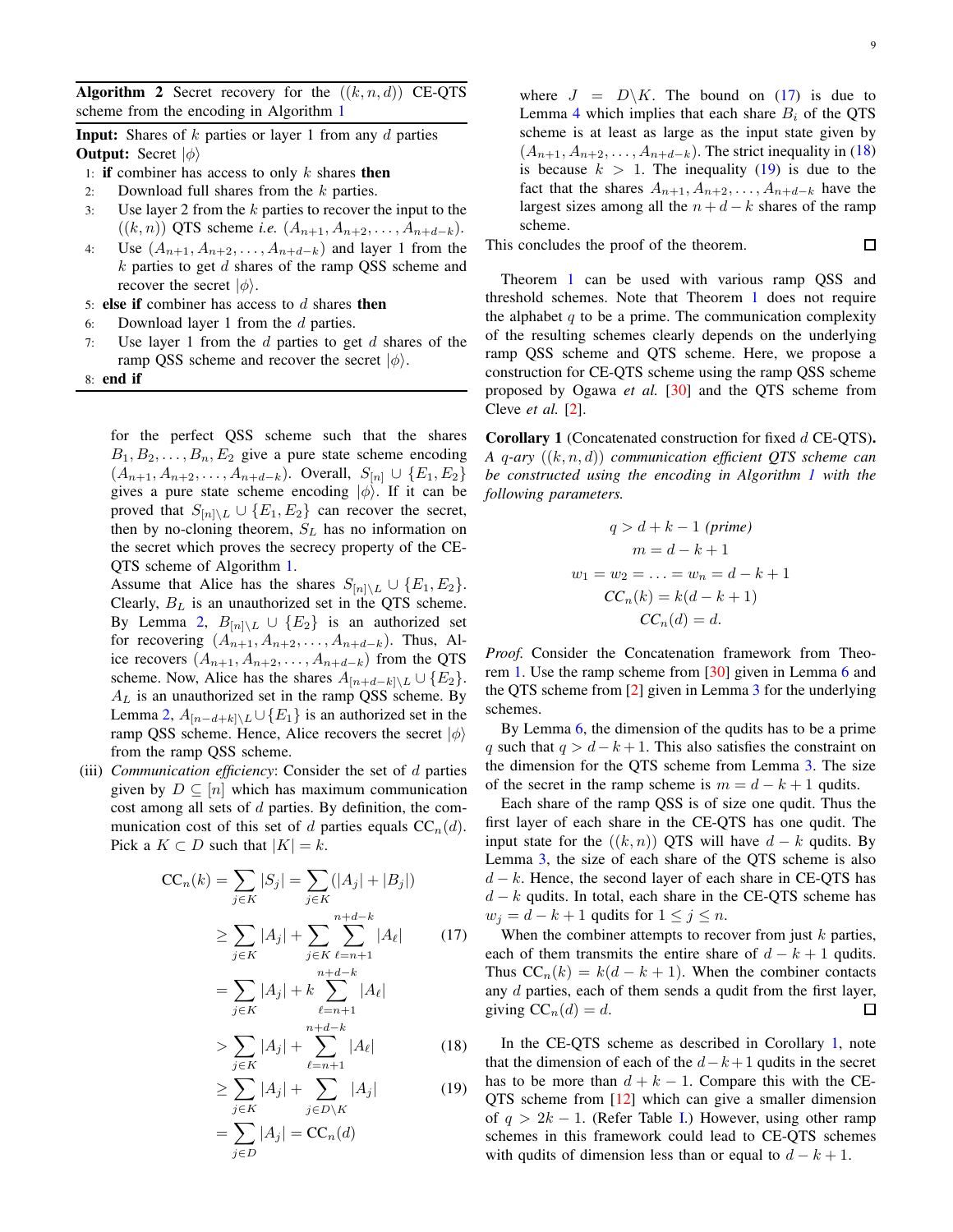# *B. Universal CE-QTS from ramp QSS*

Consider an  $((n, n; k-1))$  ramp QSS scheme (marked black in Fig. [2\)](#page-9-0). Now, if a combiner has access to only  $n - 1$  out of the  $n$  parties, the combiner will not be able to recover the secret unless he receives one more share from this scheme. If these  $n - 1$  parties can send the combiner some more qudits containing information about an extra share, then the combiner can recover the secret with this extra share.

This flexibility can be achieved by instead taking an  $((n +$  $(1, n; k - 1)$  ramp QSS scheme where the first n shares are given to *n* parties and the  $(n + 1)$ th share is encoded and distributed among the *n* parties through an  $((n - 1, n; k - 1))$ 1)) scheme (which is indicated with blue in Fig. [2\)](#page-9-0). Then, whenever the combiner has access to only  $n-1$  parties, he will first decode the  $((n-1, n; k-1))$  scheme to recover the extra share and then use the  $n-1$  shares from the  $((n, n+1; k-1))$ ramp scheme along with this extra share to recover the secret.

<span id="page-9-0"></span>

Fig. 2: Concatenation of two ramp quantum secret sharing schemes to construct a  $((t, n; k - 1))$  ramp QSS scheme with flexible  $t \in \{n-1, n\}.$ 

Thus, by concatenating an  $((n-1, n; k-1))$  ramp scheme which encodes the extra share from an  $((n, n+1; k-1))$  ramp scheme, a  $((t, n; k-1))$  ramp QSS with a flexible threshold  $t \in$  ${n-1,n}$  can be designed. Similarly, a  $((k, n, *)$  universal CE-QTS scheme is a QTS scheme in which the secret recovery can happen efficiently for all thresholds  $d \in \{k, k+1, \ldots, n\}$ . The main idea in our following framework for constructing universal CE-QTS schemes is that this generalization of  $d$  can be achieved by concatenating  $n - k + 1$  ramp schemes with increasing threshold  $t$  successively.

**Theorem 2.** *If*  $((d_i, n + d_i - k; k - 1))$  *ramp QSS schemes exist for*  $1 \leq i \leq n - k + 1$  *where*  $d_i = n + 1 - i$ *, then a* q*-ary* ((k, n, ∗)) *universal communication efficient QTS exists. The encoding for this scheme is given in Algorithm [3](#page-9-1) and the recovery in Algorithm [4.](#page-10-1)*

*Proof.* The proof is by giving a construction for the CE-QTS scheme from the given ramp QSS schemes. The encoding of the  $((k, n, *)$ ) universal CE-QTS is as given in Algorithm [3.](#page-9-1) The  $((d_i, n + d_i - k; k - 1))$  ramp QSS scheme is referred to



Fig. 3: Concatenation framework for constructing  $((k, n, *)$ universal CE-QTS scheme by concatenating multiple ramp QSS schemes. Here  $d_i = n + 1 - i$  for  $1 \le i \le n - k + 1$ and the  $((t_i = d_i, n_i = n + d_i - k; z_i = k - 1))$  ramp QSS scheme is denoted by  $RQSS_i$ .

<span id="page-9-1"></span>Algorithm 3 Encoding for a  $((k, n, *)$  universal CE-OTS scheme

**Input:** Secret  $|\phi\rangle$ 

**Output:** Shares of the *n* parties,  $S_j$  for  $1 \leq j \leq n$ 

- 1: Encode the secret  $|\phi\rangle$  using the RQSS<sub>1</sub> scheme.
- 2: for  $i = 1$  to  $n k + 1$  do
- 3: Distribute the smallest *n* shares from the  $RQSS_i$  scheme  $(S_1^{(i)}, S_2^{(i)}, \ldots, S_n^{(i)})$  to the *n* parties. This is called the ith layer of the encoding.
- 4: if  $d_i > k$  then
- 5: For all  $1 \leq \ell \leq d_i k$ , the share  $S_{n+1}^{(i)}$  $\binom{n}{n+\ell}$  goes as part of input to the  $RQSS_{i+\ell}$  scheme.
- 6: The combined state of all the qudits passed from the previous i ramp schemes to the  $RQSS_{i+1}$  scheme is encoded using the  $RQSS_{i+1}$  scheme.
- 7: end if
- 8: end for

as RQSS<sub>i</sub> here. Here, for any  $L \subseteq [n]$ ,  $S_L$  denotes  $\{S_j\}_{j \in L}$ and  $|S_j|$  gives the number of qudits in the share  $S_j$ . Similar notations are used for  $\{S_j^{(i)}\}$  as well.

(i) *Recoverability*: The secret recovery for the  $((k, n, *))$ universal CE-QTS scheme is as given in Algorithm [4.](#page-10-1) Whenever the combiner accesses  $d_i$  parties, each of those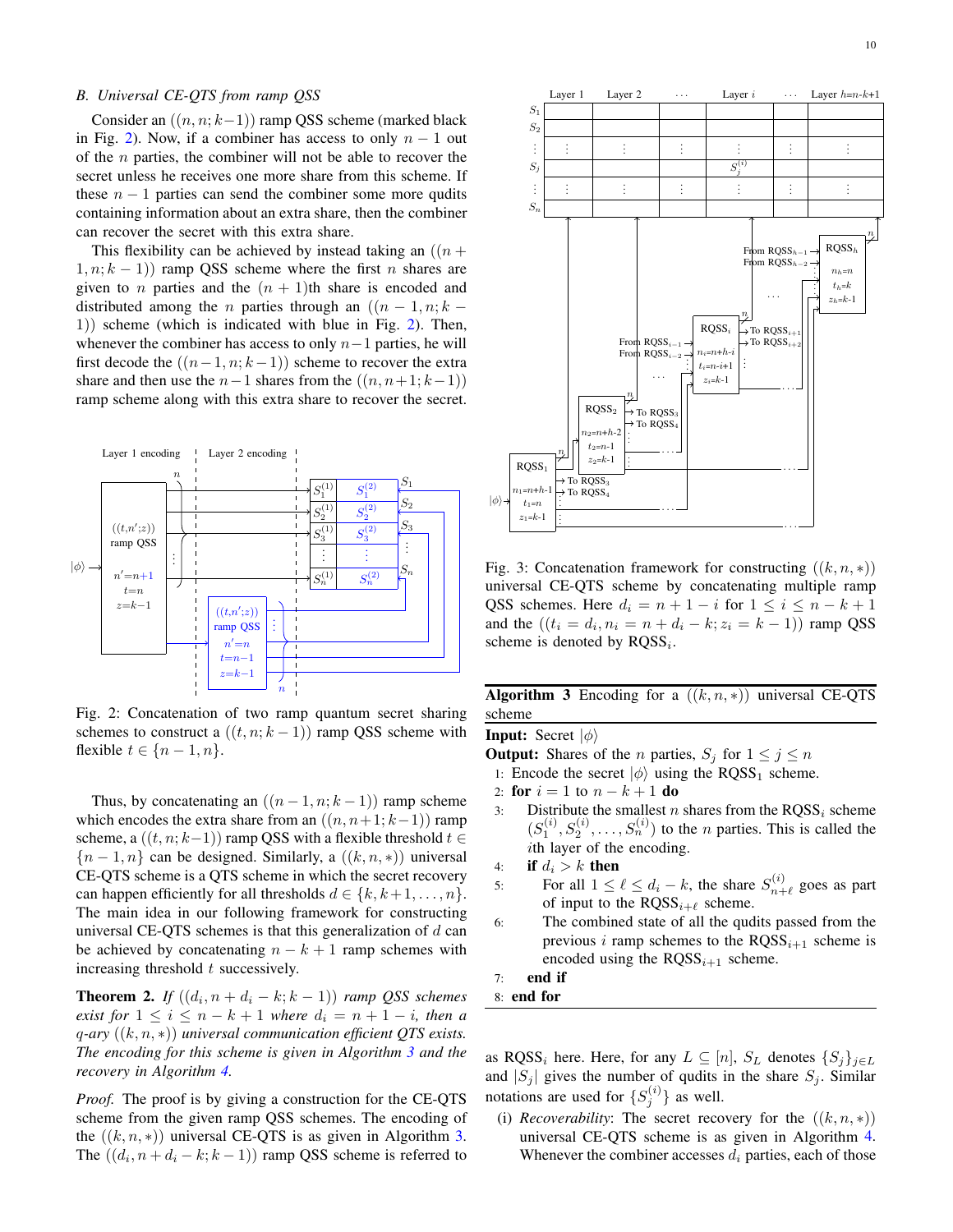<span id="page-10-1"></span>Algorithm 4 Secret recovery for the  $((k, n, *)$  universal CE-QTS scheme in Algorithm [3.](#page-9-1)

**Input:** The first i layers of qudits from any  $d_i$  parties for any  $1 \leq i \leq n-k+1$ 

**Output:** Secret  $|\phi\rangle$ 

- 1: Use the *i*th layer of the  $d_i$  parties to recover the input state of the  $ROSS_i$  scheme.
- 2: for  $\ell = i 1$  to 1 step -1 do
- 3: Consider the RQSS<sub> $\ell$ </sub> scheme. The  $\ell$ th layer of the  $d_i$ parties will give  $d_i$  shares of this ramp scheme.
- 4: Collect  $d_\ell d_i = i \ell$  more shares of this ramp scheme one each from the input states recovered from the layers  $\ell + 1$  to i.
- 5: Use all these  $d_\ell = d_i + i \ell$  shares to recover the input state of the  $RQSS_{\ell}$  scheme.

6: end for

7: The input state of the RQSS<sub>1</sub> scheme gives the secret  $|\phi\rangle$ .

parties send the first i layers to the combiner. Once this is done, the combiner has  $d_i$  shares in the RQSS<sub>i</sub> scheme. Hence,  $RQSS_i$  can be decoded and its input qudits recovered. However, for decoding  $RQSS_\ell$  schemes for  $1 \leq \ell \leq i-1$ , the combiner still needs  $d_{\ell} - d_i = i - \ell$ shares. For each  $RQSS_{\ell}$ , these deficit shares can be provided by the input qudits recovered from the schemes  $RQSS_{\ell+1}$ ,  $RQSS_{\ell+2}, \ldots$ ,  $RQSS_i$ , one share from each of these  $i-\ell$  schemes. This iterative decoding of RQSS<sub> $\ell$ </sub> will finally give the secret  $|\phi\rangle$  after decoding RQSS<sub>1</sub>.

- (ii) *Secrecy*: Consider the set  $J \subset [n]$  such that  $|J| = k 1$ . By Lemma [1,](#page-2-3) let  $E_i$  be the purifying state for the  $RQSS_i$ scheme for all  $1 \leq i \leq n - k + 1$ . Assume Alice has the set of shares  $\{S_{[n]\setminus J}, E_1, E_2, \ldots, E_{n-k+1}\}.$  For  $RQSS_{n-k+1}$ , now Alice has the purifying state and every share except some  $k - 1$  shares. This set of  $k - 1$  shares in RQSS<sub>n−k+1</sub> has no information on its qudits. Therefore, by Lemma [2,](#page-2-4) Alice has an authorized set for  $RQSS_{n-k+1}$ , from which she recovers its input qudits. These qudits will now give one extra share to each of the schemes  $RQSS_{n-k}$  till  $RQSS_1$ . With this extra share,  $RQSS_{n-k}$  will have an authorized set and from which Alice recovers its input qudits and retrieves one extra share to each of the schemes  $RQSS_{n-k-1}$  till  $RQSS_1$ . By this iterative recovery process, finally Alice can recover the secret  $|\phi\rangle$  from  $RQSS<sub>1</sub>$ . Thus, the secret can be recovered from the set of shares  $\{S_{[n]\setminus J}, E_1, E_2, \ldots, E_{n-k+1}\}.$  Hence, by nocloning theorem, S<sup>J</sup> has no information on the secret *i.e.* any k−1 or less parties in this scheme has no information on the secret.
- (iii) *Communication efficiency*: Here, we will prove that for any  $d_i$  such that  $k < d_i \leq n$ , the communication cost in our scheme is less than that of  $d_i - 1$ . By definition,  $CC_n(d_i)$  is the maximum among the communication costs of all authorized sets of size  $d_i$ . Let  $D \subseteq [n]$  be the authorized set which has this maximum communication cost  $CC_n(d_i)$ . Let  $p \in D$  be one of these  $d_i$  parties.

Clearly,  $CC_n(d_i - 1)$  should be greater than or equal to the communication cost of the authorized set given by  $D\backslash\{p\}.$ 

<span id="page-10-0"></span>
$$
CC_n(d_i - 1) \ge \sum_{j \in D \setminus \{p\}} \sum_{\ell=1}^{i+1} |S_j^{(\ell)}|
$$
  
= 
$$
\sum_{j \in D \setminus \{p\}} \sum_{\ell=1}^i |S_j^{(\ell)}| + \sum_{j \in D \setminus \{p\}} |S_j^{(i+1)}|
$$
 (20)

The  $d_i-1$  shares in  $\{S_j^{(i+1)}\}_{j\in D\setminus\{p\}}$  are from the  $((d_i 1, n+d_i-1-k; k-1)$ ) RQSS<sub>i</sub> ramp scheme. Recall from Remark [1](#page-4-4) that after dropping the remaining  $n-k$  shares from  $RQSS<sub>i</sub>$  scheme, this set of shares alone will give a  $((d_i - 1, d_i - 1; k - 1))$  ramp scheme which encodes the same state as  $\text{ROSS}_i$  scheme. By Lemma [7,](#page-4-5) the average share size of this ramp scheme is at least  $\frac{1}{d_i-k}$  times the total input size.

<span id="page-10-2"></span>
$$
\frac{1}{d_i-1}\sum_{j\in D\backslash\{p\}}|S_j^{(i+1)}|\geq \frac{1}{d_i-k}\sum_{j=1}^i|S_{n+i+1-j}^{(j)}|
$$

Applying this bound in  $(20)$ , we obtain

$$
CC_n(d_i - 1)
$$
  
\n
$$
\geq \sum_{j \in D \setminus \{p\}} \sum_{\ell=1}^i |S_j^{(\ell)}| + \frac{d_i - 1}{d_i - k} \sum_{\ell=1}^i |S_{n+i-\ell+1}^{(\ell)}|
$$
  
\n
$$
> \sum_{j \in D \setminus \{p\}} \sum_{\ell=1}^i |S_j^{(\ell)}| + \sum_{\ell=1}^i |S_{n+i-\ell+1}^{(\ell)}|
$$
(21)  
\n
$$
\geq \sum_{j \in D \setminus \{p\}} \sum_{\ell=1}^i |S_j^{(\ell)}| + \sum_{\ell=1}^i |S_p^{(\ell)}|
$$

$$
= \sum_{j \in D} \sum_{\ell=1}^{i} |S_j^{(\ell)}| = \text{CC}_n(d_i)
$$

The strict inequality in  $(21)$  is because  $k > 1$ . The inequality [\(22\)](#page-10-4) is due to the fact that the shares  $S_{n+1}^{(i)}, S_{n+2}^{(i)}, \ldots, S_{n+d_i-k}^{(i)}$  have the largest sizes among the  $n + d_i - k$  shares of the RQSS<sub>i</sub> scheme. This concludes the proof.

<span id="page-10-4"></span><span id="page-10-3"></span> $\Box$ 

With the above framework, the following construction for a universal CE-QTS can be provided by using the ramp QSS scheme by Ogawa et al [\[30\]](#page-22-3).

<span id="page-10-5"></span>Corollary 2 (Concatenated construction for universal CE-QTS). *A* q*-ary* ((k, n, ∗)) *universal communication efficient QTS scheme can be constructed using the encoding in Algorithm [3](#page-9-1) with the following parameters.*

$$
q > n + k - 1 \text{ (prime)}
$$

$$
m = \text{lcm}\{1, 2, \dots, n - k + 1\}
$$

$$
w_1 = w_2 = \dots = w_n = m
$$

$$
CC_n(d) = \frac{dm}{d - k + 1} \text{ for } d \in \{k, k + 1, \dots, n\}
$$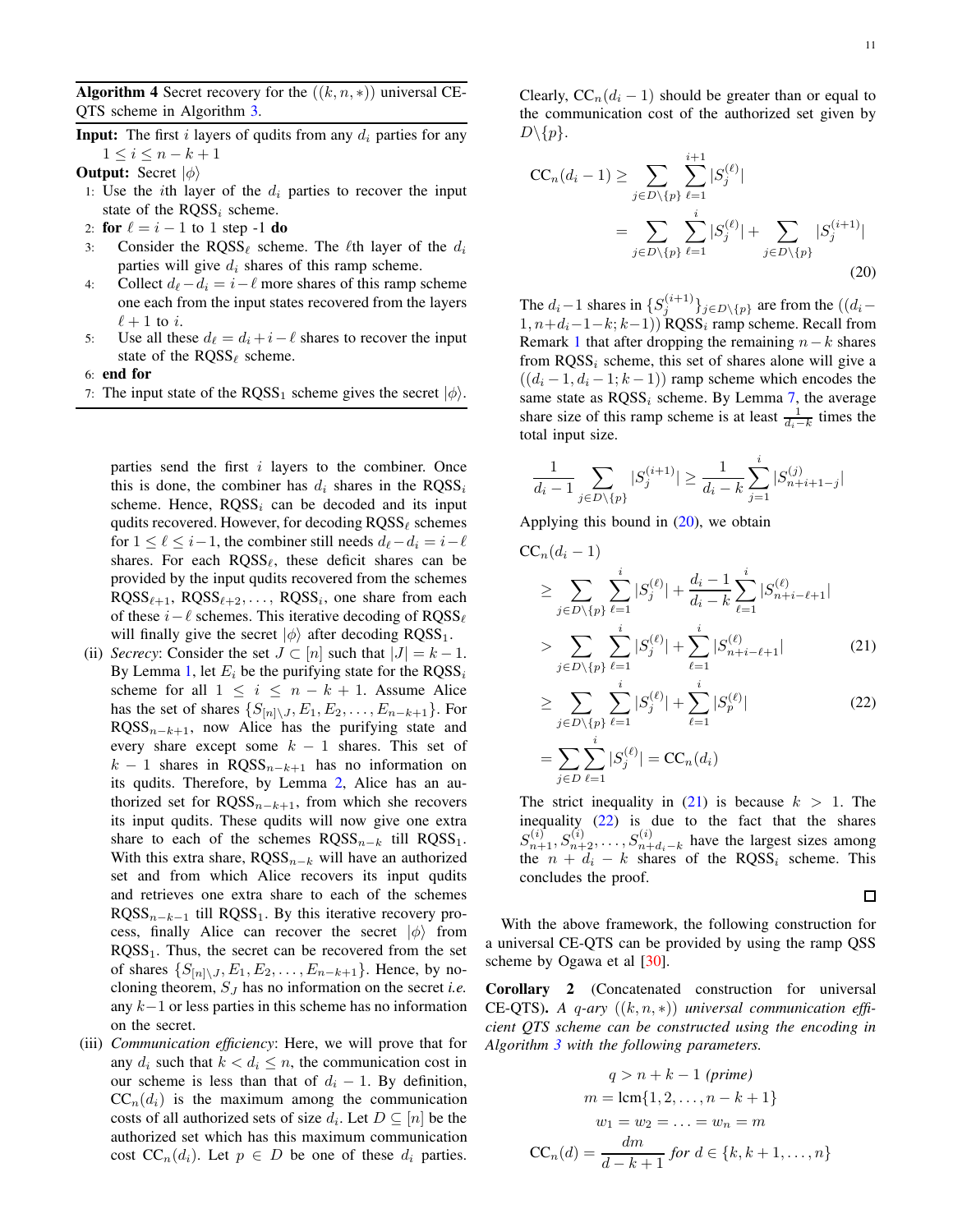Let  $e_i$  be the number of qudits in the input state of the ramp QSS scheme  $RQSS_i$  corresponding to the *i*th layer. The secret is the input to the scheme  $RQSS_1$ . Clearly,  $e_1 = m$ . For  $i > 1$ , the input state of the ramp QSS scheme  $RQSS<sub>i</sub>$  has one share each from the ramp QSS schemes  $RQSS_1$  to  $RQSS_{i-1}$ .

<span id="page-11-1"></span>
$$
e_i = \sum_{\ell=1}^{i-1} |S_{n+i-\ell}^{(\ell)}| \tag{23}
$$

Recall that, in the  $((t_i, n_i; z_i))$  ramp schemes given in Lemma [6,](#page-4-2) the size of each share is  $\frac{1}{t_i - z_i}$  times the secret size *i.e.* for any  $1 \le j \le n + d_i - k$ ,

$$
|S_j^{(i)}| = \frac{e_i}{d_i - k + 1}.\tag{24}
$$

Solving the recursion from  $(23)$  and  $(24)$  with the initial condition  $e_1 = m$ , we obtain, for  $2 \le i \le n - k + 1$ ,

$$
e_i = \frac{m}{d_{i-1} - k + 1}.
$$

Note that for each  $1 \leq i \leq n - k + 1$ , implementing the scheme RQSS<sub>i</sub> requires  $e_i$  to be divisible by  $t_i - z_i = d_i - k + 1$ . This can be achieved by taking  $m = \text{lcm}\{1, 2, \ldots, n-k+1\}.$ 

From  $(24)$ , the size of the *j*th share from  $RQSS<sub>i</sub>$  is

$$
|S_j^{(1)}| = \frac{m}{(d_1 - k + 1)}
$$

$$
|S_j^{(i)}| = \frac{m}{(d_i - k + 1)(d_{i-1} - k + 1)}
$$

for  $2 \leq i \leq n - k + 1$ . The total communication cost during secret recovery from a set of any  $d_i$  parties given by D can be calculated as

$$
CC_n(d_i) = \sum_{j \in D} \sum_{\ell=1}^i |S_j^{(\ell)}| = \frac{d_i m}{d_i - k + 1}
$$

Also, for  $1 \leq j \leq n$ , the size of the *j*th share is given by

<span id="page-11-2"></span>
$$
w_j = \sum_{i=1}^{n-k+1} |S_j^{(i)}| = \sum_{i=1}^{n-k+1} \frac{e_i}{d_i - k + 1} = m.
$$

The above corollary gives a construction based on the concatenation framework for a universal CE-QTS scheme. In the next section, we give another construction for universal CE-QTS schemes.

# <span id="page-11-0"></span>V. UNIVERSAL CE-QTS SCHEMES BASED ON STAIRCASE CODES

In this section, we propose an alternate construction of universal CE-QTS based on classical communication efficient secret schemes constructed using Staircase codes [\[26\]](#page-22-5). While constructing QSS schemes based on classical secret sharing schemes, there are some important differences. For QSS schemes, the secret recovery should recover not just the basis

states but also any arbitrary superposition of the basis states. Hence the qudits containing the secret have to be disentangled from the remaining qudits, thus making the secret recovery in QSS schemes more involved.

#### *A. Encoding*

Communication efficient quantum secret sharing schemes for particular values of k and  $n = 2k - 1$  can be designed to work for all possible values of  $d$  in the range  $k$  through  $n$ where  $k \leq d \leq n$ . We introduce the following terms before discussing the scheme. For  $1 \le i \le k$ ,

$$
d_i = n + 1 - i = 2k - i \tag{25a}
$$

$$
m = \operatorname{lcm}\{k, k - 1, \dots, 1\} \tag{25b}
$$

$$
a_i = m/(d_i - k + 1) \tag{25c}
$$

$$
b_i = a_i - a_{i-1} \text{ for } i > 1, \ b_1 = a_1 \tag{25d}
$$

Here  $m$  is the total number of secret qudits shared. The total number of qudits with each party is also given by  $m$ . This is consistent with the fact that in a perfect threshold secret sharing scheme the size of the share must be at least as large as the secret  $[5]$ ,  $[8]$ .

Now  $a_i$  gives the number of qudits communicated from each accessible share when  $d_i$  parties are accessed to recover the secret. This means that  $a_i d_i$  qudits are communicated to the combiner when  $d_i$  parties are contacted. Pick a prime number

$$
q>2k-1.
$$

Consider the basis state of the secret  $\underline{s} = (s_1, s_2, \dots, s_m) \in$  $\mathbb{F}_q^m$  and  $\underline{r} = (r_1, r_2, \dots, r_{m(k-1)}) \in \mathbb{F}_q^{m(k-1)}$ .

Entries in  $\underline{s}$  are rearranged into the matrix S of size  $k \times$  $(m/k).$ 

<span id="page-11-3"></span>
$$
S = \begin{bmatrix} s_1 & s_{k+1} & \cdots & s_{m-k+1} \\ s_2 & s_{k+2} & \cdots & s_{m-k+2} \\ \vdots & \vdots & \ddots & \vdots \\ s_k & s_{2k} & \cdots & s_m \end{bmatrix}
$$
 (26)

Entries in  $r$  are rearranged into  $k$  matrices *i.e.*  $R_1$  of size  $(k-1)\times b_1$ ,  $R_2$  of size  $(k-1)\times b_2$  and so on till  $R_k$  of size  $(k-1)\times b_k$ .

$$
R_1 = \left[ \begin{array}{cccc} r_1 & r_k & \cdots & r_{(a_1-1)(k-1)+1} \\ r_2 & r_{k+1} & \cdots & r_{(a_1-1)(k-1)+2} \\ \vdots & \vdots & \ddots & \vdots \\ r_{k-1} & r_{2(k-1)} & \cdots & r_{a_1(k-1)} \end{array} \right]
$$

For  $2 \leq i \leq k$ ,  $R_i$  is given by

 $\Box$ 

$$
\begin{bmatrix}\nr_{a_{i-1}(k-1)+1} & r_{(a_{i-1}+1)(k-1)+1} & \cdots & r_{(a_i-1)(k-1)+1} \\
r_{a_{i-1}(k-1)+2} & r_{(a_{i-1}+1)(k-1)+2} & \cdots & r_{(a_i-1)(k-1)+2} \\
\vdots & \vdots & \ddots & \vdots \\
r_{(a_{i-1}+1)(k-1)} & r_{(a_{i-1}+2)(k-1)} & \cdots & r_{a_i(k-1)}\n\end{bmatrix}.
$$

The matrix C, called code matrix, is defined as follows.

$$
C=VY
$$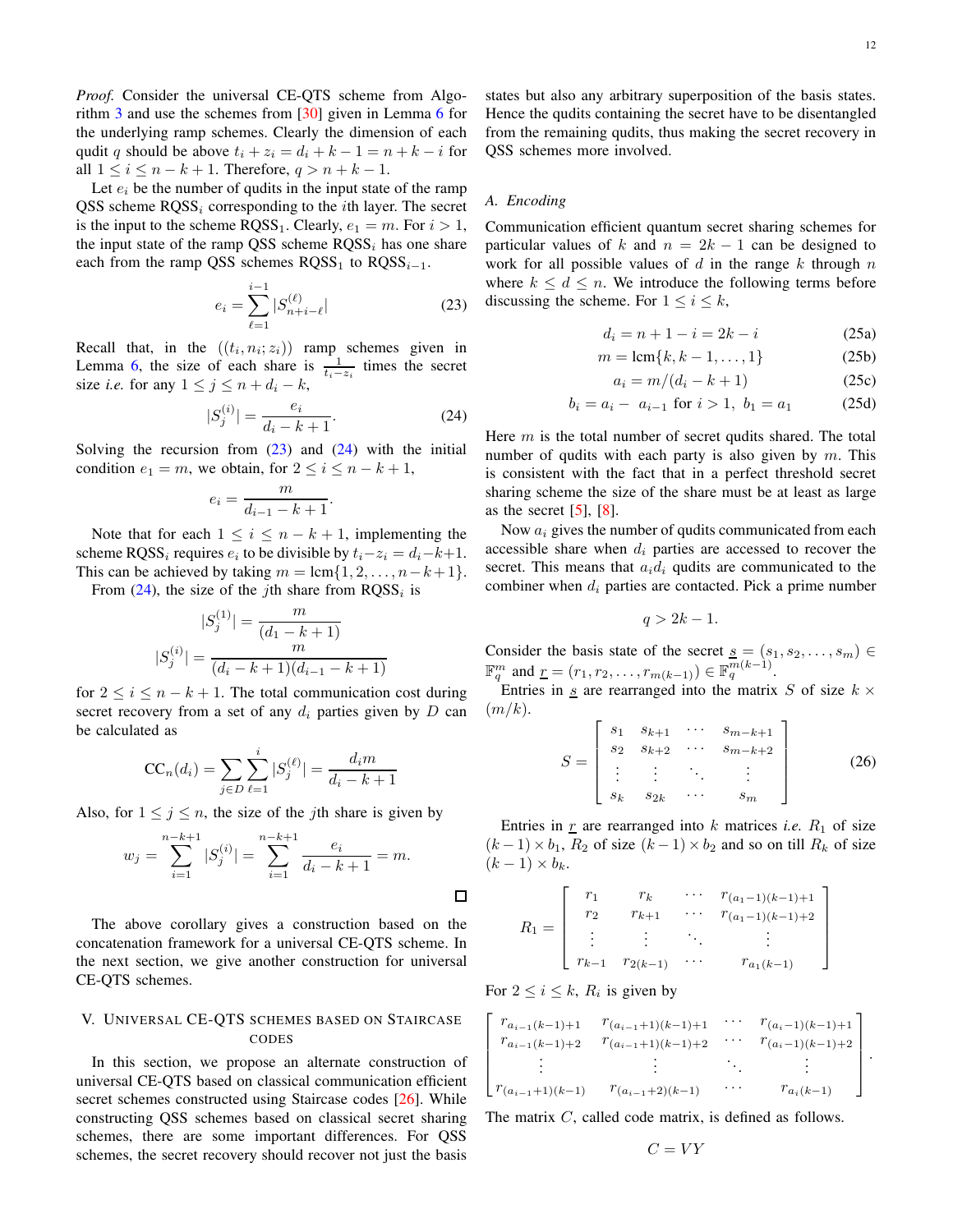where  $Y$  is given by

Y = S 0 0 . . . 0 <sup>D</sup><sup>1</sup> <sup>D</sup><sup>2</sup> <sup>D</sup>k−<sup>1</sup> R<sup>1</sup> R<sup>2</sup> R<sup>3</sup> . . . R<sup>k</sup> 

and V is a  $n \times n$  Vandermonde matrix given by

$$
V = \begin{bmatrix} 1 & x_1 & \dots & x_1^{d-1} \\ 1 & x_2 & \dots & x_2^{d-1} \\ \vdots & \vdots & \ddots & \vdots \\ 1 & x_n & \dots & x_n^{d-1} \end{bmatrix} .
$$
 (27)

where  $x_1, x_2, ..., x_n$  are distinct non-zero constants from  $\mathbb{F}_q$ . Here,  $D_i$  of size  $(k - i) \times b_{i+1}$  is constructed by rearranging the entries in *i*th row of the matrix  $[R_1 \ R_2 \dots \ R_i]$ . Clearly,  $D_i$  contains  $a_i = (k - i)b_{i+1}$  entries.

The encoding for a universal QTS is given as follows:

$$
|s_1 s_2 \dots s_m\rangle \mapsto \sum_{\underline{r} \in \mathbb{F}_q^{m(k-1)}} \bigotimes_{i=1}^n |c_{i,1} c_{i,2} \dots c_{i,m}\rangle \quad (28)
$$

where  $c_{ij}$  is the entry in  $C = VY$  from *i*th row and *j*th column. After encoding, the uth set of  $m$  qudits is given to the uth party.

For example, take  $k = 3$ . The  $((k = 3, n = 5, *)$  scheme will have the following parameters.

$$
q = 7
$$
  
\n
$$
m = \text{lcm}\{1, 2, 3\} = 6
$$
  
\n
$$
w_1 = w_2 = w_3 = w_4 = w_5 = 6
$$
  
\n
$$
d_1 = 5, d_2 = 4, d_3 = 3
$$
  
\n
$$
a_1 = 2, a_2 = 3, a_3 = 6
$$
  
\n
$$
b_1 = 2, b_2 = 1, b_3 = 3
$$

Then C, the coding matrix for  $k = 3$  is given as.

$$
\left[\begin{array}{cccc|c}1 & 1 & 1 & 1 & 1\\1 & 2 & 4 & 1 & 2\\1 & 3 & 2 & 6 & 4\\1 & 4 & 2 & 1 & 4\\1 & 5 & 4 & 6 & 2\end{array}\right]\left[\begin{array}{cccc|c} s_1 & s_4 & 0 & 0 & 0 & 0\\s_2 & s_5+r_1 & 0 & 0 & 0\\s_3 & s_6+r_2 & 0 & 0 & 0\\r_1 & r_3 & r_5 & r_7 & r_9 & r_{11}\\r_2 & r_4+r_6 & r_8 & r_{10} & r_{12}\end{array}\right]
$$

The encoding for this  $((3,5,*)$  scheme is then given by [\(28\)](#page-12-0). Note that each entry in matrix C,  $c_{ij}$  is a function of  $s$  and  $r$ . However,  $D_i$  are functions of  $r$  alone. For a detailed description of this scheme, refer to the appendix in [\[35\]](#page-22-10).

Our encoding matrix is somewhat similar to the matrix used in [\[26\]](#page-22-5). However, there are some minor structural differences. Since we are encoding quantum states in superposition, there is no need for generating random bits. Furthermore, due to the no-cloning theorem, the total number of parties cannot exceed  $2k - 1$ .

# *B. Reconstruction of the secret*

The combiner can reconstruct the secret depending upon the choice of d. Once  $d = d_i$  is chosen, the combiner contacts a set of any  $d_i$  parties to reconstruct the secret. Each of the contacted party sends  $a_i = \frac{m}{d_i - k + 1}$  qudits to the combiner. In total, the combiner has  $\frac{d_i m}{d_i - k + 1} = a_i d_i$  qudits.

With respect to the  $((3,5,*)$  example in the previous section, suppose that the third party is contacted for reconstruction. If the party belongs to recovery set of size  $d_1 = 5$ , then  $a_1 = 2$  qudits are communicated to the combiner. Similarly, if  $d_2 = 4$ , then  $a_2 = 3$  and if  $d_3 = 3$ , then  $a_3 = 6$ qudits are sent.

The secret reconstruction happens in two stages. First, the basis states of the secret are reconstructed through suitable unitary operations. The classical secret sharing schemes stop the reconstruction at this point. But, the qudits containing the basis states of the secret can be entangled with the remaining qudits. So, in the second stage, the secret is extracted into a set of qudits that are disentangled with the remaining qudits.

<span id="page-12-1"></span>**Lemma 9** (Secret recovery). *For a*  $((k, 2k - 1, *)$ ) *scheme with the encoding given in* [\(28\)](#page-12-0)*, we can recover the secret from any*  $d = 2k - i$  *shares where*  $1 \leq i \leq k$  *by downloading only the first*  $a_i = \frac{m}{d-k+1}$  *qudits from each share where* m *is as given in* [\(25\)](#page-11-3)*.*

*Proof.* Each of the d participants sends their first  $a_i$  qudits to the combiner for reconstructing the secret. Let  $D =$  $\{j_1, j_2, \ldots, j_d\} \subseteq \{1, 2, \ldots, 2k-1\}$  be the set of d shares chosen and  $E = \{j_{d+1}, j_{d+2}, \ldots, j_{2k-1}\}$  be the complement of  $D$ . Then,  $(28)$  can be rearranged as

<span id="page-12-0"></span>
$$
\sum_{\underline{r} \in \mathbb{F}_q^{m(k-1)}} \n\begin{array}{l}\n|c_{j_1,1}c_{j_2,1}...c_{j_d,1}\n\rangle |c_{j_1,2}c_{j_2,2}...c_{j_d,2}\n\end{array}\n\cdots\n\begin{array}{l}\n|c_{j_1,1}c_{j_2,2}...c_{j_d,2}\n\end{array}\n\cdots\n\begin{array}{l}\n|c_{j_{d+1},1}c_{j_{d+2},1}...c_{j_n,1}\n\rangle |c_{j_{d+1},2}c_{j_{d+2},2}...c_{j_n,2}\n\end{array}\n\cdots\n\begin{array}{l}\n|c_{j_{d+1},a}c_{j_{d+2},a}...c_{j_n,a}\n\end{array}\n\cdots\n\begin{array}{l}\n|c_{1,a+1}c_{2,a+1}...c_{n,a+1}\n\rangle |c_{1,a+2}c_{2,a+2}...c_{n,a+2}\n\end{array}\n\cdots\n\begin{array}{l}\n|c_{1,m}c_{2,m}...c_{n,m}\n\end{array}\n\tag{29}
$$

where we have highlighted (in blue) the qudits communicated to the combiner. For the sake exposition we will first cover the case of  $i = 1$  *i.e.*  $d_i = 2k - 1$  where all the parties are contacted for their first  $a_1$  qudits by the combiner.

*Case* (*i*):  $i = 1$ For  $i = 1$ ,  $d = 2k - 1 = n$ . Now [\(29\)](#page-13-0) can be rewritten as

$$
\sum_{\underline{r}\in\mathbb{F}_q^{m(k-1)}}\frac{|V(S,R_1)\rangle\ \ |V(0,D_1,R_2)\rangle\ |V(0,D_2,R_3)\rangle}{\ldots\ |V(0,D_{k-1},R_k)\rangle}
$$

where we slightly abused the notation. By  $A(B_1, B_2, B_3)$  we actually refer to the matrix product  $A \begin{bmatrix} B_1^t & B_2^t & B_3^t \end{bmatrix}^t$ .

Since V is a  $n \times n$  Vandermonde matrix and, we can apply  $V^{-1}$  to the state  $|V(S, R_1)\rangle$ , to obtain

$$
|S\rangle \sum_{\underline{r} \in \mathbb{F}_q^{m(k-1)}} |R_1\rangle |V(0, D_1, R_2)\rangle |V(0, D_2, R_3)\rangle
$$
  
...
$$
|V(0, D_{k-1}, R_k)\rangle
$$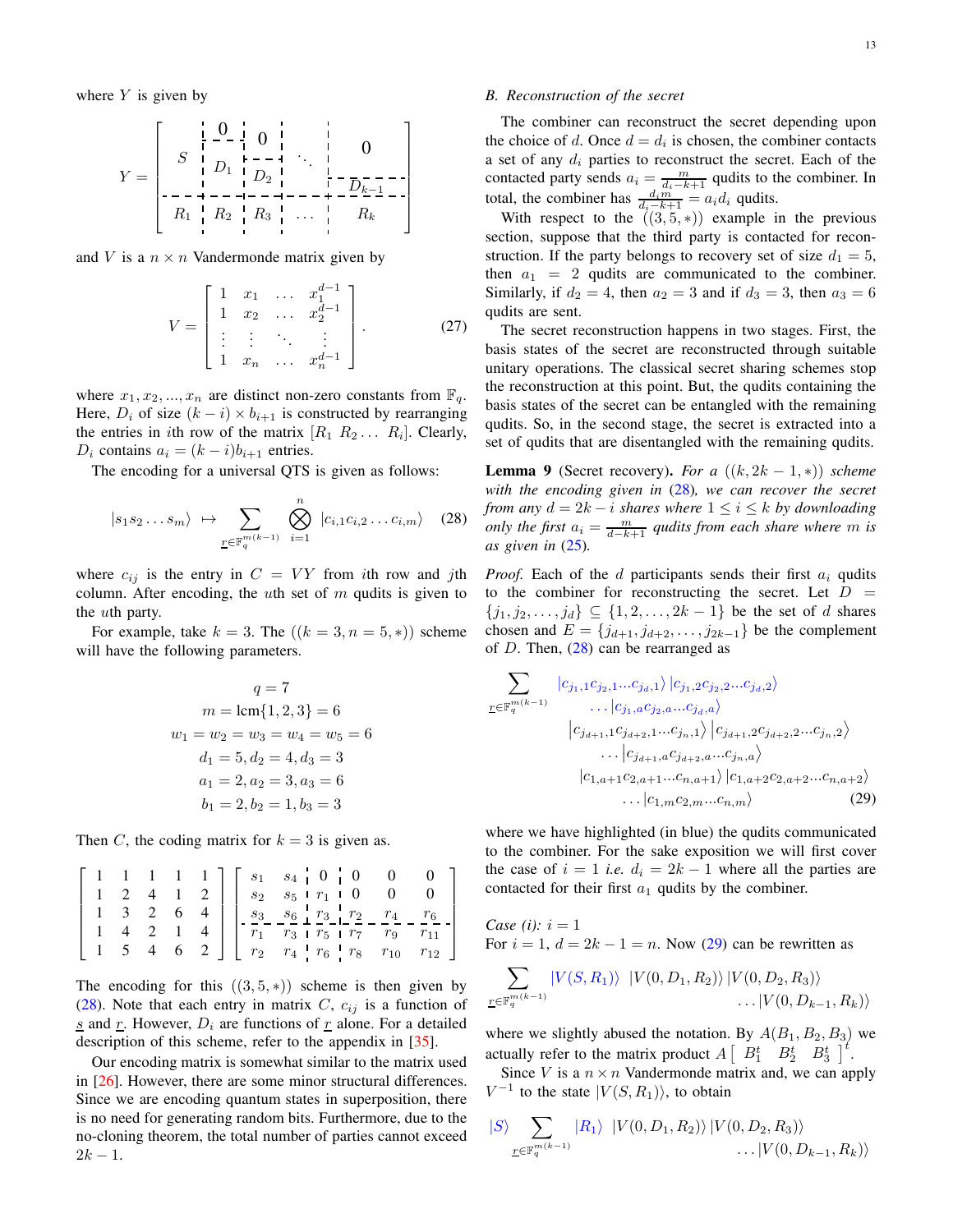We can clearly see that the secret is disentangled with the rest of the qudits. Therefore, we can recover arbitrary superpositions also.

*Case (ii):*  $2 \le i \le k$ *:* Under this case, the state of the system is as follows. (This is the same as  $(29)$ , only the qudits in possession of the combiner have been highlighted.)

$$
\sum_{\underline{r} \in \mathbb{F}_q^{m(k-1)}} \frac{|V_D(S, R_1)\rangle}{|V_E(S, R_1)\rangle} \frac{|V_D(0, D_1, R_2)\rangle \dots |V_D(0, D_{i-1}, R_i)\rangle}{|V_E(S, R_1)\rangle} \frac{|V_E(0, D_1, R_2)\rangle \dots |V_E(0, D_{i-1}, R_i)\rangle}{|V(0, D_i, R_{i+1})\rangle \dots |V(0, D_{k-1}, R_k)\rangle}
$$

We can simplify this state using the fact  $V_D(0, D_j, R_{j+1}) =$  $V_D^{[j+1,n]}(D_j, R_{j+1}).$ 

$$
= \sum_{\underline{r} \in \mathbb{F}_q^{m(k-1)}} |V_D(S, R_1)\rangle |V_D^{[2, 2k-1]}(D_1, R_2) \rangle \dots |V_D^{[i, 2k-1]}(D_{i-1}, R_i) \rangle
$$
  

$$
|V_E(S, R_1)\rangle |V_E(0, D_1, R_2) \rangle \dots |V_E(0, D_{i-1}, R_i) \rangle
$$
  

$$
|V(0, D_i, R_{i+1})\rangle \dots |V(0, D_{k-1}, R_k) \rangle
$$

Since  $V_D$ <sup>[i,2k-1]</sup> is a  $d \times d$  Vandermonde matrix, the combiner can apply the inverse of  $V_D^{[i,2k-1]}$  to  $\left| V_D^{[i,n]}(D_{i-1}, R_i) \right\rangle$  to transform the state as follows transform the state as follows.

<span id="page-13-0"></span>
$$
\sum_{\underline{r} \in \mathbb{F}_q^{m(k-1)}} \left| V_D(S, R_1) \right\rangle \left| V_D^{[2, 2k-1]}(D_1, R_2) \right\rangle \n\cdots \left| V_D^{[i-1, 2k-1]}(D_{i-2}, R_{i-1}) \right\rangle \left| D_{i-1} \right\rangle \left| R_i \right\rangle \n\left| V_E(S, R_1) \right\rangle \left| V_E(0, D_1, R_2) \right\rangle \cdots \left| V_E(0, D_{i-1}, R_i) \right\rangle \n\left| V(0, D_i, R_{i+1}) \right\rangle \cdots \left| V(0, D_{k-1}, R_k) \right\rangle
$$

Note that the matrix  $D_{i-1}$  contains elements from the  $(i-1)$ th row of  $R_{i-1}$ . Rearranging the qudits, we get

$$
\sum_{\underline{r} \in \mathbb{F}_q^{m(k-1)}} \left| V_D(S, R_1) \right| \left| V_D^{[2, 2k-1]}(D_1, R_2) \right\rangle
$$
  
 
$$
\cdots \left| V_D^{[i-2, 2k-1]}(D_{i-3}, R_{i-2}) \right\rangle
$$
  
\n
$$
\left| W_{i-1}(D_{i-2}, R_{i-1}) \right\rangle \left| D_{i-1} \setminus \{R_{i-1}\} \right\rangle \left| R_i \right\rangle
$$
  
\n
$$
\left| V_E(S, R_1) \right\rangle \left| V_E(0, D_1, R_2) \right\rangle \cdots \left| V_E(0, D_{i-1}, R_i) \right\rangle
$$
  
\n
$$
\left| V(0, D_i, R_{i+1}) \right\rangle \cdots \left| V(0, D_{k-1}, R_k) \right\rangle
$$

where  $D_{\ell} \setminus \{R_j, R_{j+1}, \ldots, R_{\ell}\}\$  indicates a vector with entries from  $D_{\ell}$  which are not in the matrices  $R_j, R_{j+1}, \ldots, R_{\ell}$ .

Here  $W_{\ell} = [V_D^{[\ell, 2k-1]}^{t} \underline{w}_{\ell, k+1} \underline{w}_{\ell, k+2} \dots \underline{w}_{\ell, k+i-\ell}]^{t}$  for  $1 \leq \ell \leq i-1$  where  $\underline{w}_{\ell,j}$  is a column vector of length  $(2k-\ell)$ with one in the jth position and zeros elsewhere.  $W_{\ell}$  is a  $(2k - \ell) \times (2k - \ell)$  full-rank matrix. Clearly,

$$
W_{\ell}\left[\begin{array}{c} D_{\ell-1} \\ R_{\ell} \end{array}\right] = \left[\begin{array}{c} V_D^{[\ell,2k-1]}(D_{\ell-1},R_{\ell}) \\ R_{\ell,[\ell,i-1]} \end{array}\right]
$$

Now applying  $W_{i-1}^{-1}$  to the state  $|W_{i-1}(D_{i-2}, R_{i-1})\rangle$ , we obtain

$$
\sum_{\mathbf{r} \in \mathbb{F}_q^{m(k-1)}} |V_D(S, R_1)\rangle |V_D^{[2, 2k-1]}(D_1, R_2) \rangle
$$
  
\n
$$
\dots |V_D^{[i-2, 2k-1]}(D_{i-3}, R_{i-2}) \rangle
$$
  
\n
$$
|D_{i-2}\rangle |R_{i-1}\rangle |D_{i-1}\langle \{R_{i-1}\}\rangle |R_i\rangle
$$
  
\n
$$
|V_E(S, R_1)\rangle |V_E(0, D_1, R_2)\rangle \dots |V_E(0, D_{i-1}, R_i)\rangle
$$
  
\n
$$
|V(0, D_i, R_{i+1})\rangle \dots |V(0, D_{k-1}, R_k)\rangle
$$

Rearranging the qudits, we obtain,

$$
\sum_{\underline{r}\in\mathbb{F}_q^{m(k-1)}} |V_D(S, R_1)\rangle |V_D^{[2,2k-1]}(D_1, R_2)\rangle
$$
  
\n... $|W_{i-2}(D_{i-3}, R_{i-2})\rangle$   
\n $|D_{i-2}\rangle R_{i-2}\rangle |R_{i-1}\rangle |D_{i-1}\rangle \{R_{i-1}, R_{i-2}\}\rangle |R_i\rangle$   
\n $|V_E(S, R_1)\rangle |V_E(0, D_1, R_2)\rangle ... |V_E(0, D_{i-1}, R_i)\rangle$   
\n $|V(0, D_i, R_{i+1})\rangle ... |V(0, D_{k-1}, R_k)\rangle$ 

Repeating this process for  $(D_{i-3}, R_{i-2})$  through  $(S, R_1)$ , by applying the inverses of  $W_{i-2}, W_{i-3}, \ldots, W_1$  in successive steps to the suitable sets of qudits and rearranging, we obtain,

$$
|S\rangle \sum_{\substack{\underline{r}\in\\ \mathbb{F}_q^{m(k-1)}}} |R_1\rangle |R_2\rangle \dots |R_i\rangle
$$
  

$$
|V_E(S, R_1)\rangle |V_E(0, D_1, R_2)\rangle \dots |V_E(0, D_{i-1}, R_i)\rangle
$$
  

$$
|V(0, D_i, R_{i+1})\rangle \dots |V(0, D_{k-1}, R_k)\rangle
$$

The m qudits corresponding to  $|S\rangle$  is still entangled with other qudits in the system.

Since  $D_{i-1}$  is formed by entries from the  $(i - 1)$ th row in  $[R_1 \ R_2 \ \ldots \ R_{i-1}]$ , we can rearrange the qudits to obtain

$$
\frac{|S\rangle}{\sum\limits_{\substack{r \in \\ \mathbb{F}_q^{m(k-1)}}} \left|R_{1,J_{i-1}}\right\rangle\left|R_{2,J_{i-1}}\right\rangle\ldots\left|R_{i-1,J_{i-1}}\right\rangle\left|D_{i-1}\right\rangle\left|R_{i}\right\rangle}{\left|V_{E}(S,R_{1})\right\rangle\,\left|V_{E}(0,D_{1},R_{2})\right\rangle\ldots\left|V_{E}(0,D_{i-1},R_{i})\right\rangle}\cdot\left|V(0,D_{i},R_{i+1})\right\rangle\ldots\left|V(0,D_{k-1},R_{k})\right\rangle}
$$

where  $J_{\ell} = [k-1] \setminus {\ell}$  for  $1 \leq \ell \leq i-1$ . Consider the  $(2k - \ell) \times (2k - \ell)$  full-rank matrix

$$
P_{\ell} = \begin{bmatrix} I_{k-\ell+1} & 0 \\ -\frac{V_{E}^{[\ell,2k-1]}}{V_{E}^{[\ell,2k-1]}} - \frac{1}{\ell} \\ -\frac{E}{\ell} - \frac{1}{\ell_{k-i}} \end{bmatrix}
$$

where  $1 \leq \ell \leq i-1$ . Apply  $P_{i-1}$  on  $|D_{i-1}\rangle |R_i\rangle$  to obtain

$$
\frac{|S\rangle}{\sum_{\substack{r \in \\ \mathbb{F}_q^{m(k-1)}}} \left|R_{1,J_{i-1}}\right\rangle \left|R_{2,J_{i-1}}\right\rangle \dots \left|R_{i-1,J_{i-1}}\right\rangle}{|D_{i-1}\rangle \left|V_E(0,D_{i-1},R_i)\right\rangle \left|R_{i,[i,k-1]}\right\rangle} \\ |V_E(S,R_1)\rangle \left|V_E(0,D_1,R_2)\right\rangle \dots \left|V_E(0,D_{i-1},R_i)\right\rangle}{|V(0,D_i,R_{i+1})\rangle \dots |V(0,D_{k-1},R_k)\rangle}
$$

Now, this can be rearranged to get

$$
|S\rangle \sum_{\substack{(R_1, R_2, \ldots, R_{i-1}) \\ R_{i, [i, k-1]}}} \frac{|R_1, R_2, \ldots, R_{i-1}\rangle}{|R_{i, [i, k-1]}} \frac{|R_{i, [i, k-1]}\rangle}{\langle R_{i, [i, k-1]}, |V_E(S, R_1)\rangle} \frac{|V_E(0, D_1, R_2)\rangle}{\langle V_E(0, D_{i-2}, R_{i-1})\rangle} \cdots |V_E(0, D_{i-2}, R_{i-1})\rangle
$$
  

$$
\sum_{\substack{R_{i+1}, \ldots, R_k \\ R_{i, [1, i-1]}}} |V_{E}(0, D_{i-1}, R_i)\rangle|V_E(0, D_{i-1}, R_i)\rangle
$$
  

$$
\sum_{\substack{R_{i, [1, i-1]} \\ \in \mathbb{F}_q^{(i-1)\times b_i}}} |\langle V_E(0, D_{i-1}, R_i) \rangle|V_E(0, D_{i-1}, R_i)\rangle
$$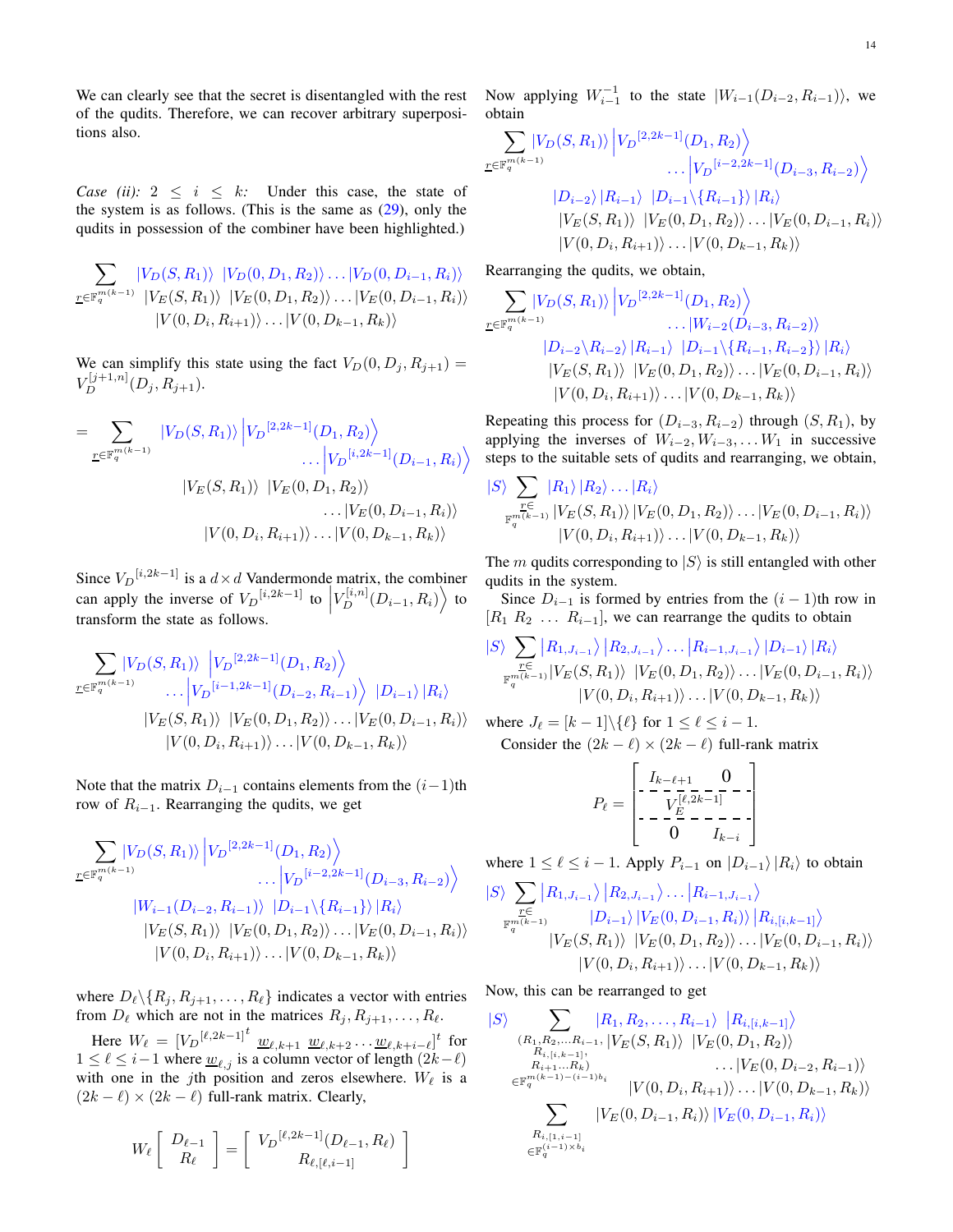$$
= |S\rangle \sum_{\substack{(R_1, R_2, \ldots, R_{i-1}, |V_E(S, R_1)) \\ R_{i,[i,k-1]} \\ R_{i+1} \ldots R_k)}} |R_1, R_2, \ldots, R_{i-1}\rangle} |R_{i,[i,k-1]}\rangle
$$
  
\n
$$
\langle R_{i,[i,k-1]}, |V_E(S, R_1) \rangle |V_E(0, D_1, R_2)\rangle
$$
  
\n
$$
\cdots |V_E(0, D_{i-2}, R_{i-1})\rangle
$$
  
\n
$$
\langle V(0, D_i, R_{i+1}) \rangle \ldots |V(0, D_{k-1}, R_k)\rangle
$$
  
\n
$$
\sum_{T_i \in \mathbb{F}_q^{(i-1)\times b_i}} |T_i\rangle |T_i\rangle
$$

because the state

$$
\sum_{\substack{R_{i,[1,i-1]}\\ \in \mathbb{F}_q^{(i-1)\times b_i}}} |V_E(0,D_{i-1},R_i)\rangle \, |V_E(0,D_{i-1},R_i)\rangle
$$

is a uniform superposition of states  $|T_i\rangle |T_i\rangle$  over  $T_i \in$  $\mathbb{F}_q^{(i-1)\times b_i}$  independent of the value of  $D_{i-1}$  and  $R_{i,[i,k-1]}$ .

Repeating these operations with all  $|R_i\rangle$  for  $1 \leq j \leq i-1$ , we obtain,

$$
\begin{array}{ll} |S\rangle & \sum_{\substack{(R_{i+1}\ldots R_k) \\ \in \mathbb{F}_q^{(m-a_i)(k-1)}}} \left|R_{1,[i,k-1]}, R_{2,[i,k-1]}, \ldots R_{i,[i,k-1]} \right\rangle \\ & & |V(0,D_i,R_{i+1})) \ldots |V(0,D_{k-1},R_k)\rangle \\ & & \sum_{\substack{(R_{1,[i,k-1]},\ldots,R_{i,[i,k-1]}) \\ \sum_{T_1 \in \\ \mathbb{F}_q^{(i-1)\times b_1}}} \left|T_1\right\rangle \left|T_1\right\rangle \sum_{\substack{T_2 \in \\ T_2 \in \\ \mathbb{F}_q^{(i-1)\times b_2}}} \left|T_2\right\rangle \left|T_2\right\rangle \ldots \sum_{\substack{T_i \in \\ \mathbb{F}_q^{(i-1)\times b_i}}} \left|T_i\right\rangle \left|T_i\right\rangle \end{array}
$$

At this point the secret is completely disentangled with the rest of the qudits and the recovery is complete. П

### *C. Secrecy*

In the scheme given by  $(28)$ , the combiner can recover the secret by accessing k parties (from case (ii) when  $i = k$  in the proof of Lemma [9\)](#page-12-1). So, by no-cloning theorem, the remaining  $k - 1$  parties in the scheme should have no information about the secret. Thus, this scheme satisfies the secrecy property. With these results in place we have our central contribution.

<span id="page-14-2"></span>Theorem 3 (Staircase construction for universal CE-QTS). *The encoding given in* [\(28\)](#page-12-0) *gives a*  $((k, n = 2k - 1, *)$ *universal CE-QTS scheme with the following parameters.*

$$
q > 2k - 1 \text{ (prime)}
$$
  
\n
$$
m = lcm\{1, 2, ..., k\}
$$
  
\n
$$
w_1 = w_2 = ... = w_n = m
$$
  
\n
$$
CC_n(d) = \frac{dm}{d - k + 1} \text{ for } d \in \{k, k + 1, ..., 2k - 1\}
$$

We can compare this universal CE-QTS scheme with the scheme from Corollary [2.](#page-10-5) (Refer Table [I.](#page-2-0)) Both give the same values for the parameters  $w_j/m$  and  $CC_n(d)/m$ . Though the scheme based on Staircase codes gives a better bound on the dimension of the qudits, the concatenated construction could give a smaller secret size for  $n < 2k - 1$ .

#### *D. Discussion on communication complexity gains*

In the standard  $((k, n))$  QTS scheme from [\[2\]](#page-21-1), the secret can be recovered when the combiner communicates with  $k$ parties. Here, if the secret is of size  $m$  qudits, then the number of qudits communicated to the combiner is  $km$  qudits. The communication cost per secret qudit is k qudits.

In the  $((k, n, d))$  communication efficient QTS schemes from [\[12\]](#page-21-8) and concatenated construction in Corollary [1,](#page-8-3) the secret can be recovered when the combiner contacts  $k$  parties and receiving km qudits where  $m = d - k + 1$ . This leads to a cost of  $k$  qudits per secret qudit. However, when the combiner contacts d parties, where d is a fixed value such that  $k \leq d \leq n$ , the secret can be recovered with a communication cost of  $\frac{dm}{d-k+1}$  qudits. The cost per qudit is  $\frac{d}{d-k+1}$  which is strictly less than  $k$  for  $d > k$ .

In the  $((k, n, *)$  universal QTS schemes, the secret can be recovered by the combiner by accessing any  $d$  parties, where the number of parties accessed given by  $k \leq d \leq n$ can also be chosen by the combiner. For the chosen value of d, the secret can be recovered by downloading  $\frac{dm}{d-k+1}$ qudits. The communication cost for each qudit of the secret is  $\frac{d}{d-k+1}$  which is same as that of [\[12\]](#page-21-8). The communication cost decreases with the increasing number of parties accessed. (Refer Fig. [4.](#page-14-1)) However, we are able to achieve this for all possible  $d$  using the same scheme and not fixing  $d$  a priori. Refer Table [I](#page-2-0) for a comparison of the different OTS schemes we discussed so far. The optimality of our construction with respect to the communication complexity will be discussed in the next section.

<span id="page-14-1"></span>

Fig. 4: Communication cost for  $d \in \{k, k+1, \ldots, n\}$  in  $((k, n = 2k - 1, *)$  universal CE-QTS schemes from Concatenated construction and Staircase construction

#### VI. OPTIMALITY OF CE-QTS SCHEMES

<span id="page-14-0"></span>In this section, we derive lower bounds on the quantum communication complexity of the quantum threshold schemes. Our bounds are applicable for both universal and non-universal communication efficient schemes. Specifically, we show that secret recovery from a set of  $d$  shares in communication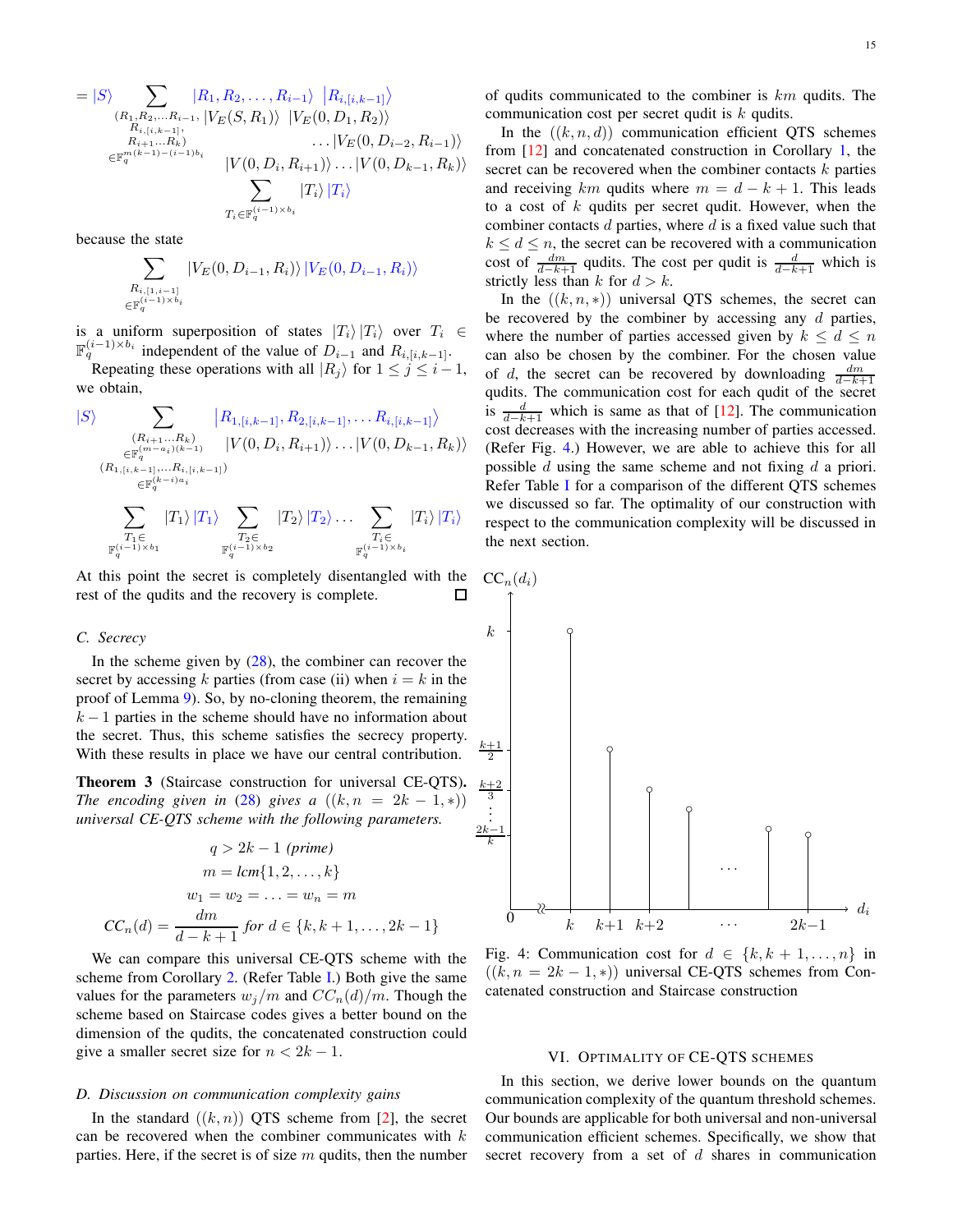efficient QTS schemes (for both fixed  $d$  and universal) requires at least  $\frac{d}{d-k+1}$  qudits to be transmitted to the combiner for each qudit in the secret. Then we show that our constructions satisfies these bounds on communication complexity. We also discuss the optimality of our constructions with respect to the storage cost.

# *A. Lower bound on communication complexity*

Bound on communication complexity for the  $((k, n, d))$ CE-QTS was already shown in [\[12\]](#page-21-8) for the special case of  $n = 2k - 1$ . Here we generalize these bounds to both  $((k, n, d))$  and  $((k, n, *)$ ) QTS and also lift the restriction that  $n = 2k-1$ . We first bound the combined size of partial shares from  $d - k + 1$  parties. The generalization of the result from  $n = 2k - 1$  to  $n \leq 2k - 1$  is mainly due to a difference in our approach to prove this bound. Then we use this to prove the bound on the communication cost *i.e.* the combined size of partial shares from all  $d$  parties in a way similar to [\[12\]](#page-21-8). Our bounds imply that the proposed CE-QTS and universal CE-QTS constructions for all  $n \leq 2k - 1$  are optimal with respect to the communication cost. First we need the following lemmas.

<span id="page-15-0"></span>Lemma 10. *[\[5,](#page-21-9) Theorem 5] A party having access to an authorized set of shares in a quantum secret sharing scheme can replace the secret encoded with any arbitrary state (of the same dimension as the secret) without disturbing the remaining shares. After this replacement, secret recovery from any of the authorized sets will give only the new state.*

<span id="page-15-1"></span>Lemma 11. *[\[12,](#page-21-8) Lemma 5] Even in the presence of preexisting entanglement between two parties, transmitting an arbitrary quantum state from a Hilbert space of dimension* M *requires a channel of dimension* M*.*

With these two lemmas we can bound the combined size of partial shares from  $d - k + 1$  parties in the secret recovery from d parties.

<span id="page-15-2"></span>**Lemma 12.** *In any*  $((k, n))$  *QSS scheme, which recovers a secret of dimension* M *by accessing a set of* d *parties, the total communication to the combiner from any*  $d - k + 1$  *parties among the* d *parties is of dimension at least* M*.*

*Proof.* Let  $S_1, S_2, \ldots, S_n$  be the shares of the *n* parties in the  $((k, n))$  QSS scheme. By Lemma [1,](#page-2-3) consider an extra share E for the given  $((k, n))$  scheme such that the new QSS scheme with  $n + 1$  parties thus obtained is a pure state QSS scheme. (This pure state QSS scheme need not be a threshold QSS scheme.) Now, we prove the lemma by means of a communication protocol between Alice and Bob based on this pure state QSS scheme. The objective of the protocol is for Alice to send an arbitrary state  $|\psi\rangle$  of dimension M to Bob.

First, encode the state  $|0\rangle$  using the pure state QSS scheme. Consider the set of d parties  $D \subseteq [n]$  where each participant in  $D$  can send a part of its share to the combiner to recover the secret. Consider any subset  $L \subseteq D$  with  $d-k+1$  parties. Bob is given the  $k-1$  shares from the parties in  $D\backslash L$ , which form an unauthorized set. Alice is given the  $d - k + 1$  shares from L, the  $n - d$  shares from  $[n] \backslash D$  and the extra share E. By Lemma [2,](#page-2-4) the set of shares with Alice form an authorized set, as this set is actually a complement of the unauthorized set with Bob.

Now, Alice replaces the secret  $|0\rangle$  in the scheme with  $|\psi\rangle$ (by Lemma [10\)](#page-15-0). Clearly, Bob has no prior information on  $|\psi\rangle$ even though he may share some entanglement with Alice due to qudits he received so far.

Now, if Alice needs to transmit  $|\psi\rangle$  to Bob, she needs to transmit some of the qudits with her to Bob so that Bob can use the secret recovery of the underlying QSS scheme to recover  $|\psi\rangle$ . To achieve this, Alice can transmit to Bob the necessary parts from the  $d - k + 1$  shares from L (which along with necessary parts from the  $k-1$  shares from  $D\backslash L$  already with him will give complete information about the secret). Applying Lemma [11](#page-15-1) here, it is implied that the communication from the shares in  $L$  during the secret recovery from the shares in  $D$ has to be at least M.  $\Box$ 

Next we use Lemma [12](#page-15-2) to obtain a lower bound on communication complexity of  $d$  partial shares. We use the same technique as in [\[12\]](#page-21-8) to achieve this.

<span id="page-15-6"></span>Theorem 4 (Lower bound on communication cost). *In any* ((k, n)) *quantum secret sharing scheme, recovery of a secret of dimension* M *by accessing* d *parties requires communication of a state from a Hilbert space of dimension at least* Md/(d−k+1) *to the combiner.*

*Proof.* Consider a set of d parties given by  $D \subseteq [n]$  accessed by the combiner for secret recovery. For each  $i \in D$ , let the part of the share transmitted by the  $j$ th party to the combiner be denoted as  $H_{i,D}$ . Clearly  $H_{i,D}$  is a subsystem of  $S_i$ .

Without loss of generality, we take the set of parties to be given by  $D = \{1, 2, \ldots, d\}$  such that

$$
\dim(H_{1,D}) \ge \dim(H_{2,D}) \ge \ldots \ge \dim(H_{d,D}).
$$
 (30)

Applying Lemma [12](#page-15-2) for the partial shares  $H_{k,D}, H_{k+1,D}, \ldots H_{d,D}$  sent to the combiner, the overall communication from these  $d - k + 1$  shares is bounded as

<span id="page-15-3"></span>
$$
\prod_{j=k}^{d} \dim(H_{j,D}) \ge M.
$$
\n(31)

Then by  $(30)$ , we have

$$
\dim(H_{k,D})^{d-k+1} \ge M
$$
  

$$
\dim(H_{k,D}) \ge M^{1/(d-k+1)}.
$$

This implies

<span id="page-15-5"></span><span id="page-15-4"></span>
$$
\dim(H_{j,D}) \ge M^{1/(d-k+1)}\tag{32}
$$

for  $1 \leq j \leq k$ . From [\(31\)](#page-15-4) and [\(32\)](#page-15-5), the communication to the combiner from the  $d$  shares in  $D$  can be lower bounded as

$$
\prod_{j=1}^{d} \dim(H_{j,D}) = \prod_{j=1}^{k-1} \dim(H_{j,D}) \prod_{j=k}^{d} \dim(H_{j,D})
$$
  
\n
$$
\geq \left( \prod_{j=1}^{k-1} M^{1/(d-k+1)} \right) M
$$
  
\n
$$
= M^{d/d-k+1}
$$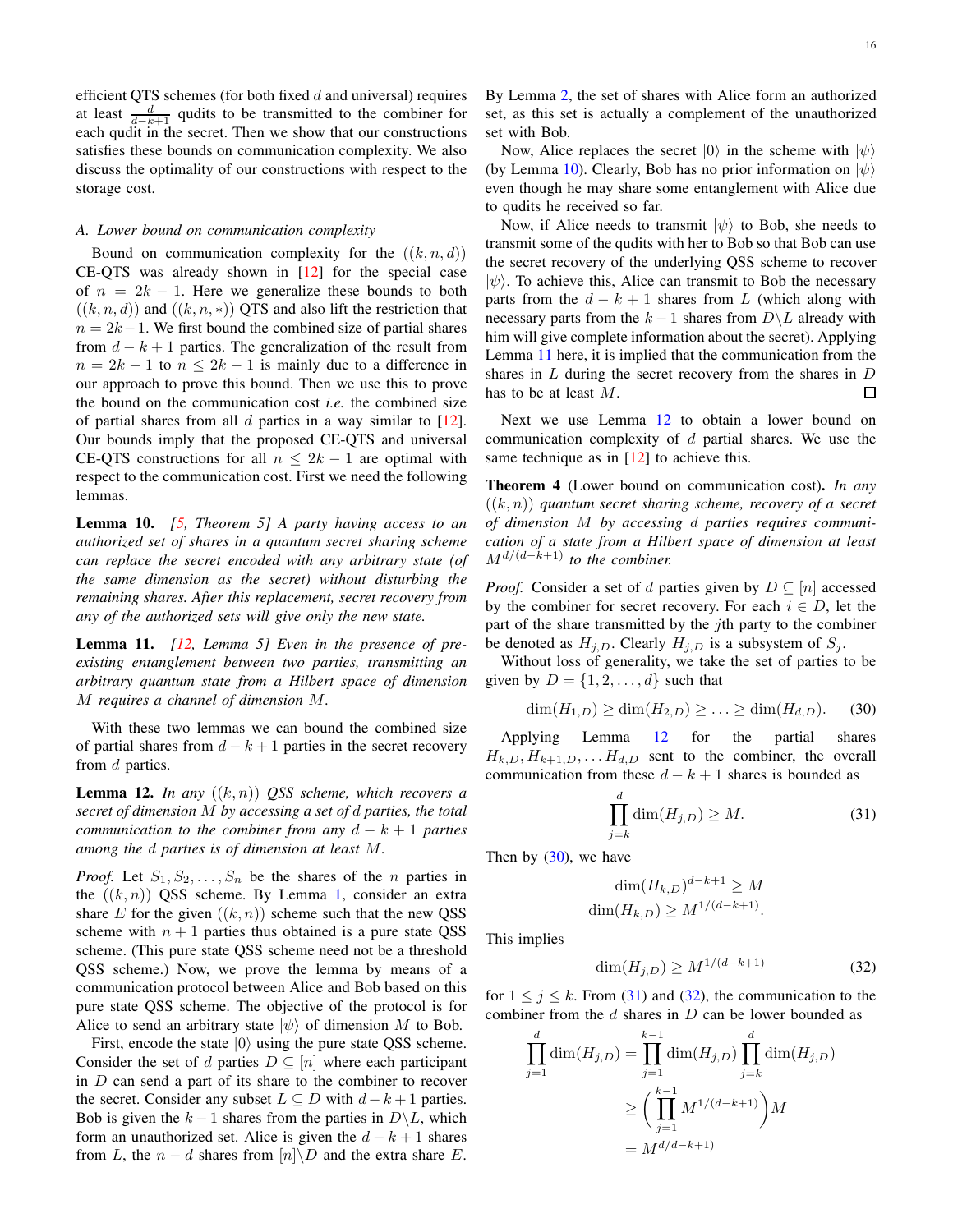This shows that the set of  $d$  parties  $D$  must communicate a state that is in a Hilbert space of dimension at least  $M^{d/(d-k+1)}$ . П

In the next subsection, we use this bound to evaluate the performance of our constructions for CE-QTS schemes.

#### *B. Optimality of the proposed schemes*

The bound on the dimension of the communication cost in Theorem [4](#page-15-6) can be used to obtain a bound on the communication cost in terms of qudits.

Corollary 3. *In a* ((k, n, d)) *CE-QTS scheme sharing a secret of* m *qudits, the communication cost is bounded as*

$$
CC_n(d) \ge \frac{dm}{d-k+1}
$$

.

*Proof.* Let q be the dimension of each qudit in the scheme. Clearly, the dimension of the secret  $M = q^m$ . By Theorem [4,](#page-15-6) the communication from any  $d$  shares is going to be at least  $q^{\frac{dm}{d-k+1}}$ . Thus, the d parties need to send at least  $\frac{dm}{d-k+1}$  qudits for recovering the secret.

Recall from Lemma [4](#page-3-2) that, for any QTS scheme, the share size is lower bounded by the size of the secret *i.e.* for all  $1\leq j\leq n$ 

$$
w_j \geq m.
$$

Remark 2. ((k, n, d)) *CE-QTS scheme from [\[12\]](#page-21-8) based on Staircase codes has optimal storage cost and optimal communication cost.*

Remark 3. ((k, n, d)) *CE-QTS scheme from Corollary [1](#page-8-3) based on ramp schemes from [\[30\]](#page-22-3) has optimal storage cost and optimal communication cost.*

Note that these bounds apply for both fixed  $d$  and universal CE-QTS schemes.

Corollary 4. *In a* ((k, n, ∗)) *universal CE-QTS scheme sharing a secret of* m *qudits, for any* d *such that*  $k \le d \le n$ , the *communication cost is bounded as*

$$
CC_n(d) \ge \frac{dm}{d-k+1}.
$$

Remark 4. ((k, n, ∗)) *universal CE-QTS scheme from Theorem [3](#page-14-2) based on Staircase codes has optimal storage cost and optimal communication cost.*

Remark 5. ((k, n, ∗)) *universal CE-QTS scheme from Corollary [2](#page-10-5) based on ramp schemes from [\[30\]](#page-22-3) has optimal storage cost and optimal communication cost.*

In the following section, we prove the bound on communication cost of CE-QTS schemes using a quantum information theoretic approach.

# <span id="page-16-0"></span>VII. INFORMATION THEORETIC MODEL OF CE-QTS

The storage cost and the communication complexity required for secret sharing schemes can also be studied with information theory. For classical threshold schemes, such results have been obtained in [\[36\]](#page-22-11), [\[24\]](#page-22-1), [\[27\]](#page-22-12). In this section, we will be using quantum information theory to develop a framework to get similar results for communication efficient quantum threshold schemes building upon the work by Imai et al [\[8\]](#page-21-10). We propose a quantum information theoretic framework for CE-QTS schemes and use this to study their communication complexity. We refer the reader to Section  $\Pi$  for some of the definitions and terms.

### *A. Information theoretic model for quantum secret sharing*

Let S be the quantum secret from the Hilbert space  $\mathcal{H}_S$ of dimension  $M$ . Then the density matrix corresponding to  $S$ can be defined as

$$
\rho_{\mathcal{S}} = \sum_{i=0}^{M-1} p_i \, |\phi_i\rangle\!\langle\phi_i|
$$

where  $\{p_i\}$  gives the probability distribution in a measurement over some basis of orthonormal states  $\{|\phi_0\rangle, |\phi_1\rangle, \ldots, |\phi_{M-1}\rangle\}$ . Let R be the reference system such that the combined system SR is in pure state *i.e.*  $S(S\mathcal{R}) = 0$ . Thus, by Araki-Lieb inequality,  $S(\mathcal{R}) = S(\mathcal{S})$ .

Let  $S_1, S_2, \ldots, S_n$  be the quantum systems corresponding to the *n* shares defined over the Hilbert spaces  $\mathcal{H}_1, \mathcal{H}_2, \ldots, \mathcal{H}_n$ respectively. Then the encoding of the secret is given by the encoding map  $\mathcal{E}: \mathcal{H}_{\mathcal{S}} \to \mathcal{H}_1 \otimes \mathcal{H}_2 \otimes \cdots \otimes \mathcal{H}_n$ . A subset of  $\ell$ parties can be indicated by the set  $L \subseteq [n]$  corresponding to their indices. The combined system of these parties are then denoted as

$$
S_L = S_{i_1} S_{i_2} \dots S_{i_\ell}
$$

where  $L = \{i_1, i_2, \ldots, i_\ell\}$  with  $i_1 < i_2 < \ldots < i_\ell$ . Then the density matrix of the *i*th party for  $i \in [n]$  can be written as

$$
\rho_i = \text{tr}_{S_{[n] \setminus i}} \mathcal{E}(\rho_{\mathcal{S}}).
$$

With these notations, we can define the requirements of a quantum secret sharing scheme as quantum information theoretical constraints.

Definition 8. *A quantum secret sharing scheme for an access structure* Γ *is a quantum operation which encodes the quantum secret* S into shares  $S_1, S_2, \ldots, S_n$  where

• *(Recoverability) For every authorized set*  $A \in \Gamma$ ,

$$
I(\mathcal{R}:S_A) = I(\mathcal{R}:S),\tag{33}
$$

• *(Secrecy) For every unauthorized set*  $B \notin \Gamma$ *,* 

$$
I(\mathcal{R}:S_B) = 0.\t\t(34)
$$

The same definition expands to QTS schemes where the authorized set is given by  $A \subseteq [n]$  such that  $|A| \geq k$  and the unauthorized set is given by  $B \subset [n]$  such that  $|B| \leq k - 1$ . The following result from [\[8\]](#page-21-10) gives a bound on the entropy of each share.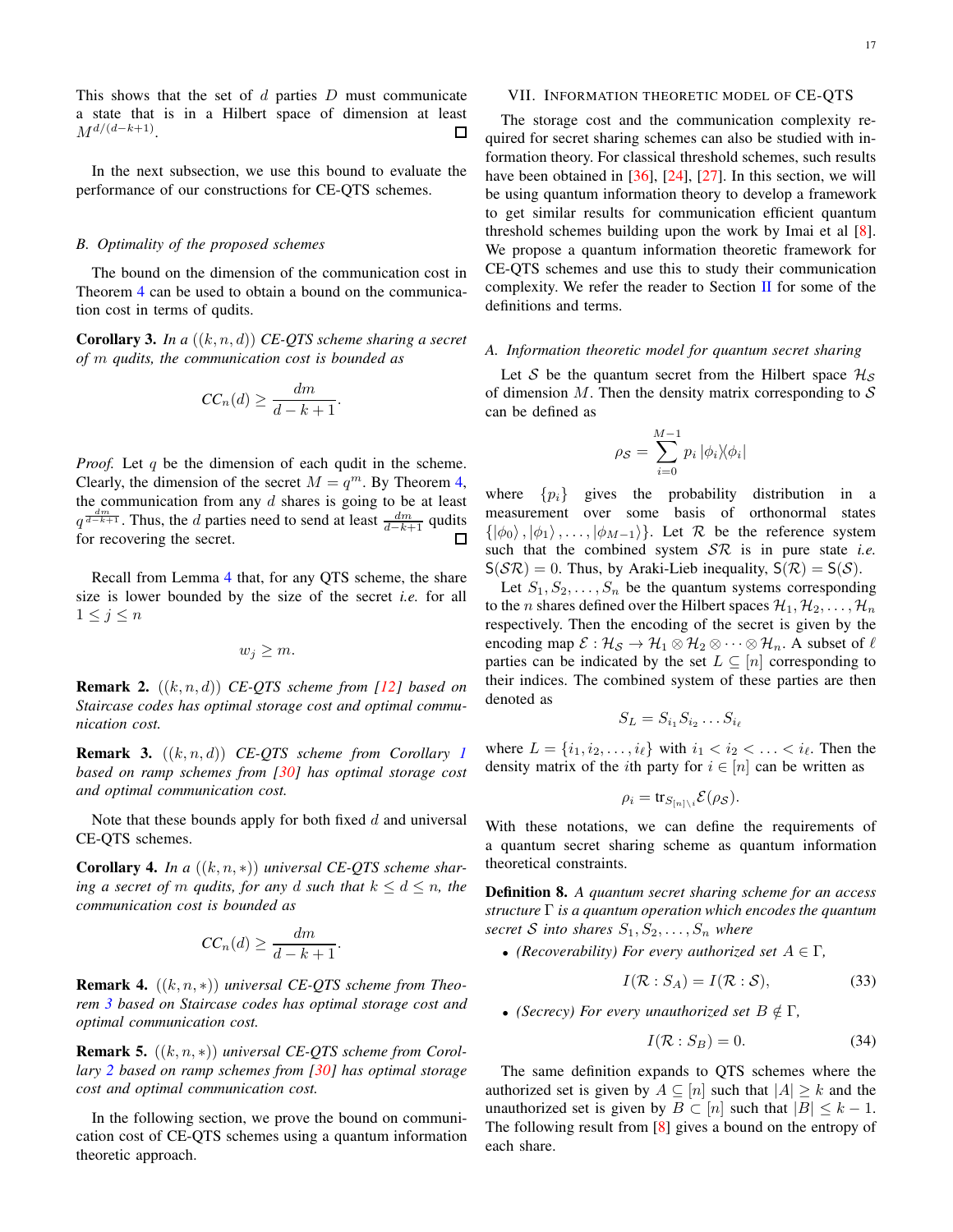<span id="page-17-0"></span>Lemma 13. *In any quantum secret sharing scheme realizing an access structure* Γ *for any subsets of parties* A *and* B *such that*  $A, B \notin \Gamma$  *but*  $A \cup B \in \Gamma$  *it holds that*  $S(S_A) \geq S(S)$ *where* S *is the secret being shared.*

Corollary 5. *In any* ((k, n)) *QTS scheme, the entropy of any share*  $S_j$  *is bounded as* 

 $S(S_i) > S(S)$ 

*where* S *is the secret being shared.*

*Proof.* Take  $A = \{j\}$  and some  $B \subseteq [n] \setminus \{j\}$  such that  $|B| =$  $k-1$  in Theorem [13.](#page-17-0)  $\Box$ 

The conditions in the above definition follow from the quantum data processing inequality. This is the same set of conditions as defined in [\[8\]](#page-21-10) for quantum threshold secret sharing schemes. However for communication efficient quantum threshold schemes, more conditions have to be defined for when the combiner recovers the secret from partial shares from  $d > k$  parties.

#### *B. Extension of information theoretic model to CE-QTS*

Let  $D \subseteq [n]$ , where  $|D| = d$ , give the indices of some d parties being accessed by the combiner for communication efficient recovery. For each  $j \in D$ , consider a superoperator  $\pi_{i,D}$  acting on  $S_i$  such that the resultant state  $H_{i,D}$  is then transmitted to the combiner. The density matrix for  $H_{j,D}$  can be written as

$$
\sigma_{j,D} = \pi_{j,D}(\rho_j).
$$

Here  $\pi_{i,D}$  is the operator acting on  $S_i$ . Consider  $E \subseteq D$ corresponding to some  $e$  of these  $d$  parties. The combined system of the partial shares sent to the combiner by these  $e$ parties is denoted as

$$
H_{E,D}=H_{j_1,D}H_{j_2,D}\ldots H_{j_e,D}
$$

where  $E = \{j_1, j_2, \ldots, j_e\}$  with  $j_1 < j_2 < \ldots < j_e$ .

Clearly, the number of qudits in  $H_{j,D}$  is  $\log_a \dim(H_{j,D})$ . Now,  $CC_n(d)$  can be written as

$$
CC_n(d) = \max_{\substack{D \subseteq [n] \\ \text{s.t. } |D| = d}} \sum_{j \in D} \log_q \dim(H_{j,D})
$$
  

$$
CC_n(d) \ge \frac{1}{\log q} \max_{\substack{D \subseteq [n] \\ \text{s.t. } |D| = d}} \sum_{j \in D} S(H_{j,D}).
$$
 (35)

The inequality in  $(35)$  is from the bound on entropy given by [\(7\)](#page-5-3).

Similarly, the communication cost for secret recovery in a standard  $((k, n))$  threshold scheme can be bounded as,

$$
CC_n(k) \ge \frac{1}{\log q} \max_{\substack{A \subseteq [n] \\ \text{s.t. } |A| = k}} \sum_{i \in A} \mathsf{S}(S_i). \tag{36}
$$

Now, the following set of constraints can be included to define the model for a communication efficient quantum threshold scheme.

Definition 9. *A* ((k, n, d)) *CE-QTS scheme is a quantum operation which encodes the quantum secret* S *into shares*  $S_1, S_2, \ldots, S_n$  where

• *(Recoverability from k shares) For every*  $A \subseteq [n]$  *such that*  $|A| > k$ ,

<span id="page-17-2"></span>
$$
I(\mathcal{R}:S_A) = I(\mathcal{R}:\mathcal{S}).\tag{37}
$$

• *(Recoverability from d partial shares) For every*  $D \subseteq [n]$ *such that*  $|D| = d$ ,

$$
I(\mathcal{R}:H_{D,D}) = I(\mathcal{R}:\mathcal{S})\tag{38}
$$

• *(Secrecy)* For every  $B \subset [n]$  such that  $|B| < k$ ,

$$
I(\mathcal{R}:S_B) = 0.
$$
 (39)

• *(Communication efficiency)*

$$
CC_n(d) < CC_n(k). \tag{40}
$$

**Definition 10.** *A*  $((k, n, *)$ *) universal CE-QTS scheme is a quantum operation which encodes the quantum secret* S *into shares*  $S_1, S_2, \ldots, S_n$  *where* 

• *(Recoverability) For every*  $D \subseteq [n]$  *such that*  $k \leq |D| \leq$ n*,*

$$
I(\mathcal{R}:H_{D,D}) = I(\mathcal{R}:\mathcal{S})\tag{41}
$$

• *(Secrecy)* For every  $B \subset [n]$  *such that*  $|B| < k$ ,

$$
I(\mathcal{R}:S_B) = 0.\t\t(42)
$$

• *(Universal communication efficiency)*

$$
CC_n(n) < CC_n(n-1) < \ldots < CC_n(k+1) < CC_n(k). \tag{43}
$$

In the above definition for universal CE-QTS, a separate condition for the threshold of  $k$  shares is not needed as  $d$ can be assumed to take any value from  $k$  to  $n$ . With these definitions, we can bound the communication cost of CE-QTS schemes (both fixed  $d$  and universal) using quantum information theoretic inequalities. In the following theorem, a similar bound on the entropy of partial shares sent to the combiner has been derived. This result is then used to obtain a bound on the communication cost.

**Theorem 5.** In any  $((k, n))$  quantum secret sharing scheme, *recovery of a secret of dimension* M *by accessing* d *parties requires communication of a state from a Hilbert space of dimension at least* Md/(d−k+1) *to the combiner.*

<span id="page-17-1"></span>*Proof.* Let D represent the indices of the d parties from which partial shares are sent to the combiner. Clearly,  $D$  is an authorized set. For simplicity, we will drop the second subscript D in  $H_{E,D}$  for any  $E \subseteq D$  and write it simply as  $H_E$ .

Choose some  $F \subseteq D$  such that  $|F| = d - k + 1$ . By considering  $H_D$  as the bipartite quantum system  $H_{D\setminus F}H_F$ , [\(37\)](#page-17-2) gives

$$
I(\mathcal{R}:H_{D\backslash F}H_F) = I(\mathcal{R}:S)
$$
  
\n
$$
S(H_{D\backslash F}H_F) - S(\mathcal{R}H_{D\backslash F}H_F) = S(S) - S(\mathcal{R}S)
$$
  
\n
$$
S(H_{D\backslash F}H_F) - S(\mathcal{R}H_{D\backslash F}H_F) = S(S)
$$
\n(44)

Applying the Araki-Lieb inequality to  $S(\mathcal{R}H_{D\setminus F}H_F)$  gives

<span id="page-17-3"></span>
$$
\mathsf{S}(\mathcal{R}H_{D\setminus F}H_F)\geq \mathsf{S}(\mathcal{R}H_{D\setminus F})-\mathsf{S}(H_F).
$$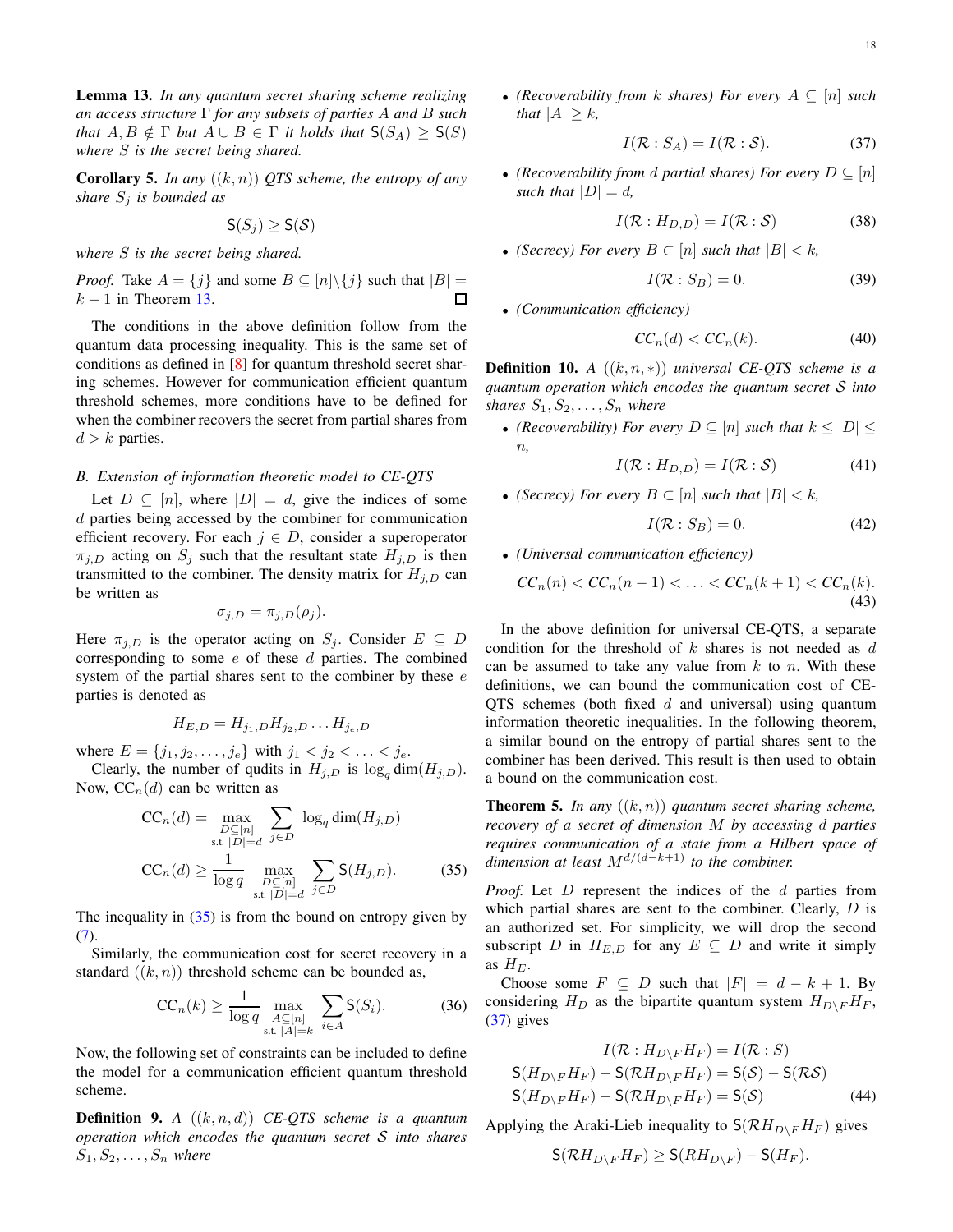$\Box$ 

Applying this in [\(44\)](#page-17-3), we obtain

$$
\mathsf{S}(H_{D\setminus F}H_F) - \mathsf{S}(\mathcal{R}H_{D\setminus F}) + \mathsf{S}(H_F) \geq \mathsf{S}(\mathcal{S}).\tag{45}
$$

Since any set of  $k - 1$  or lesser shares have no information about the secret, any set of partial shares from  $k - 1$  or lesser parties have no information about the secret as well. Since  $|D\backslash F| = k - 1$ , it follows  $I(\mathcal{R}: H_{D\backslash F}) = 0$ . This implies

$$
\mathsf{S}(\mathcal{R}H_{D\setminus F}) = \mathsf{S}(\mathcal{R}) + \mathsf{S}(H_{D\setminus F})
$$

Substituting this in [\(45\)](#page-18-1) and because  $S(\mathcal{R}) = S(\mathcal{S})$ , we obtain

<span id="page-18-1"></span>
$$
\mathsf{S}(H_{D\setminus F}H_F) + \mathsf{S}(H_F) - \mathsf{S}(H_{D\setminus F}) \ge 2 \mathsf{S}(\mathcal{S}). \tag{46}
$$

By subadditivity property,  $S(H_{D\setminus F}H_F) \leq S(H_{D\setminus F})+S(H_F)$ . Therefore,

$$
2S(H_F) \ge 2S(S)
$$
  
 
$$
S(H_F) \ge S(S).
$$
 (47)

By subadditivity property,

$$
\mathsf{S}(H_F)\leq \sum_{j\in F}\mathsf{S}(H_{j,D})
$$

Hence, from [\(47\)](#page-18-2), we get

$$
\sum_{j \in F} \mathsf{S}(H_{j,D}) \ge \mathsf{S}(S) \tag{48}
$$

This inequality holds for any of the  $\binom{d}{d-k+1}$  possible choices for  $F \subset D$ . Now, sum the inequality [\(48\)](#page-18-3) over all these F to get

<span id="page-18-3"></span>
$$
\sum_{\substack{F \subset D \\ \text{s.t. } |F| = d - k + 1}} \sum_{j \in F} S(H_{j,D}) \ge \sum_{\substack{F \subset D \\ \text{s.t. } |F| = d - k + 1}} S(S)
$$
\n
$$
\left(\begin{array}{c} d - 1 \\ d - k \end{array}\right) \sum_{j \in D} S(H_{j,D}) \ge \left(\begin{array}{c} d \\ d - k + 1 \end{array}\right) S(S)
$$
\n
$$
\sum_{j \in D} S(H_{j,D}) \ge \frac{d}{d - k + 1} S(S) \qquad (49)
$$

This inequality gives a bound on sum of entropies of the partial shares from  $d$  shares to the combiner in terms of the entropy of the secret. This can be extended to a bound on dimensions of these systems as follows. We know that the maximum value for entropy of a system is related to its dimension by [\(7\)](#page-5-3). Thus, we obtain

$$
\sum_{j \in D} \log \dim(H_{j,D}) \ge \frac{d}{d-k+1} \mathsf{S}(S)
$$

$$
\log \prod_{j \in D} \dim(H_{j,D}) \ge \frac{d}{d-k+1} \mathsf{S}(S).
$$
(50)

The state of  $H_{i,D}$  lies in the same Hilbert space for any state of the secret S. Thus  $\dim(H_{j,D})$  remains the same for any arbitrary secret state and the bound  $(50)$  is valid for all possible states of the secret. Consider the secret state with the density matrix

$$
\rho_S = \sum_{\ell=0}^{M-1} \frac{1}{M} |\phi_\ell\rangle\!\langle\phi_\ell|.
$$

For this state,  $S(S) = \log M$ . Hence, [\(50\)](#page-18-4) gives

<span id="page-18-4"></span>
$$
\sum_{j \in D} \log \dim(H_{j,D}) \ge \frac{d}{d-k+1} \log M
$$

$$
\prod_{j \in D} \dim(H_{j,D}) \ge M^{d/(d-k+1)}.
$$
(51)

This concludes the proof.

The above result derived using the quantum information theoretic framework is same as Theorem [4.](#page-15-6) This framework can be potentially generalized to bound communication costs and share sizes for quantum secret sharing schemes with nonthreshold access structures as well.

#### VIII. CONCLUSION

<span id="page-18-2"></span>In this paper, we proposed new constructions for CE-QTS schemes. We introduced the universal CE-QTS schemes and provided optimal constructions for CE-QTS and universal CE-QTS schemes using concatenation of ramp QSS schemes. We also proposed another optimal construction for universal CE-QTS schemes based on Staircase codes. We proved the bounds on communication cost during secret recovery in CE-QTS schemes. Finally we developed a quantum information theoretic model to study CE-QTS schemes. A natural direction for further study would be to extend these ideas to nonthreshold access structures. In the recent years there has been tremendous progress in experimental realization of quantum secret sharing schemes. Hence, it would be also interesting to see if the dimension of the secret can be reduced while constructing CE-QTS schemes particularly for small number of parties.

# APPENDIX A  $((k = 3, n = 5, d = 5))$  CE-QTS SCHEME BASED ON STAIRCASE CODES

Consider the  $((3, 5, 5))$  CE-QTS scheme from the construction based on Staircase codes given in [\[12\]](#page-21-8). This scheme has the following parameters.

<span id="page-18-0"></span>
$$
q = 7 \tag{52a}
$$

$$
m = 3 \tag{52b}
$$

$$
w_1 = w_2 = \ldots = w_5 = 3 \tag{52c}
$$

$$
CC_n(3) = 9, CC_n(5) = 5.
$$
 (52d)

The encoding for the scheme is given by the mapping

$$
|s\rangle \mapsto \sum_{\underline{r} \in \mathbb{F}_7^6} |c_{11}c_{12}c_{13}\rangle |c_{21}c_{22}c_{23}\rangle |c_{31}c_{32}c_{33}\rangle
$$
 (53)

where  $s = (s_1, s_2, s_3)$  indicates a basis state of the quantum secret,  $\underline{r} = (r_1, r_2, \dots, r_6)$  and  $c_{ij}$  is the  $(i, j)$ th entry of the matrix

$$
C=VY.
$$

Here the matrices  $V$  and  $Y$  are given by

|  |  | $\begin{bmatrix} 1 & 1 & 1 & 1 & 1 \end{bmatrix}$ |                                                                                                                                                     |  | $s_1$ 0 0         |  |
|--|--|---------------------------------------------------|-----------------------------------------------------------------------------------------------------------------------------------------------------|--|-------------------|--|
|  |  |                                                   |                                                                                                                                                     |  |                   |  |
|  |  |                                                   | $V = \begin{vmatrix} 1 & 2 & 4 & 1 & 2 \\ 1 & 3 & 2 & 6 & 4 \end{vmatrix}$ and $Y = \begin{vmatrix} s_2 & 0 & 0 \\ s_3 & r_1 & r_2 \end{vmatrix}$ . |  |                   |  |
|  |  | $\begin{bmatrix} 1 & 4 & 2 & 1 & 4 \end{bmatrix}$ |                                                                                                                                                     |  | $r_1$ $r_3$ $r_5$ |  |
|  |  | $\begin{vmatrix} 1 & 5 & 4 & 6 & 2 \end{vmatrix}$ |                                                                                                                                                     |  | $r_2$ $r_4$ $r_6$ |  |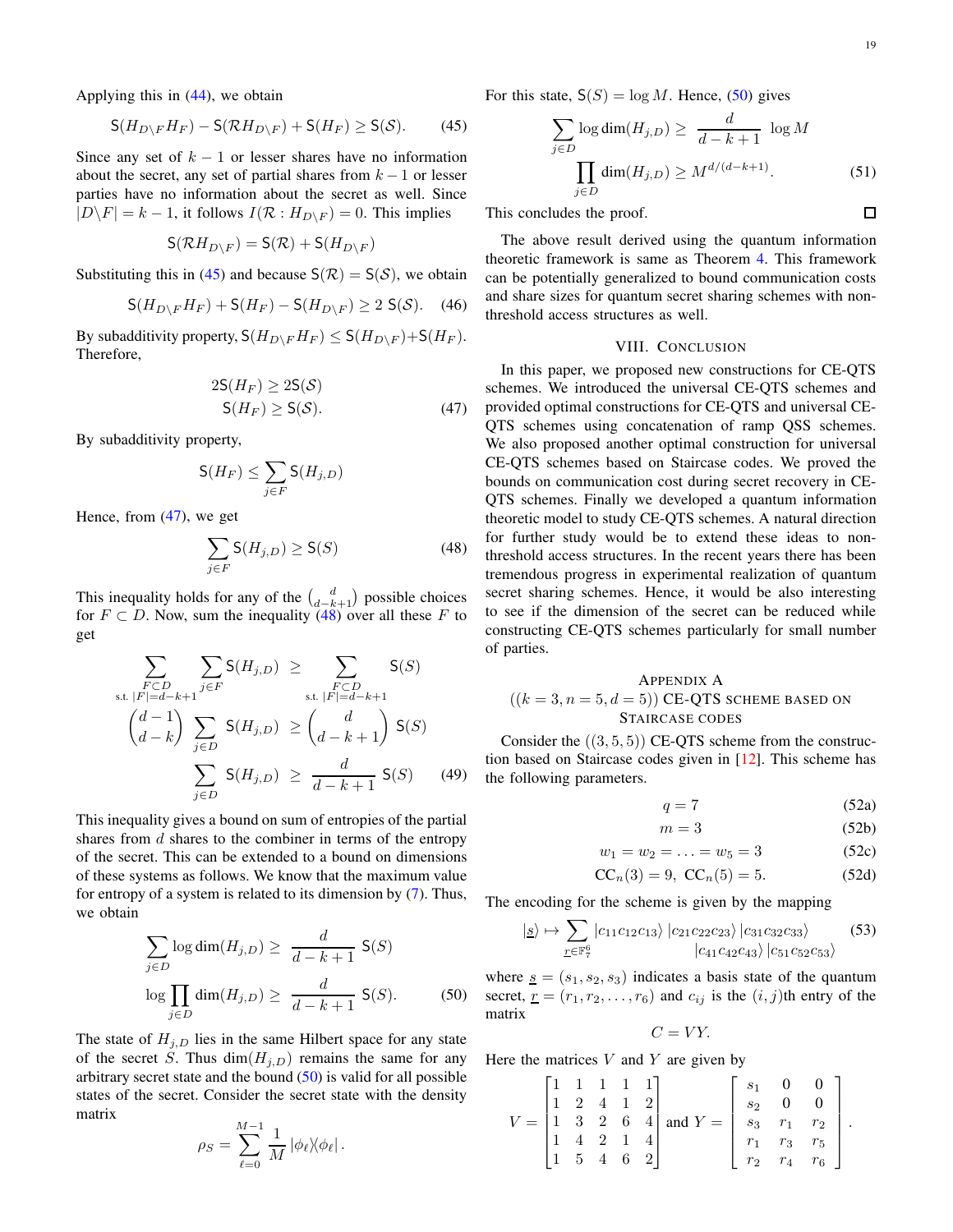The encoded state in  $(53)$  can also be written as,

$$
\sum_{r \in \mathbb{F}_7^6} \frac{\ket{v_1(s,r_1,r_2)} \ket{v_1(0,0,r_1,r_3,r_4)} \ket{v_1(0,0,r_2,r_5,r_6)}}{\sum_{r \in \mathbb{F}_7^6} \frac{\ket{v_2(s,r_1,r_2)} \ket{v_2(0,0,r_1,r_3,r_4)} \ket{v_2(0,0,r_2,r_5,r_6)}}{\ket{v_4(s,r_1,r_2)} \ket{v_4(0,0,r_1,r_3,r_4)} \ket{v_3(0,0,r_2,r_5,r_6)}}
$$
\n
$$
\frac{\ket{v_4(s,r_1,r_2)} \ket{v_4(0,0,r_1,r_3,r_4)} \ket{v_4(0,0,r_2,r_5,r_6)}}
$$

 $v_i$ () indicates the polynomial evaluation given by

$$
v_i(f_1, f_2, f_3, f_4, f_5) = f_1 + f_2 \cdot x_i + f_3 \cdot x_i^2 + f_4 \cdot x_i^3 + f_5 \cdot x_i^4
$$

and the expression  $v_i(\underline{s}, r_1, r_2)$  denotes  $v_i(s_1, s_2, s_3, r_1, r_2)$ . Here we have taken  $x_i = i$  for  $1 \le i \le 5$ .

When combiner requests  $k = 3$  parties, each party sends its complete share. When  $d = 5$ , the combiner downloads the first qudit of each share from all the five parties.

#### *A.* Secret recovery for  $d = 5$

When the combiner accesses all of the five parties, each party sends its first qudit. Thus  $CC_n(5) = 5$ . The qudits with the combiner are given as

 $\sum$  $r$ ∈F $^{6}$ 7  $|v_1(\underline{s}, r_1, r_2)\rangle |v_1(0, r_1, r_2, r_3, r_4)\rangle |v_1(0, 0, r_3, r_5, r_6)\rangle$  $|v_2(\underline{s}, r_1, r_2)\rangle\,|v_2(0, r_1, r_2, r_3, r_4)\rangle\,|v_2(0, 0, r_3, r_5, r_6)\rangle$  $|v_3(\underline{s}, r_1, r_2)\rangle |v_3(0, r_1, r_2, r_3, r_4)\rangle |v_3(0, 0, r_3, r_5, r_6)\rangle$  $|v_4(\underline{s}, r_1, r_2)\rangle |v_4(0, r_1, r_2, r_3, r_4)\rangle |v_4(0, 0, r_3, r_5, r_6)\rangle$  $|v_5(\underline{s}, r_1, r_2)\rangle |v_5(0, r_1, r_2, r_3, r_4)\rangle |v_5(0, 0, r_3, r_5, r_6)\rangle$ 

Applying the operation  $U_{V^{-1}}$  on these five qudits, we obtain

$$
\frac{|v_1(0,0,r_1,r_3,r_4)\rangle|v_1(0,0,r_2,r_5,r_6)\rangle}{|v_2(0,0,r_1,r_3,r_4)\rangle|v_2(0,0,r_2,r_5,r_6)\rangle}
$$
  
\n
$$
\frac{|s\rangle}{\sum_{r \in \mathbb{F}_7^6} \frac{|v_3(0,0,r_1,r_3,r_4)\rangle|v_3(0,0,r_2,r_5,r_6)\rangle}{|r_1\rangle|v_4(0,0,r_1,r_3,r_4)\rangle|v_4(0,0,r_2,r_5,r_6)\rangle}
$$
  
\n
$$
|r_2\rangle|v_5(0,0,r_1,r_3,r_4)\rangle|v_5(0,0,r_2,r_5,r_6)\rangle}
$$

Here, the three qudits from the first three parties contain the basis state of the secret. Also, these qudits are not entangled with any of the other qudits. Thus, any arbitrary superposition of the basis states can be recovered with the above step.

# *B.* Secret recovery for  $k = 3$

When the combiner accesses any three parties, the all three qudits from each of the three parties are transmitted to the combiner. Thus  $CC_n(3) = 9$ . Assume that the combiner accesses the first three parties. Then the qudits with the combiner are given as

$$
\sum_{r \in \mathbb{F}_7^6} \frac{|v_1(s, r_1, r_2)\rangle|v_1(0, 0, r_1, r_3, r_4)\rangle|v_1(0, 0, r_2, r_5, r_6)\rangle}{|v_2(s, r_1, r_2)\rangle|v_2(0, 0, r_1, r_3, r_4)\rangle|v_2(0, 0, r_2, r_5, r_6)\rangle}
$$
  

$$
\sum_{r \in \mathbb{F}_7^6} \frac{|v_3(s, r_1, r_2)\rangle|v_3(0, 0, r_1, r_3, r_4)\rangle|v_3(0, 0, r_2, r_5, r_6)\rangle}{|v_4(s, r_1, r_2)\rangle|v_4(0, 0, r_1, r_3, r_4)\rangle|v_4(0, 0, r_2, r_5, r_6)\rangle}
$$
  

$$
|v_5(s, r_1, r_2)\rangle|v_5(0, 0, r_1, r_3, r_4)\rangle|v_5(0, 0, r_2, r_5, r_6)\rangle
$$

1) Apply the operation  $U_{K_5}$  on the set of three second qudits and then applying  $U_{K_5}$  on the set of third qudits where  $K_5$  is the inverse of  $V_{[3]}^{[3,5]}$ , to obtain

$$
\sum_{\substack{v_2(\underline{s}, r_1, r_2) \\ \underline{v}_2(\underline{s}, r_1, r_2) \\ \underline{v}_3(\underline{s}, r_1, r_2)}} \frac{|v_2(\underline{s}, r_1, r_2) \rangle |r_3\rangle |r_5\rangle}{|v_3(\underline{s}, r_1, r_2) \rangle |r_4\rangle |r_6\rangle} \frac{|v_4(\underline{s}, r_1, r_2) \rangle |v_4(0, 0, r_1, r_3, r_4)\rangle |v_4(0, 0, r_2, r_5, r_6)\rangle}{|v_5(\underline{s}, r_1, r_2) \rangle |v_5(0, 0, r_1, r_3, r_4)\rangle |v_5(0, 0, r_2, r_5, r_6)\rangle}
$$

20

### 2) Then, apply the following operators.

a)  $L_6 |r_2\rangle |v_1(\underline{s}, r_1, r_2)\rangle$  to get  $|r_2\rangle |v_1(\underline{s}, r_1, 0)\rangle$ b)  $L_6 |r_2\rangle |v_2(\underline{s}, r_1, r_2)\rangle$  to get  $|r_2\rangle |v_2(\underline{s}, r_1, 0)\rangle$ c)  $L_6 |r_2\rangle |v_3(\underline{s}, r_1, r_2)\rangle$  to get  $|r_2\rangle |v_3(\underline{s}, r_1, 0)\rangle$ d)  $L_6 |r_1\rangle |v_1(\underline{s}, r_1, 0)\rangle$  to get  $|r_1\rangle |v_1(\underline{s}, 0, 0)\rangle$ e)  $L_6 |r_1\rangle |v_2(\underline{s}, r_1, 0)\rangle$  to get  $|r_1\rangle |v_2(\underline{s}, 0, 0)\rangle$ f)  $L_6 |r_1\rangle |v_3(\underline{s}, r_1, 0)\rangle$  to get  $|r_1\rangle |v_3(\underline{s}, 0, 0)\rangle$ 

Now, we obtain

$$
\sum_{\substack{r \in \mathbb{F}_7^6}} \frac{|v_1(\mathbf{g}, 0, 0)\rangle |r_1\rangle |r_2\rangle}{|v_2(\mathbf{g}, 0, 0)\rangle |r_3\rangle |r_5\rangle} \\ \sum_{\substack{r \in \mathbb{F}_7^6}} \frac{|v_3(\mathbf{g}, 0, 0)\rangle |r_4\rangle |r_6\rangle}{|v_4(\mathbf{g}, r_1, r_2)\rangle |v_4(0, 0, r_1, r_3, r_4)\rangle |v_4(0, 0, r_2, r_5, r_6)\rangle} |v_5(\mathbf{g}, r_1, r_2)\rangle |v_5(0, 0, r_1, r_3, r_4)\rangle |v_5(0, 0, r_2, r_5, r_6)\rangle
$$

3) Apply the operation  $U_{K_6}$  on the set of three first qudits, where  $K_6$  is the inverse of  $V_{[3]}^{[3]}$  to obtain

$$
\frac{|r_1\rangle |r_2\rangle}{\sum_{\underline{r}\in\mathbb{F}_7^6} \frac{|r_3\rangle |r_5\rangle}{|v_4\rangle |r_6\rangle}}
$$
\n
$$
\frac{|g_1\rangle \sum_{\underline{r}\in\mathbb{F}_7^6} \frac{|r_4\rangle |r_6\rangle}{|v_4(\underline{s}, r_1, r_2)\rangle |v_4(0, 0, r_1, r_3, r_4)\rangle |v_4(0, 0, r_2, r_5, r_6)\rangle}
$$

Here, the three first qudits from the first three parties contain the basis state of the secret. For an equivalent classical secret sharing scheme, the secret recovery would have been complete at this stage. However these three qudits are still entangled with the first qudits from fourth and fifth parties. Thus, any arbitrary superposition of the basis states cannot be recovered at this stage for a quantum secret.

- 4) Apply the following operators to disentangle the basis state from the rest of the qudits.
	- a)  $U_{K_7}$  on  $|r_2\rangle |r_5\rangle |r_6\rangle$  to get  $|r_2\rangle |v_4(0,0,r_2,r_5,r_6)\rangle |v_5(0,0,r_2,r_5,r_6)\rangle$  where

$$
K_7 = \left[\begin{array}{c} 1 \ 0 \ 0 \\ \hline V_{[4,5]}^{[3,5]} \end{array}\right]
$$

b)  $U_{K_8}$  on  $|r_1\rangle\,|r_3\rangle\,|r_4\rangle$  to get  $|r_1\rangle |v_4(0,0,r_1,r_3,r_4)\rangle |v_5(0,0,r_1,r_3,r_4)\rangle$  where

$$
K_8 = \left[\begin{array}{c} 1 \ 0 \ 0 \\ \hline V_{[4,5]}^{[3,5]} \end{array}\right]
$$

c) 
$$
U_{K_9}
$$
 on  $|s_1\rangle |s_2\rangle |s_3\rangle |r_1\rangle |r_2\rangle$  to get  
 $|s_1\rangle |s_2\rangle |s_3\rangle |v_4(\underline{s}, r_1, r_2)\rangle |v_5(\underline{s}, r_1, r_2)\rangle$  where

$$
K_9 = \left[\begin{array}{rrr} 1 & 0 & 0 & 0 & 0 \\ 0 & 1 & 0 & 0 & 0 \\ 0 & 0 & 1 & 0 & 0 \\ \hline V_{[4,5]} & & & \end{array}\right]
$$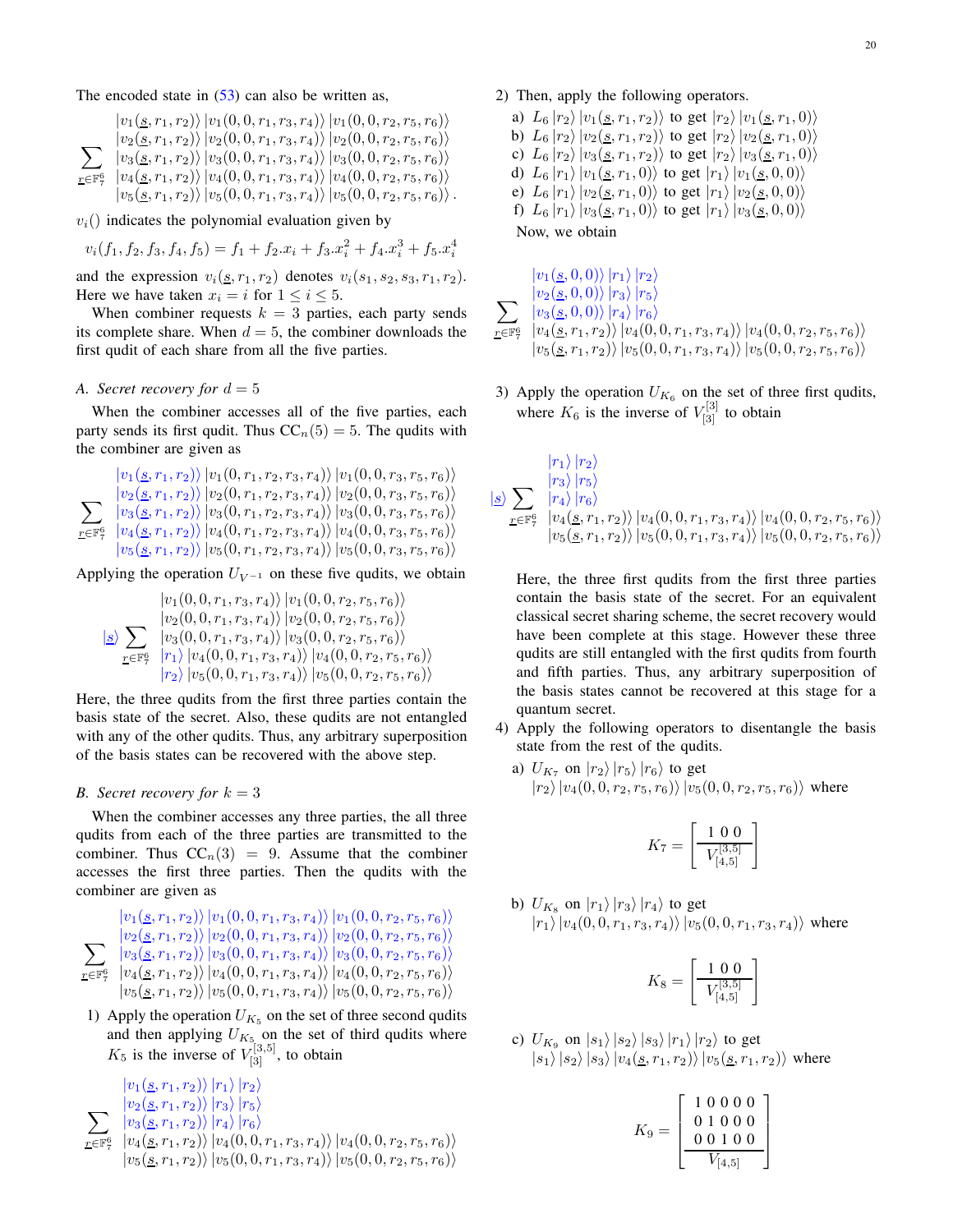Now, we obtain

<span id="page-20-1"></span>
$$
\frac{|v_4(\underline{s}, r_1, r_2)| |v_5(\underline{s}, r_1, r_2)\rangle}{|v_4(0, 0, r_1, r_3, r_4)| |v_4(0, 0, r_2, r_5, r_6)\rangle}
$$
\n
$$
\frac{|g_2|}{\underline{r} \in \mathbb{F}_7^6} \frac{|v_5(0, 0, r_1, r_3, r_4)| |v_5(0, 0, r_2, r_5, r_6)\rangle}{|v_4(\underline{s}, r_1, r_2)| |v_4(0, 0, r_1, r_3, r_4)\rangle |v_4(0, 0, r_2, r_5, r_6)\rangle}
$$
\n
$$
|v_5(\underline{s}, r_1, r_2)\rangle |v_5(0, 0, r_1, r_3, r_4)\rangle |v_5(0, 0, r_2, r_5, r_6)\rangle
$$
\n
$$
|v_4(\underline{s}, r_1, r_2)\rangle |v_5(\underline{s}, r_1, r_2)\rangle
$$
\n
$$
|v_4(0, 0, r_1, r_3, r_4)\rangle |r_5'\rangle
$$
\n
$$
= |\underline{s}\rangle \sum_{(r_1, r_2, r_3, r_4, \quad |v_4(\underline{s}, r_1, r_2)\rangle |v_4(0, 0, r_1, r_3, r_4)\rangle |r_5'\rangle}
$$
\n
$$
r_5' \cdot r_6' \in \mathbb{F}_7^6 \quad |v_5(\underline{s}, r_1, r_2)\rangle |v_5(0, 0, r_1, r_3, r_4)\rangle |r_6'\rangle
$$
\n(54)

$$
= |\underline{s}\rangle \sum_{\substack{(r_1, r_2, r'_3, r'_4, \ r'_4) \mid r'_5}} \frac{|r'_4\rangle |r'_5\rangle}{|r'_4\rangle |r'_6\rangle}
$$
  
\n
$$
= |\underline{s}\rangle \sum_{\substack{(r_1, r_2, r'_3, r'_4, \ r'_5, r'_6) \in \mathbb{F}_7^6}} \frac{|r'_4\rangle |r'_6\rangle}{|v_4(\underline{s}, r_1, r_2)\rangle |r'_4\rangle |r'_5\rangle}
$$
  
\n
$$
= |\underline{s}\rangle \sum_{\substack{(r'_1, r'_2, r'_3, r'_4, \ r'_1) \mid r'_5\rangle}{|r'_4\rangle |r'_6\rangle}}
$$
  
\n
$$
= |\underline{s}\rangle \sum_{\substack{(r'_1, r'_2, r'_3, r'_4, \ r'_1) \mid r'_3\rangle |r'_5\rangle}{|r'_4\rangle |r'_6\rangle}
$$

The variable change in [\(54\)](#page-20-2) is possible because independent of  $r_1, r_2, r_3, r_4$ , the subsystem

$$
\sum_{(r_5,r_6)\in\mathbb{F}_7^2} \frac{|v_4(0,0,r_2,r_5,r_6)\rangle |v_4(0,0,r_2,r_5,r_6)\rangle}{|v_5(0,0,r_2,r_5,r_6)\rangle |v_5(0,0,r_2,r_5,r_6)\rangle}
$$

gives the uniform superposition

<span id="page-20-2"></span>
$$
\sum_{(r'_5,r'_6)\in\mathbb{F}_7^2} \left|r'_5\right\rangle\left|r'_5\right\rangle\left|r'_6\right\rangle\left|r'_6\right\rangle.
$$

The succeeding expressions are derived similarly. Now, the secret is disentangled with the rest of the qudits. Thus, any arbitrary superposition of the basis states can be recovered with above steps for  $d = 3$ .

# <span id="page-20-0"></span>APPENDIX B

# SECRET RECOVERY FOR  $d = 3$  IN THE  $((3,5,*)$ ) UNIVERSAL CE-QTS SCHEME FROM SECTION [III](#page-5-0)

Consider the example of  $((k = 3, n = 5, *)$  universal CE-QTS scheme in section [III](#page-5-0) with the following parameters.

$$
q = 7 \tag{55a}
$$

$$
m = 3 \tag{55b}
$$

$$
w_1 = w_2 = \ldots = w_5 = 3 \tag{55c}
$$

$$
CC_5(3) = 9, CC_5(4) = 8, CC_5(5) = 5.
$$
 (55d)

The encoding for the scheme is given by the following mapping

$$
|g \rightarrow \sum_{\underline{r} \in \mathbb{F}_7^6} |c_{11}c_{12}c_{13}\rangle |c_{21}c_{22}c_{23}\rangle |c_{31}c_{32}c_{33}\rangle
$$
 (56)

where  $s = (s_1, s_2, s_3)$  indicates a basis state of the quantum secret,  $r = (r_1, r_2, \dots, r_6)$  and  $c_{ij}$  is the  $(i, j)$ th entry of the matrix

$$
C=VY.
$$

Here the matrices  $V$  and  $Y$  are defined as follows.

|          | $1 \; 1 \; 1 \; 1$ |     |                     |                                                                                                             |                |       | $s_1$ 0 0   |  |
|----------|--------------------|-----|---------------------|-------------------------------------------------------------------------------------------------------------|----------------|-------|-------------|--|
|          | $\Omega$           |     | $4 \quad 1 \quad 2$ |                                                                                                             | S <sub>2</sub> | $r_1$ |             |  |
| $\equiv$ |                    |     |                     | $\begin{vmatrix} 1 & 3 & 2 & 6 & 4 \end{vmatrix}$ and $Y = \begin{vmatrix} s_3 & r_2 & r_3 \end{vmatrix}$ . |                |       |             |  |
|          |                    | 2 1 |                     |                                                                                                             |                |       | $r_3$ $r_5$ |  |
|          | 5                  |     |                     |                                                                                                             | $r_{\Omega}$   | $r_4$ | $r_6$       |  |

The encoded state in  $(56)$  can also be written as,

$$
\sum_{r \in \mathbb{F}_7^6} \frac{|v_1(s, r_1, r_2)\rangle |v_1(0, r_1, r_2, r_3, r_4)\rangle |v_1(0, 0, r_3, r_5, r_6)\rangle}{|v_2(s, r_1, r_2)\rangle |v_2(0, r_1, r_2, r_3, r_4)\rangle |v_2(0, 0, r_3, r_5, r_6)\rangle}
$$
  

$$
\sum_{r \in \mathbb{F}_7^6} \frac{|v_3(s, r_1, r_2)\rangle |v_3(0, r_1, r_2, r_3, r_4)\rangle |v_3(0, 0, r_3, r_5, r_6)\rangle}{|v_4(s, r_1, r_2)\rangle |v_4(0, r_1, r_2, r_3, r_4)\rangle |v_4(0, 0, r_3, r_5, r_6)\rangle}
$$
  

$$
|v_5(s, r_1, r_2)\rangle |v_5(0, r_1, r_2, r_3, r_4)\rangle |v_5(0, 0, r_3, r_5, r_6)\rangle.
$$

 $v_i$ () indicates the polynomial evaluation given by

$$
v_i(f_1, f_2, f_3, f_4, f_5) = f_1 + f_2 \cdot x_i + f_3 \cdot x_i^2 + f_4 \cdot x_i^3 + f_5 \cdot x_i^4
$$

and the expression  $v_i(s, r_1, r_2)$  denotes  $v_i(s_1, s_2, s_3, r_1, r_2)$ . Here we have taken  $x_i = i$  for  $1 \le i \le 5$ .

When combiner requests  $d = 5$  parties, they send the first qudit from each of their shares. When  $d = 4$ , the combiner downloads the first two qudits of each share of the four parties contacted. When  $d = 3$ , the combiner downloads all three qudits of the share of the three parties contacted. (For clarity, the qudits accessible to the combiner have been highlighted in blue in the description below.)

In the case when  $d = 3$ , each of the three contacted parties sends all three qudits in its share.

$$
\sum_{r \in \mathbb{F}_7^6} \frac{|v_1(\mathcal{S}, r_1, r_2)\rangle |v_1(0, r_1, r_2, r_3, r_4)\rangle |v_1(0, 0, r_3, r_5, r_6)\rangle}{|v_2(\mathcal{S}, r_1, r_2)\rangle |v_2(0, r_1, r_2, r_3, r_4)\rangle |v_2(0, 0, r_3, r_5, r_6)\rangle}
$$
  

$$
\sum_{r \in \mathbb{F}_7^6} \frac{|v_3(\mathcal{S}, r_1, r_2)\rangle |v_3(0, r_1, r_2, r_3, r_4)\rangle |v_3(0, 0, r_3, r_5, r_6)\rangle}{|v_4(\mathcal{S}, r_1, r_2)\rangle |v_4(0, r_1, r_2, r_3, r_4)\rangle |v_4(0, 0, r_3, r_5, r_6)\rangle}
$$
  

$$
|v_5(\mathcal{S}, r_1, r_2)\rangle |v_5(0, r_1, r_2, r_3, r_4)\rangle |v_5(0, 0, r_3, r_5, r_6)\rangle
$$

1) Applying the operation  $U_{K_5}$  on the set of three third qudits, where  $K_5$  is the inverse of  $V_{[3]}^{[3,5]}$ , we obtain

$$
\sum_{r \in \mathbb{F}_7^6} \frac{|v_1(\underline{s}, r_1, r_2)\rangle |v_1(0, r_1, r_2, r_3, r_4)\rangle |r_3\rangle}{|v_2(\underline{s}, r_1, r_2)\rangle |v_2(0, r_1, r_2, r_3, r_4)\rangle |r_5\rangle}
$$
  

$$
\sum_{r \in \mathbb{F}_7^6} \frac{|v_3(\underline{s}, r_1, r_2)\rangle |v_3(0, r_1, r_2, r_3, r_4)\rangle |r_6\rangle}{|v_4(\underline{s}, r_1, r_2)\rangle |v_4(0, r_1, r_2, r_3, r_4)\rangle |v_4(0, 0, r_3, r_5, r_6)\rangle}
$$
  

$$
|v_5(\underline{s}, r_1, r_2)\rangle |v_5(0, r_1, r_2, r_3, r_4)\rangle |v_5(0, 0, r_3, r_5, r_6)\rangle
$$

2) Then, on applying the operators  $L_6 |r_3\rangle |v_1(0, r_1, r_2, r_3, r_4)\rangle$ ,  $L_6 |r_3\rangle |v_2(0, r_1, r_2, r_3, r_4)\rangle$ and  $L_1 |r_3\rangle |v_3(0, r_1, r_2, r_3, r_4)\rangle$ , we obtain

$$
\begin{array}{c} |v_1(\underline{s},r_1,r_2)\rangle \, |v_1(0,r_1,r_2,0,r_4)\rangle \, |r_3\rangle \\ \sum_{v_2(\underline{s},r_1,r_2)\rangle} \, |v_2(0,r_1,r_2,0,r_4)\rangle \, |r_5\rangle \\ \sum_{r\in \mathbb{F}_7^6} \, |v_3(\underline{s},r_1,r_2)\rangle \, |v_3(0,r_1,r_2,0,r_4)\rangle \, |r_6\rangle \\ |v_4(\underline{s},r_1,r_2)\rangle \, |v_4(0,r_1,r_2,r_3,r_4)\rangle \, |v_4(0,0,r_3,r_5,r_6)\rangle \\ |v_5(\underline{s},r_1,r_2)\rangle \, |v_5(0,r_1,r_2,r_3,r_4)\rangle \, |v_5(0,0,r_3,r_5,r_6)\rangle \end{array}
$$

<span id="page-20-3"></span>3) Applying the operation  $U_{K_6}$  on the set of three second qudits, where  $K_6$  is the inverse of  $V_{[3]}^{\{2,3,5\}}$ , we obtain

$$
\sum_{r \in \mathbb{F}_7^6} \frac{|v_1(\underline{s}, r_1, r_2)\rangle |r_1\rangle |r_3\rangle}{|v_2(\underline{s}, r_1, r_2)\rangle |r_2\rangle |r_5\rangle}
$$
\n
$$
\sum_{r \in \mathbb{F}_7^6} \frac{|v_3(\underline{s}, r_1, r_2)\rangle |r_4\rangle |r_6\rangle}{|v_4(\underline{s}, r_1, r_2)\rangle |v_4(0, r_1, r_2, r_3, r_4)\rangle |v_4(0, 0, r_3, r_5, r_6)\rangle}
$$
\n
$$
|v_5(\underline{s}, r_1, r_2)\rangle |v_5(0, r_1, r_2, r_3, r_4)\rangle |v_5(0, 0, r_3, r_5, r_6)\rangle
$$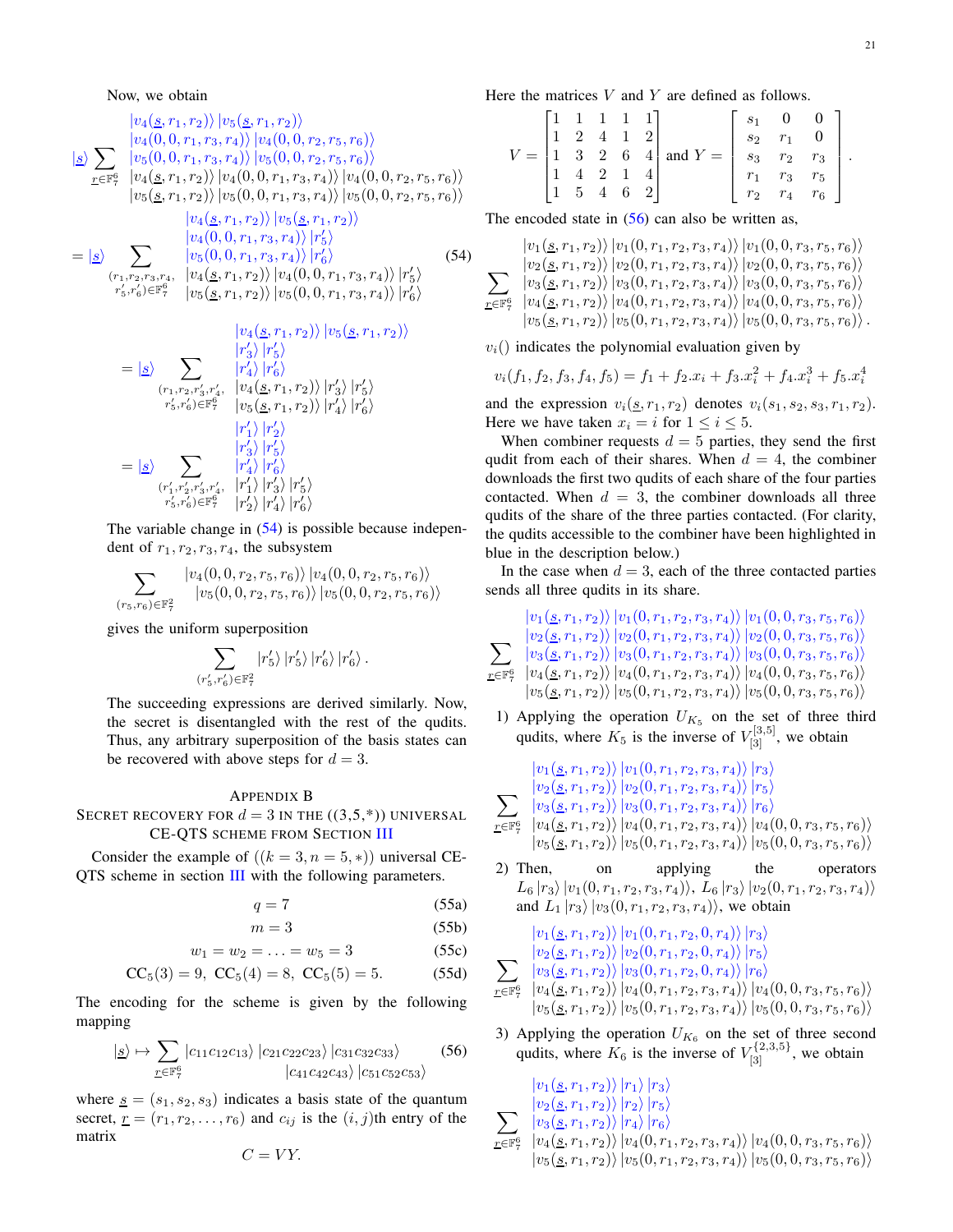$$
K_7 = \left[\begin{array}{c} V_{[3]} \\ 0 \ 0 \ 0 \ 1 \ 0 \\ 0 \ 0 \ 0 \ 0 \ 1 \end{array}\right]
$$

−1

we obtain

- $|s\rangle \sum |r_4\rangle |r_6\rangle$  $\sqrt{r\in\mathbb{F}_7^6}\;\;\left| v_4(\underline{s},r_1,r_2)\right\rangle\left| v_4(0,r_1,r_2,r_3,r_4)\right\rangle\left| v_4(0,0,r_3,r_5,r_6)\right\rangle$  $|r_1\rangle |r_3\rangle$  $|r_2\rangle |r_5\rangle$  $|v_5(\underline{s}, r_1, r_2)\rangle |v_5(0, r_1, r_2, r_3, r_4)\rangle |v_5(0, 0, r_3, r_5, r_6)\rangle$
- 5) After recovering the basis state of the secret, we disentangle it from the rest of qudits by applying suitable operators as follows.
	- a) Apply  $U_{K_8}$  on  $|r_3\rangle |r_5\rangle |r_6\rangle$  to get  $|r_3\rangle |v_4(0, 0, r_3, r_5, r_6)\rangle |v_5(0, 0, r_3, r_5, r_6)\rangle$  where

$$
K_8 = \left[\begin{array}{c} 1 \ 0 \ 0 \\ \hline V_{[4,5]}^{[3,5]} \end{array}\right]
$$

.

b) Apply  $U_{K_9}$  on  $|r_1\rangle |r_2\rangle |r_3\rangle |r_4\rangle$  to get  $|r_1\rangle |r_2\rangle |v_4(0, r_1, r_2, r_3, r_4)\rangle |v_5(0, r_1, r_2, r_3, r_4)\rangle$ where

$$
K_9 = \left[\begin{array}{rrr} 1 & 0 & 0 & 0 \\ 0 & 1 & 0 & 0 \\ \hline V^{[2,5]}_{[4,5]} & \end{array}\right].
$$

c) Apply  $U_{K_{10}}$  on  $|s_1\rangle |s_2\rangle |s_3\rangle |r_1\rangle |r_2\rangle$  to get  $|s_1\rangle |s_2\rangle |s_3\rangle |v_4(\underline{s}, r_1, r_2)\rangle |v_5(\underline{s}, r_1, r_2)\rangle$  where

$$
K_{10} = \left[ \begin{array}{rrr} 1 & 0 & 0 & 0 & 0 \\ 0 & 1 & 0 & 0 & 0 \\ 0 & 0 & 1 & 0 & 0 \\ \hline V_{[4,5]} & & & \end{array} \right].
$$

Now, we obtain

$$
\frac{|v_4(s, r_1, r_2)| |v_4(0, r_1, r_2, r_3, r_4)\rangle}{|v_5(s, r_1, r_2)| |v_4(0, 0, r_3, r_5, r_6)\rangle}
$$
\n
$$
\frac{|g\rangle}{\sum_{r \in \mathbb{F}_7^6} \frac{|v_5(0, r_1, r_2, r_3, r_4)| |v_5(0, 0, r_3, r_5, r_6)\rangle}{|v_4(s, r_1, r_2)| |v_4(0, r_1, r_2, r_3, r_4)\rangle |v_4(0, 0, r_3, r_5, r_6)\rangle}
$$
\n
$$
|v_5(s, r_1, r_2)| |v_5(0, r_1, r_2, r_3, r_4)\rangle |v_5(0, 0, r_3, r_5, r_6)\rangle
$$
\n
$$
|r_1''\rangle |r_3''\rangle
$$
\n
$$
= |s\rangle \sum_{r_1''\rangle} \frac{|r_2''\rangle |r_3''\rangle}{|r_2''\rangle |v_3''\rangle}
$$

$$
= \ket{\underline{s}} \sum_{\underline{r}'' \in \mathbb{F}_7^6} \frac{\ket{r_4''}}{\ket{r_1''}} \ket{r_3''} \ket{r_5''} \newline \ket{r_2''}\ket{r_4''}\ket{r_6''}
$$

where  $\underline{r}'' = (r''_1, r''_2, r''_3, r''_4, r''_5, r''_6)$ . Now, the secret is disentangled with the rest of the qudits.

Thus, any arbitrary superposition of the basis states can be recovered with above steps for  $d = 3$ .

#### **REFERENCES**

- <span id="page-21-0"></span>[1] M. Hillery, V. Buzek, and A. Berthaume, "Quantum secret sharing," *Phys. Rev. A*, vol. 59, no. 3, pp. 1829–1834, 1999. [Online]. Available: <https://journals.aps.org/pra/abstract/10.1103/PhysRevA.59.1829>
- <span id="page-21-1"></span>[2] R. Cleve, D. Gottesman, and H.-K. Lo, "How to share a quantum secret," *Phys. Rev. Lett.*, vol. 83, no. 3, pp. 648–651, 1999. [Online]. Available: <https://journals.aps.org/prl/abstract/10.1103/PhysRevLett.83.648>
- <span id="page-21-2"></span>[3] A. Karlsson, M. Koashi, and N. Imoto, "Quantum entanglement for secret sharing and secret splitting," *Phys. Rev. A*, vol. 59, no. 1, p. 162, 1999. [Online]. Available: <https://journals.aps.org/pra/abstract/10.1103/PhysRevA.59.162>
- [4] A. D. Smith, "Quantum secret sharing for general access structures," *e-print quant-ph/0001087*, 2000. [Online]. Available: <https://arxiv.org/abs/quant-ph/0001087>
- <span id="page-21-9"></span>[5] D. Gottesman, "Theory of quantum secret sharing," *Phys. Rev. A*, vol. 61, p. 042311, 2000. [Online]. Available: <https://journals.aps.org/pra/abstract/10.1103/PhysRevA.61.042311>
- [6] S. Bandyopadhyay, "Teleportation and secret sharing with pure entangled states," *Phys. Rev. A*, vol. 62, p. 012308, 2000. [Online]. Available: <https://journals.aps.org/pra/abstract/10.1103/PhysRevA.62.012308><br>A. C. Nascimento, J. Mueller-Quade, and H.
- <span id="page-21-6"></span>A. C. Nascimento, J. Mueller-Quade, and H. Imai, "Improving quantum secret-sharing schemes," *Phys. Rev. A*, vol. 64, p. 042311, 2001. [Online]. <https://journals.aps.org/pra/abstract/10.1103/PhysRevA.64.042311>
- <span id="page-21-10"></span>[8] H. Imai, J. Müller-Quade, A. C. Nascimento, P. Tuyls, and A. Winter, "A quantum information theoretical model for quantum secret sharing schemes," *e-print quant-ph/0311136*, 2003. [Online]. Available: <https://arxiv.org/abs/quant-ph/0311136>
- [9] P. Sarvepalli and R. Raussendorf, "Matroids and quantum-secret-sharing schemes," *Phys. Rev. A*, vol. 81, p. 052333, May 2010. [Online]. Available: <https://link.aps.org/doi/10.1103/PhysRevA.81.052333>
- <span id="page-21-7"></span>[10] B. Fortescue and G. Gour, "Reducing the quantum communication cost of quantum secret sharing," *IEEE Trans. Inform. Theory*, vol. 58, no. 10, pp. 6659 – 6666, 2012. [Online]. Available: <https://ieeexplore.ieee.org/abstract/document/6225432>
- [11] D. Markham and B. C. Sanders, "Graph states for quantum secret sharing," *Phys. Rev. A*, vol. 78, no. 4, p. 042309, 2008. [Online]. Available: <https://journals.aps.org/pra/abstract/10.1103/PhysRevA.78.042309>
- <span id="page-21-8"></span>[12] K. Senthoor and P. K. Sarvepalli, "Communication ef-<br>ficient quantum secret sharing," Phys. Rev. A, vol. ficient quantum secret sharing," *Phys. Rev. A*, vol.<br>100. no. 5, p. 052313, 2019. [Online]. Available: 100, no. 5, p.  $052313$ , <https://journals.aps.org/pra/abstract/10.1103/PhysRevA.100.052313>
- [13] T. Tyc and B. C. Sanders, "How to share a continuousvariable quantum secret by optical interferometry," *Phys. Rev. A*, vol. 65, p. 042310, 2002. [Online]. Available: <https://journals.aps.org/pra/abstract/10.1103/PhysRevA.65.042310>
- <span id="page-21-3"></span>[14] H. Qin, W. K. Tang, and R. Tso, "Hierarchical quantum secret sharing based on special high-dimensional entangled state," *IEEE Journal of Selected Topics in Quantum Electronics*, vol. 26, pp. 1–6, 2020. [Online]. Available: <https://ieeexplore.ieee.org/abstract/document/9006878>
- <span id="page-21-4"></span>[15] W. Tittel, H. Zbinden, and N. Gisin, "Experimental demonstration of quantum secret sharing," *Phys. Rev. A*, vol. 63, p. 042301, 2001. [Online]. Available: <https://journals.aps.org/pra/abstract/10.1103/PhysRevA.63.042301>
- [16] L. Hao, C. Wang, and G. L. Long, "Quantum secret sharing protocol with four state grover algorithm and its proofof-principle experimental demonstration," *Optics Communications*, vol. 284, no. 14, pp. 3639 – 3642, 2011. [Online]. Available: <https://www.sciencedirect.com/science/article/pii/S0030401811003105>
- [17] J. Bogdanski, N. Rafiei, and M. Bourennane, "Experimental quantum secret sharing using telecommunication fiber," *Phys. Rev. A*, vol. 78, p. 062307, 2008. [Online]. Available: <https://journals.aps.org/pra/abstract/10.1103/PhysRevA.78.062307>
- [18] B. A. Bell, D. Markham, D. A. Herrera-Martí, A. Marin, W. J. Wadsworth, J. G. Rarity, and M. S. Tame, "Experimental demonstration of graph-state quantum secret sharing," *Nature communications*, vol. 5, p. 5480, 2014. [Online]. Available: <https://www.nature.com/articles/ncomms6480>
- [19] C. Schmid, P. Trojek, M. Bourennane, C. Kurtsiefer, M. Żukowski, and H. Weinfurter, "Experimental single qubit quantum secret sharing," *Phys. Rev. Lett.*, vol. 95, no. 23, p. 230505, 2005. [Online]. Available: <https://journals.aps.org/prl/abstract/10.1103/PhysRevLett.95.230505>
- [20] S. Gaertner, C. Kurtsiefer, M. Bourennane, and H. Weinfurter, "Experimental demonstration of four-party quantum secret sharing," *Phys. Rev. Lett.*, vol. 98, no. 2, p. 020503, 2007. [Online]. Available: <https://journals.aps.org/prl/abstract/10.1103/PhysRevLett.98.020503>
- [21] A. M. Lance, T. Symul, W. P. Bowen, B. C. Sanders, and P. K. Lam, "Tripartite quantum state sharing," *Phys. Rev. Lett.*, vol. 92, p. 177903, Apr 2004. [Online]. Available: <https://link.aps.org/doi/10.1103/PhysRevLett.92.177903>
- <span id="page-21-5"></span>[22] K. J. Wei, H. Q. Ma, and J. H. Yang, "Experimental circular quantum secret sharing over telecom fiber network," *Optics express*, vol. 21, no. 14, pp. 16 663 – 16 669, 2013. [Online]. Available: <https://www.osapublishing.org/oe/abstract.cfm?uri=oe-21-14-16663>